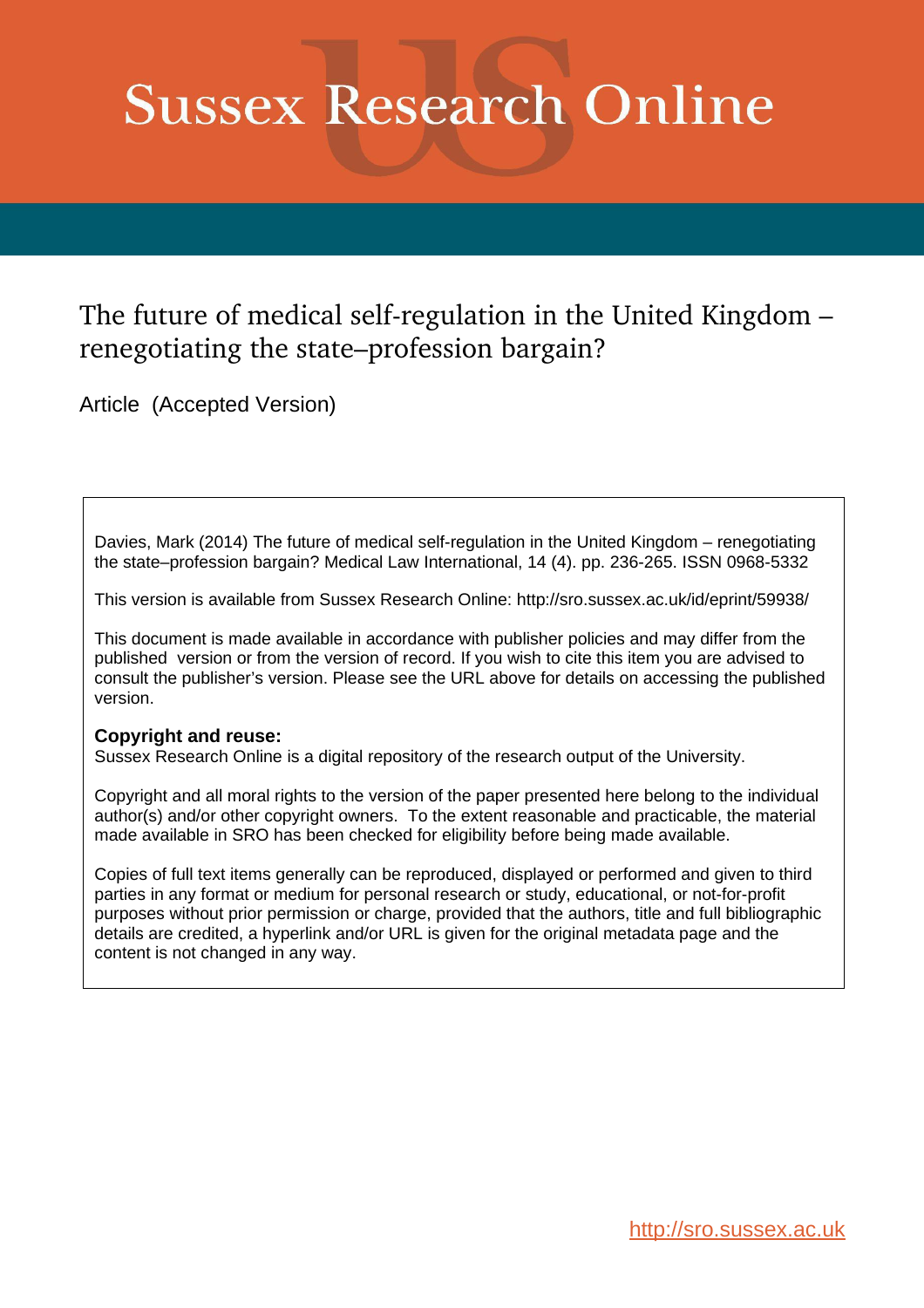**Davies, Mark (2014) [The future of medical self-regulation in the United Kingdom –](http://sro.sussex.ac.uk/52108/) [Renegotiating the state–profession bargain?](http://sro.sussex.ac.uk/52108/)** *Medical Law International***, 14 (4). pp. 236-265. ISSN 0968-5332**

**Pre-publication version – some errors may remain**

## **THE FUTURE OF MEDICAL SELF- REGULATION IN THE UNITED KINGDOM – RENEGOTIATING THE STATE-PROFESSION BARGAIN?**

Mark Davies<sup>1</sup>

### I. INTRODUCTION

The Law Commission recently published its report, *Regulation of Health Care Professionals Regulation of Social Care Professionals in England*. <sup>2</sup> This provides a timely reminder that medical regulation remains potentially problematic and contentious. In this article I consider the prospective future of medical regulation through the lens of its starting point – a notional state-profession bargain – and whether the Law Commission report implicitly proposes a significant renegotiation of that bargain over a century and a half after its inception.

A number of sociological considerations of the nature of professions have identified a hypothetical bargain, a notional contract, between the state and newly emerging professions such as medicine and law. The mid-nineteenth century was a particularly active time in this respect. These emerging professions attained significant elements of monopoly power in return for agreeing, inter alia, to ensure that practitioners were appropriately trained and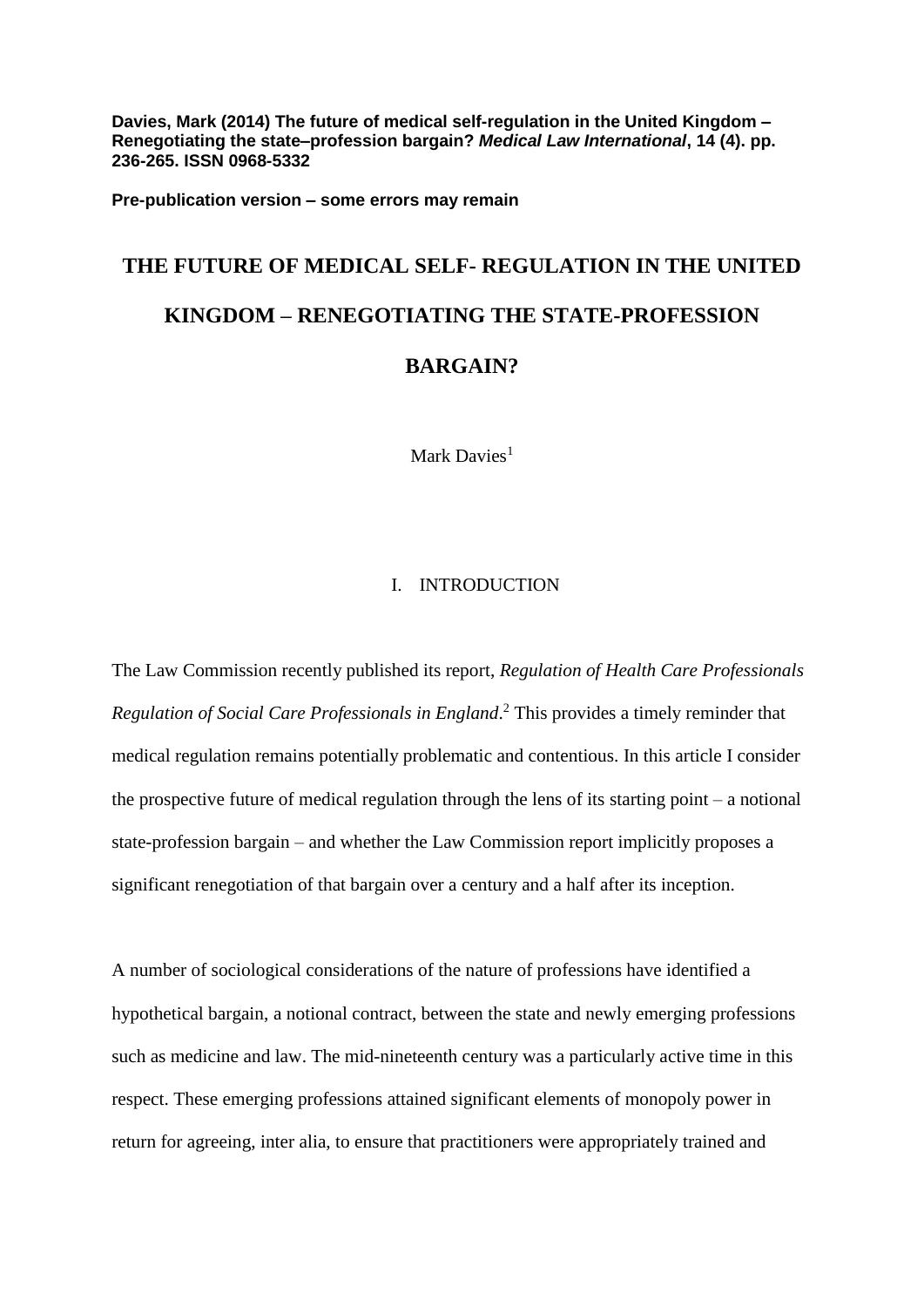regulated.<sup>3</sup> As Giaimo observes, the state granted functional associations a significant degree of autonomy to pursue their collective self-interest and attain public status, in return for serving the broader interests of public policy.<sup>4</sup>

The nineteenth century state therefore saw the important social function of providing medical services brought under what was intended to be a clearly defined and robust regulatory regime, whilst the medical practitioners received opportunities to earn a good living and achieve high social status in a monopoly environment.

It has been recognised that the state-profession bargain should be adapted to changing social circumstances.<sup>5</sup> The state retains the power to monitor professions, underpinned by the threat of intervention if professional bodies fail to rise appropriately to the challenges of effective professional control. In principle, the threat of intervention should ensure that professional bodies retain sufficiently tight control over their members.<sup>6</sup> However, the history of medical regulation has conspicuously failed to live up to this expectation in a number of respects. As Irvine observed, even though the privileges delegated by the state have always notionally been subject to medical practitioners keeping to their side of the bargain, some have treated 'self-regulation as a right to do pretty much as they please, especially in clinical practice.'<sup>7</sup> In the post-1948 environment of near monopoly National Health Service (NHS) provision the implications of this attitude took on greater significance. Since the creation of the NHS, most medical practitioners have worked in environments free from genuine market competition. Therefore, any threat by the state to withdraw monopoly status from medical practitioners lacks credibility unless accompanied by proposals to reform the NHS in a manner which removes doctors from their dominant position at its heart.<sup>8</sup>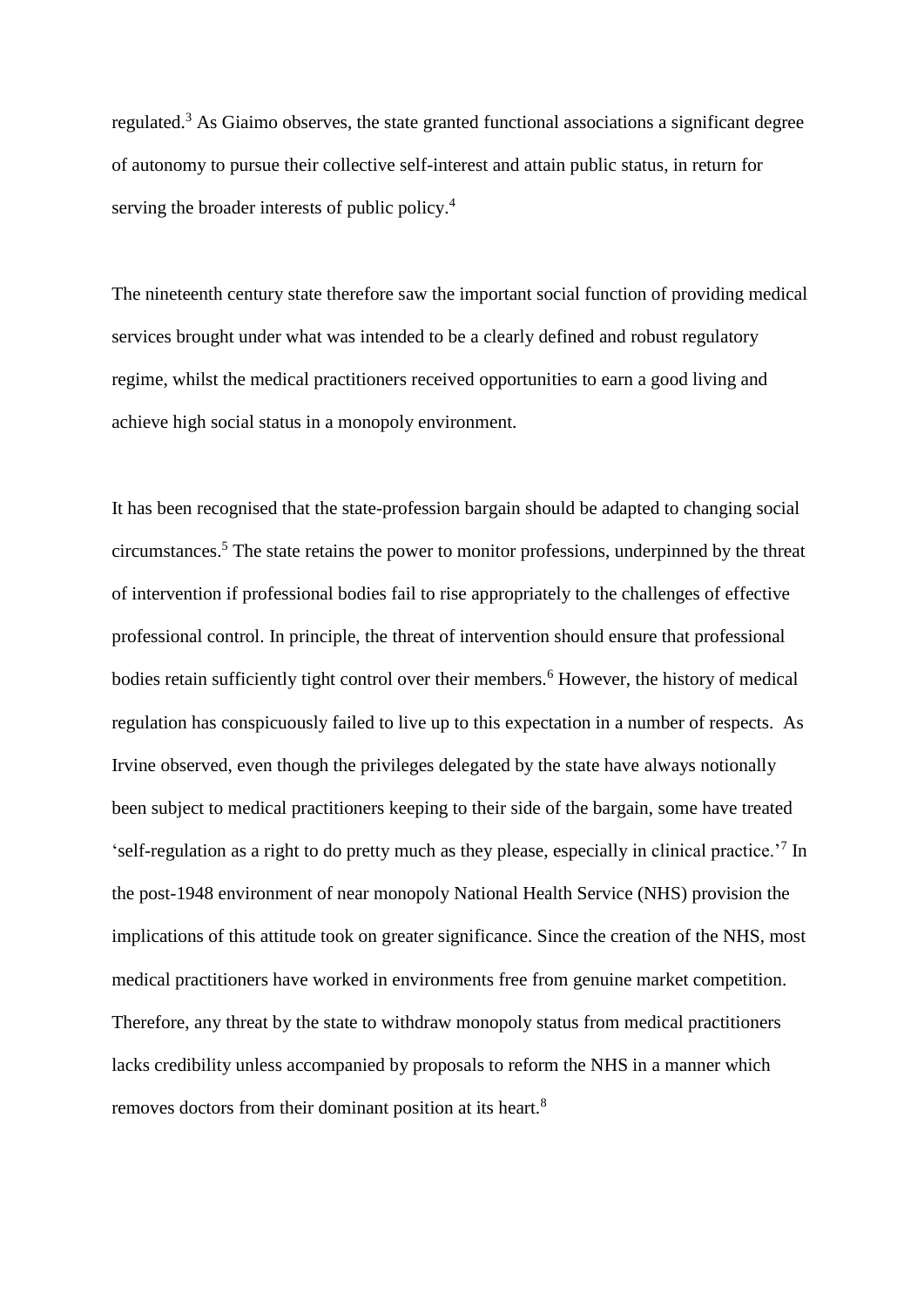In the first part of this article I set the scene by considering briefly the history of the statemedical profession bargain. This is a topic widely written about in sociological academic literature, but may be less familiar to some lawyer readers. I then consider the core elements of my arguments – whether revalidation represents a significant renegotiation of the stateprofession bargain and whether the Law Commission proposals, if adopted, would move the balance of the bargain even further away from the medical profession.

## II. BACKGROUND TO THE CREATION OF THE STATE-MEDICAL PROFESSION BARGAIN

Whilst some organization of medical occupations existed prior to the creation of the General Medical Council(GMC) in the mid-nineteenth century,<sup>9</sup> Irvine identifies the pre-GMC environment as consisting of an oversupply of 'all kinds of "healers"...[competing] vigorously for patients, status and legitimacy.'<sup>10</sup> 'Unqualified' and 'fringe' providers of medical services in the eighteenth and nineteenth centuries posed an economic threat to those who considered themselves to be more orthodox practitioners, and this played an important part in the professionalization debate.<sup>11</sup> Writing about Georgian England,<sup>12</sup> Porter identifies the London medical scene as categorized by a 'three-tiered hierarchy' consisting of the College of Physicians, the Incorporation of Surgeons and the Apothecaries' Company. Beneath these tiers lay 'an enormous range of other groups' providing medical services – 'wise-women, midwives, nurses, Lady Bountifuls, horse-doctors, chemists, grocers, itinerant pedlars – a list constituting a perennial penumbra of respectable and tolerated irregular.'<sup>13</sup>

It has been argued that the more scientifically focused amongst these competing groupings led the drive for a more controlled practice environment, to better guarantee a return on their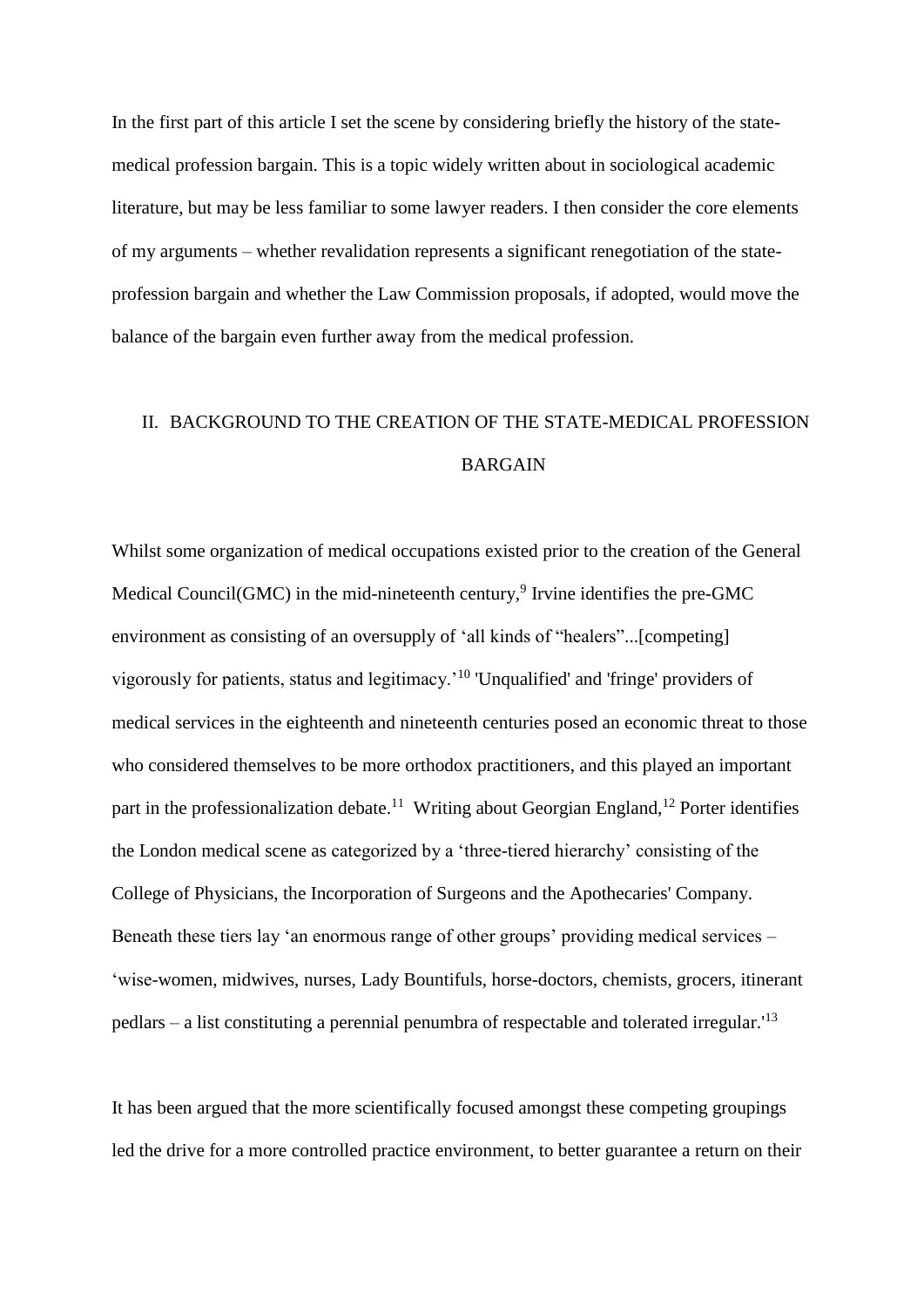educational investment. <sup>14</sup> This corresponded with the development of an eighteen and nineteenth century environment which Porter describes as 'an age of golden opportunity for cultivating the business side of medicine.' <sup>15</sup> A consumer society had emerged in this period and brand identity begun to develop.<sup>16</sup> In this regard, the moves which led to the formal professionalization of medicine and the creation of the GMC may be seen in part as a money driven branding exercise. This state and societal establishment position corresponds with the history as described by Moran, who categorizes medicine as an ancient profession which traditionally focused on the social rather than technical aspects of service provision. Unlike some other emergent nineteenth century professions, which were genuinely novel responses to the needs of a newly industrialised economy, medicine utilized the market opportunities which industrialisation offered. The Medical Act 1858, discussed below, therefore facilitated the move towards 'new markets in medical consumption, and the new technologies of medical care, created by industrialism.'<sup>17</sup>

The outcome of the motivating factors discussed above – whether a cynical branding exercise or a more benign move intended to bring order to the relative occupational chaos, or elements of both – was the Medical Act 1858, which created the 'General Council of Medical Education and Registration'. <sup>18</sup> The result was the distinguishing of qualified from unqualified practitioners by controlling who was permitted to be included in the newly created 'medical register'.<sup>19</sup> In terms of the order in which developments occurred, the 1858 Act is often credited with creating the modern medical profession. However, it has also been argued that that the medical profession was a cause, not a result, of the Act – the profession having largely created itself and then persuaded the state to recognize this construction. Whatever the actual cause-and-effect position, the legislation cemented the relationship between the medical profession and the state.<sup>20</sup>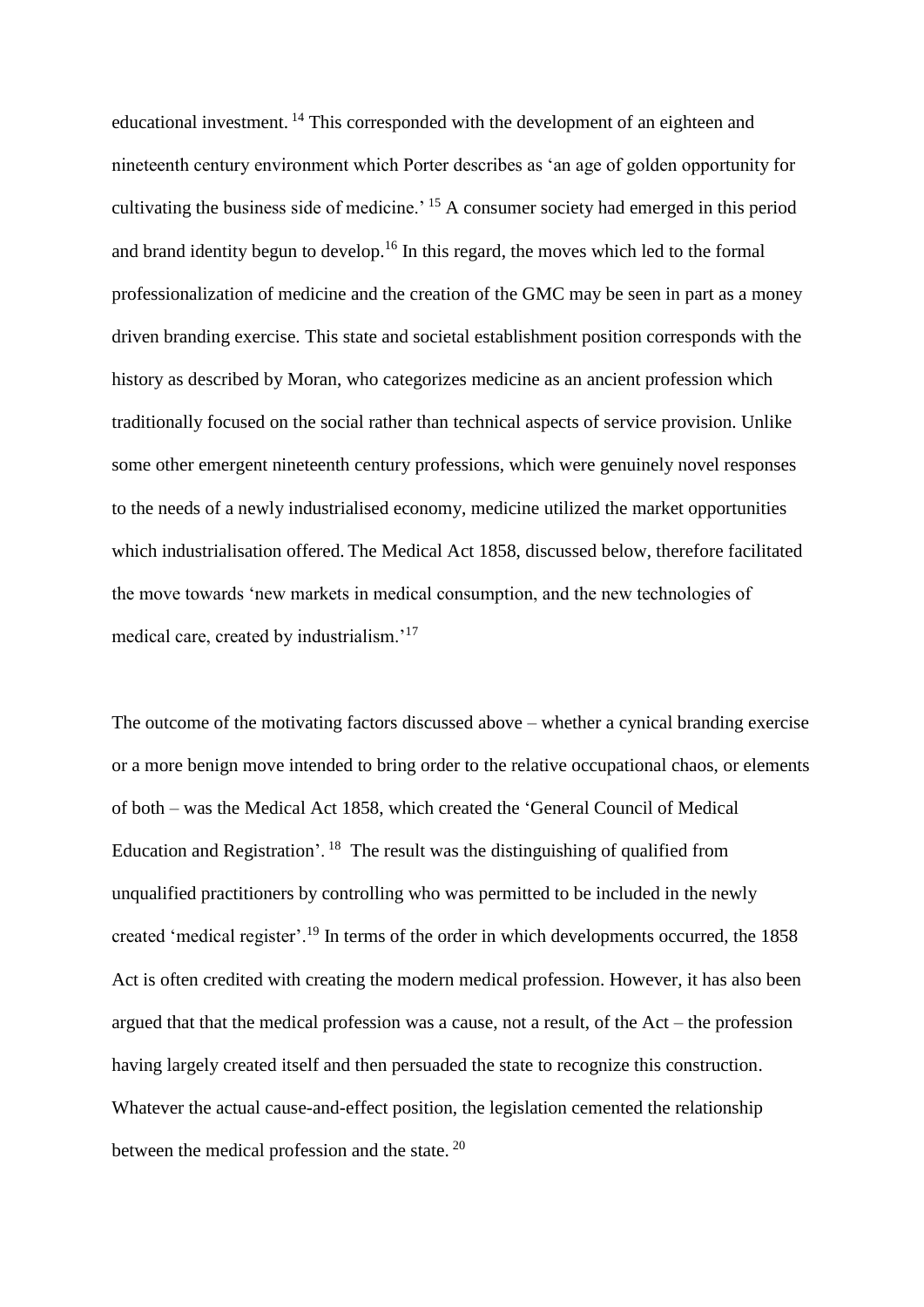Whilst there may have been an intended self-serving element to the 1858 Act, its immediate practical effect did not meet the expectations of at least some members of the emergent profession. Weatherall, for example, cites some contemporary observers as describing the legislation as an 'utterly futile and unremunerative' failure.<sup>21</sup> The Act had not outlawed the provision of medical services by unregistered practitioners - alternative approaches such as 'homoeopathy, mesmerism, spiritualism or botanic medicine' remained lawful. Furthermore, the first medical register of 1860 included, in the view of some practitioners, examples of those they considered to be 'quacks' – damaging the profitability of orthodox practitioners and causing resentment that they had paid for membership of the newly created profession yet were not enjoying the expected financial returns.<sup>22</sup> This insecurity, it is further suggested, accounted for the importance subsequently placed on maintaining supportive relationships and 'quiescence' within the orthodox profession, $^{23}$  and collegial governance favoured over a hierarchical approach.<sup>24</sup> The President of the GMC in 1889 is quoted as expressing concerns that the Council should not be overanxious to identify and make public the shortcomings of 'our honourable profession'.<sup>25</sup> Echoes of this approach remained over a century later, when Stacey observed that the GMC retained the image of a 'gentlemen's club', more interested in maintain good relations between members than with protecting the public.<sup>26</sup>

Notwithstanding the shaky start, it has been argued that the 1858 Act was the beginning of a century long run during which time the medical profession 'reached the zenith of its independent power and public standing.'<sup>27</sup> The position as it developed, particularly in the period after the creation of the NHS in the late 1940s, has been described as an 'implicit concordat' between the state and the medical profession which permitted the latter to treat patients in the manner they chose, as long as budgetary restraint determined by the state we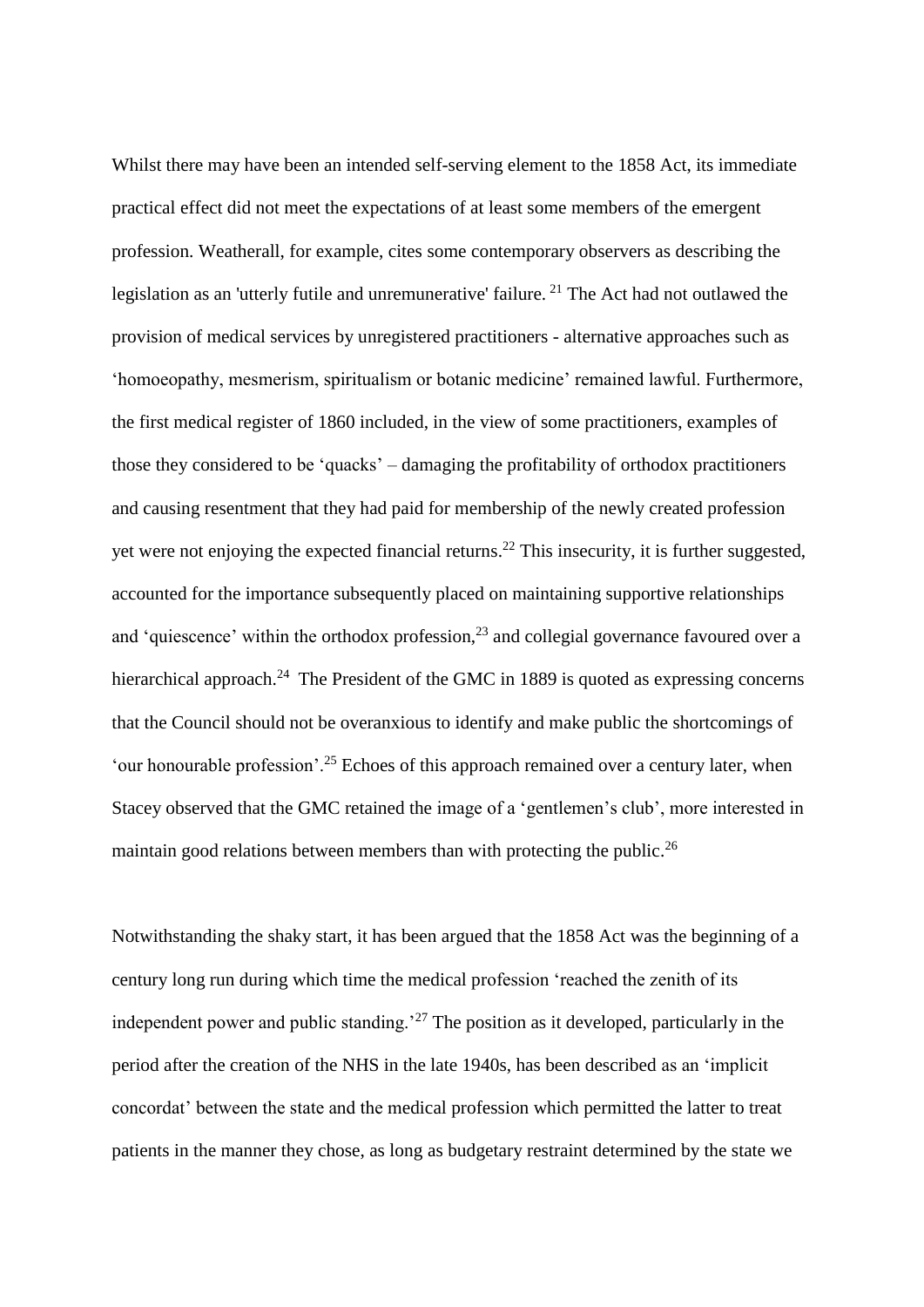adhered to. The price of this clinical autonomy was rationing by the medical profession of limited state resources, disguising this reality from the public behind the curtain of clinical decision making.<sup>28</sup> Even from within the medical profession it was acknowledged that the profession was complicit in rationing healthcare provision behind the cloak of clinical need. At least in the early days of the NHS, this weakened the hand of government.<sup>29</sup> Overall, this approach saw the state 'cede enormous powers' to the medical profession, in particular to hospital consultants, who have been described as running their departments 'like fiefdoms'.<sup>30</sup>

In such an environment the profession's interpretation of acceptable behaviour and the associated regulatory approach held significant sway. The state largely adopted a hands-off approach, with no meaningful consideration of intervening in the medical regulatory system until the Merrison Committee in  $1972$ <sup>31</sup> Even that led to little effective change. As Irvine put it:

'The stark reality is that from the beginning in 1858 right up to the early 1990s statutory selfregulation as operated by the GMC failed the public and conscientious doctors. [The overall effect of which was] an alarming lack of a sense of collective responsibility at the level of institutional leadership in the profession to make self-regulation work properly for patients.'<sup>32</sup>

Arguably, the GMC spent too much of its history seeking to maintain the confidence of the profession, at some expense of protecting the public.<sup>33</sup> On the few occasions in its history when the GMC has risen to the challenge of fearlessly regulating in the public interest, a notable example being the response, albeit rather late, to the events at the Bristol Royal Infirmary, it has been argued that this has be precipitated by expediency, not principle.<sup>34</sup>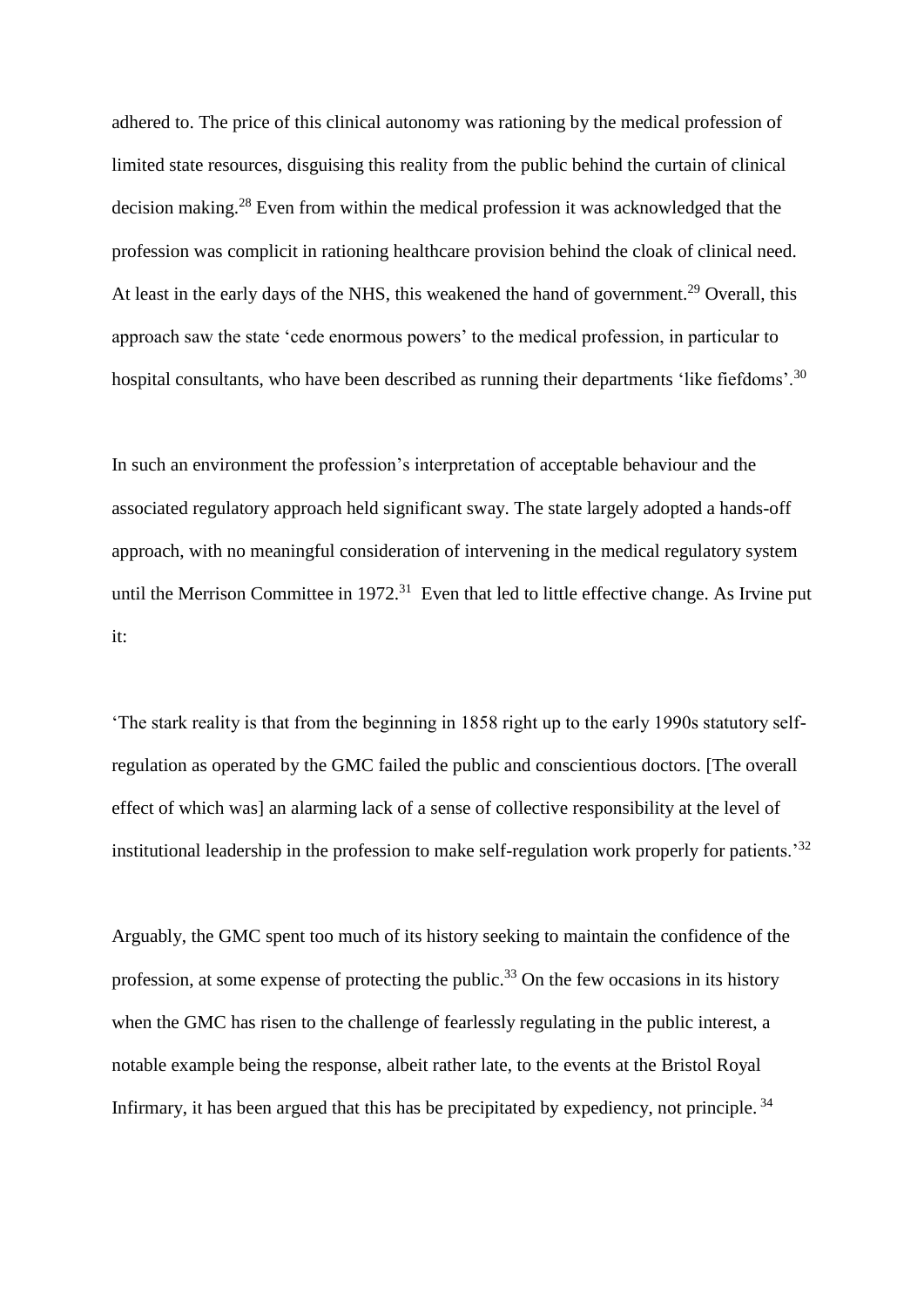Whilst the discussion above tends to amalgamate the GMC and medical profession as a collective whole, there is some evidence that failures cannot always be attributed to the GMC – rather, the profession itself has lacked commitment to supporting the GMC in its role within the state-profession bargain.<sup>35</sup> For example, in 1975 the British Medical Association and the Royal Colleges instituted an Enquiry into doctors' continuing competence to practice.<sup>36</sup> It is of note that these senior representative professional bodies appear not to have invited the GMC to participate, a notable omission given the GMC's statutory duty to protect the public.<sup>37</sup> Whether due to the GMC's absence or otherwise, the Enquiry failed to reach a clear conclusion. In light of this, Irvine argues that self-interest proved more tempting to representatives of the profession than did any desire to maximise the chances of increasing the effectiveness of medical self-regulation. <sup>38</sup>

## III. ARGUMENTS FAVOURING A NEW STATE-MEDICAL PROFESSION BARGAIN

As discussed above, the medical profession has far from showered itself with glory with its operation of self-regulatory mechanisms since the creation of the General Council of Medical Education and Registration in 1858. When faced with external challenges the medical profession has proven adept at temporarily setting aside internal rivalries and differences to fend these off. <sup>39</sup> This history may be used to argue for the removal of the regulatory privileges entirely from the profession and returning these to the state, either directly or through the empowerment of a meta-regulator. This would correspond with the rise in recent years of meta-regulatory agencies in other professional spheres, accompanied by a 'thickening at the centre' with the role of the executive in monitoring and directing the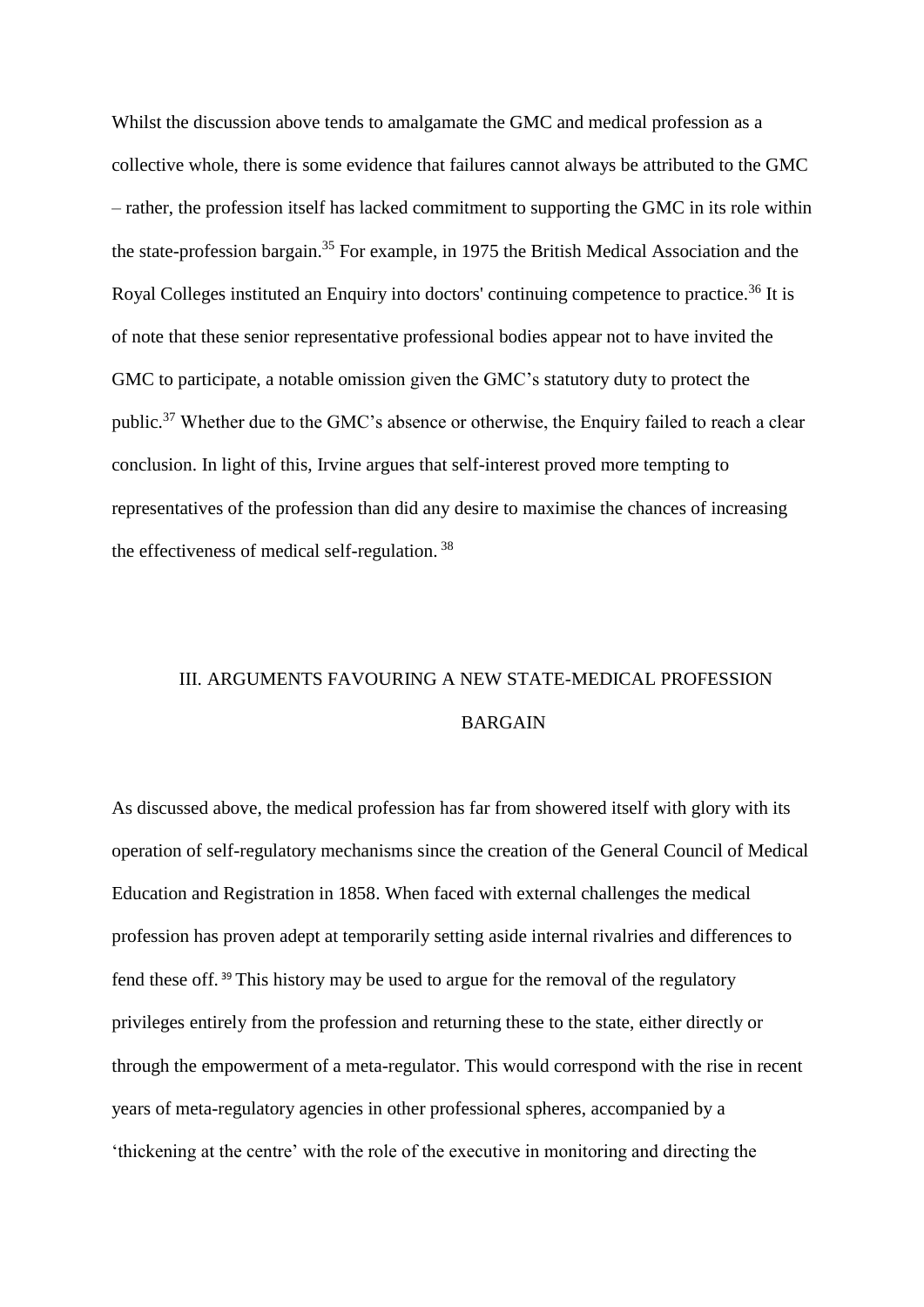activities of professional and other regulation increasing. <sup>40</sup> However, one of the key motivators for the granting of self-regulatory responsibilities to professions – that they are best placed to engage with the complexity of professional knowledge and environments remains pertinent.<sup>41</sup> Perhaps even more pertinent than the position a century and a half ago when the GMC was first created. Today, the overall societal legal framework is far more complex and the scientific and technical complexity of medical practice far greater. The task faced by the state to regulate medical practitioners directly would be more challenging than ever.

It can be argued that simply recreating the state-profession bargain, moderately modified to bring it up to date, would hardly be worth the effort. Rather, if the process is to be worthwhile the bargain should seek to ensure a new model of doctor. Financial reward as a key motivator has the potential to undermine public faith in a remodelled bargain. For example, recent years have witnessed general practitioners collectively negotiating terms with the state which saw significant pay increases coupled with reduced working hours and, for many, an opt out from out-of-hours care. Subsequent reports suggest that some patients have experienced longer waits to see their GP and unsatisfactory out-of-hours provision.<sup>42</sup> Similarly, consultants seeking to significantly reduce out of hours and weekend working have, it has been argued from some quarters, shown little of the compassion traditionally associated with the ideal model doctor. For example, it was reported in 2012 that at the British Medical Association's annual consultants' conference attendees rejected calls to ensure that sufficient numbers of senior doctors were available during evenings and at weekends, some complaining that such a move equated to them being 'rostered like their juniors'. The consultants are reported to have acknowledged the importance of consultant led care to reducing mortality rates, but rejected the motion largely on the basis that pay levels were 'not enough'. The 2003 consultant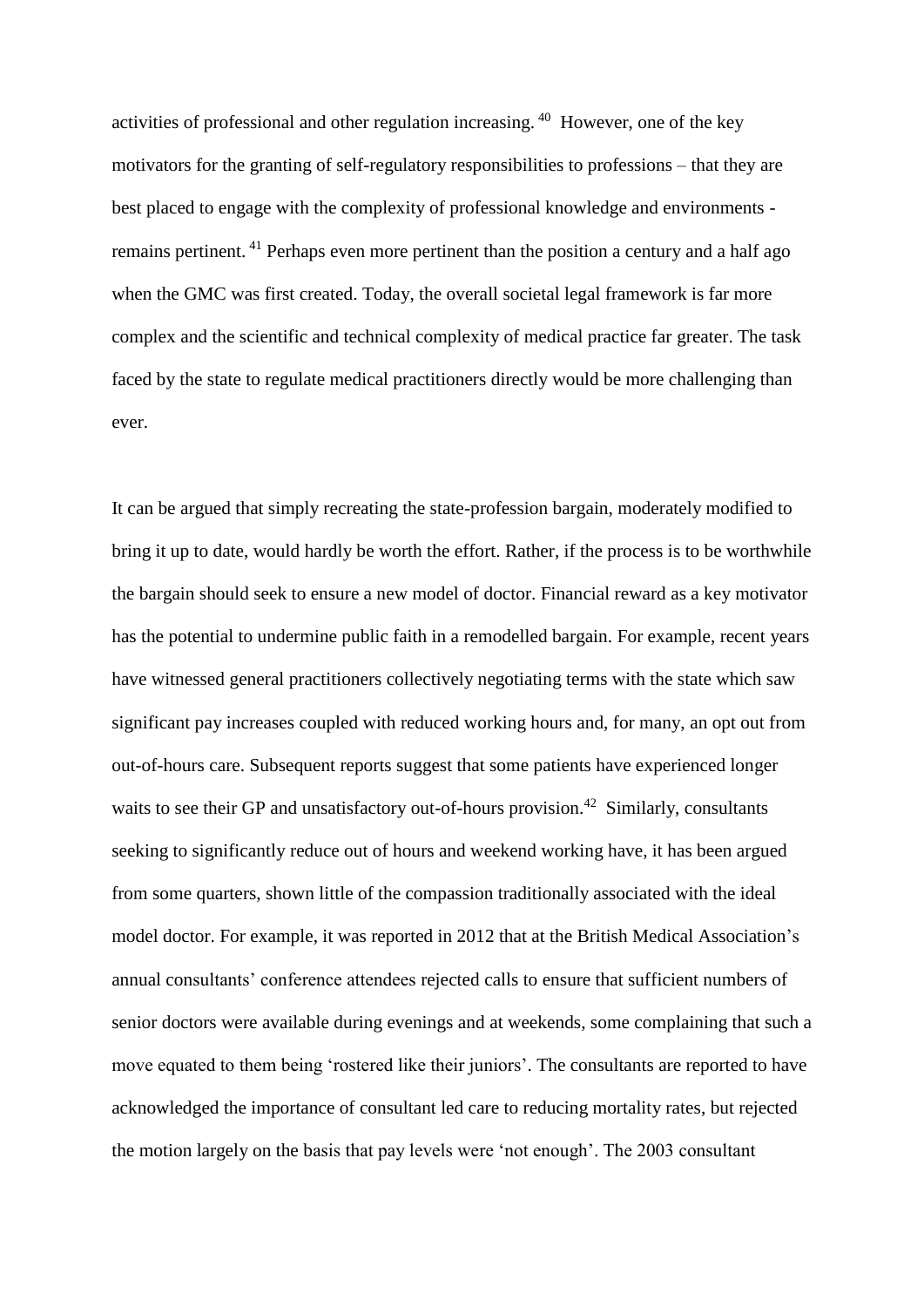contract had made weekend work and work after 7pm optional for hospital consultants.<sup>43</sup> Money, it seems, for some in the medical profession may have overridden concerns for patient care, despite evidence from both the UK and abroad that patients admitted to hospital at weekends were more likely to die than those admitted during the week.<sup>44</sup> Organisation for Economic Co-operation and Development statistics indicate that UK doctors are amongst the most highly paid in the industrialized world, a position further enhanced by the fact that within the monopoly environment of the NHS, pay for the vast majority of doctors comes from the public purse in an environment with no meaningful market risk. OECD figures also indicate comparatively lower spending on modern life saving equipment and a lower ratio of doctors per thousand of the population in the UK. Both latter factors potentially exacerbated by the proportion of the NHS budget spent on doctors' wages. The generous pay for UK doctors has not prevented the UK being one amongst developed countries with the highest rates of avoidable deaths.<sup>45</sup> Whilst there is no clear correlation between these various statistics, they do support the argument that doctors in the UK have manoeuvred themselves into an advantageous financial position, free of market pressures encountered by many other professional groups in the UK and some doctors in other industrialized nations, yet this has not been accompanied by a particularly impressive comparative picture in terms of the overall quality of medical care. The state-profession bargain, it seems, has been and remains significantly skewed in favour of the medical profession.

### IV. REVALIDATION AS AN EXAMPLE OF RENEGOTIATING THE BARGAIN?

In the last decade or so there have been a few examples of state intervention into the medical regulatory process which could be seen as partial renegotiation of the state-profession bargain. Enforced changes to remove the power of doctors to elect members of the GMC and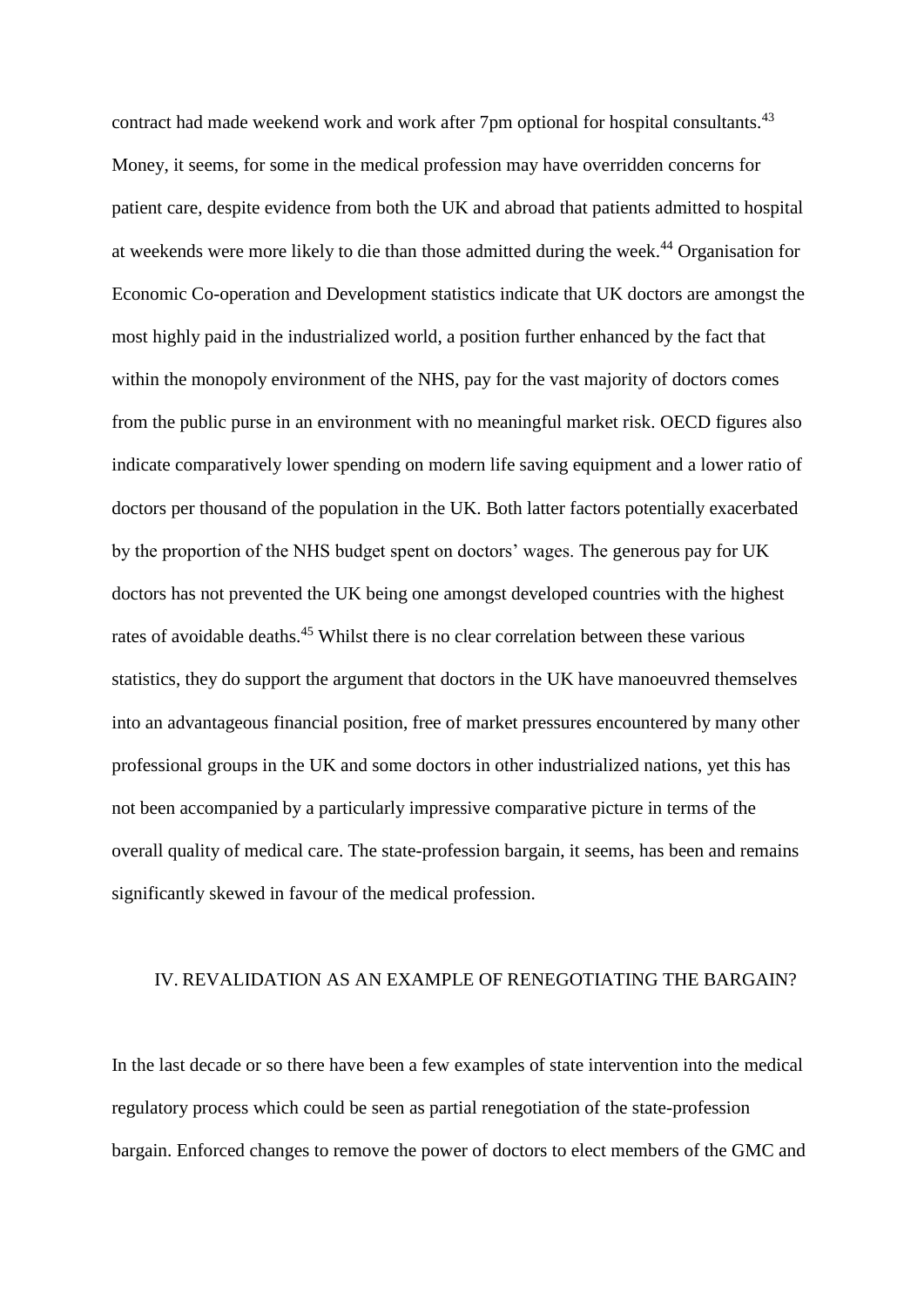constitutional changes to ensure a non-medical majority, following recommendations by the *Shipman Inquiry,* are notable examples.<sup>46</sup> However, the most significant has related to the debate and provisions regarding revalidation and the pressure this has placed on the extent of trust between state and profession.<sup>47</sup> In this section I consider whether or not renegotiation of the bargain is an accurate categorization of these developments.

Discussion of revalidation can be dated back a number of decades<sup>48</sup> but serious consideration arose when the GMC was empowered to introduce revalidation from 2002.<sup>49</sup> The core idea behind revalidation is that doctors would no longer normally be registered for life. This represents a move away from the traditional approach by the GMC - described as being to 'drum convicted sinners out of the profession, not to ensure continued professional virtue'.<sup>50</sup> Irvine argued that the GMC recognised that at the time politicians 'were ready to pick a fight with the medical profession' after the Bristol and other scandals and that the GMC needed to be seen to be proactive.<sup>51</sup>

The underpinning principle of revalidation is that by having to establish their fitness to practise on a periodic basis, members of the medical profession would work harder to retain the privileges of their professional status. The desired result would be an increase in the quality of medical care and better protection for the public against rogue or otherwise unfit practitioners. 52

From this perspective, 'revalidation should be a new beginning [which allows] the medical profession to review its culture...'<sup>53</sup> and represented the change from 'management by exception', which had been the position since the GMC's inception, by ensuring that all practitioners would periodically be confirmed as fit to practise.<sup>54</sup> One early issue with this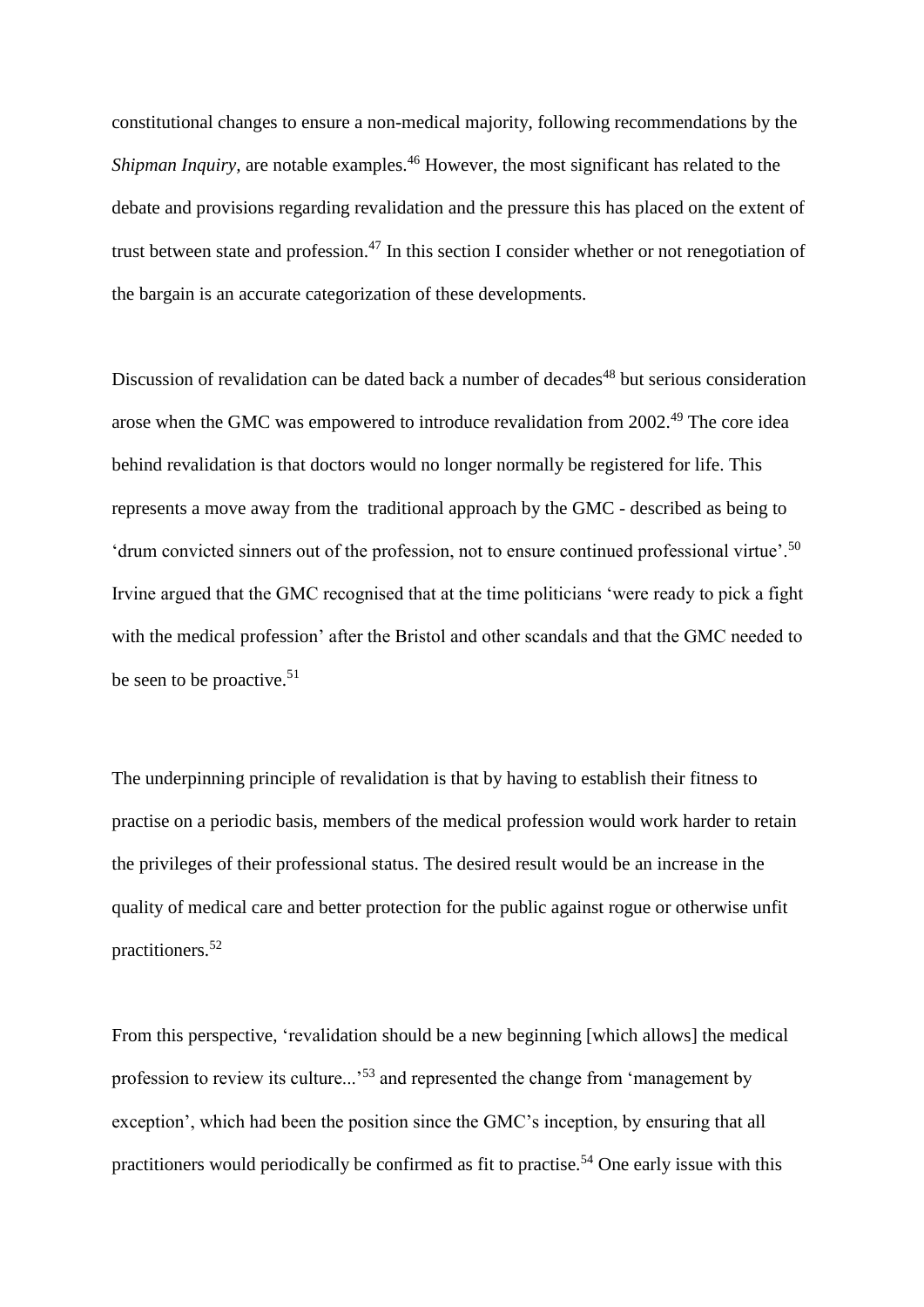view of revalidation is that the GMC were simultaneously facing in two potentially contradictory directions. On the one hand they sought to emphasise to government and the public that revalidation was a response to past crises, to minimise the risk of any likely repetition of the various scandals which had emerged from within medical practice. By requiring individual practitioners to account for their continued suitability, the Medical Register would once again satisfy its intended purpose – to ensure that the public can have confidence that all doctors are competent, adhere to high ethical standards and can be trusted with their patients' lives and wellbeing.<sup>55</sup> On the other hand, the GMC was careful to reassure doctors that revalidation would be light-touch and that individual practitioners should have nothing to fear. For this audience, the focus was on doctors being encouraged to see revalidation as a positive opportunity for them to reflect on their practice.<sup>56</sup> Such reassurances appear not to have been wholly persuasive – with significant opposition coming from those members of the GMC elected by the profession, from representatives on the BMA Council,<sup>57</sup> as well as from individual practitioners.<sup>58</sup> It is telling that some commentators from within the profession were critical of revalidation in principle without, apparently, acknowledging just how shocking the events at Bristol, the activities of Harold Shipman and certain other cases were and their potential effect of undermining trust in the medical profession. For example, as [van Zwanenberg](http://www.ncbi.nlm.nih.gov/pubmed/?term=van%20Zwanenberg%20T%5Bauth%5D) states:

'In just over a decade, the NHS has moved from being an organisation based on high trust relationships to one where explicit written down standards, which are monitored, have become the norm for individuals and institutions. Revalidation is part of this increased bureaucratic control being applied to professional self regulation. It may increase apparent accountability, but may not foster a culture which increases patients' trust and doctors' professionalism.' <sup>59</sup>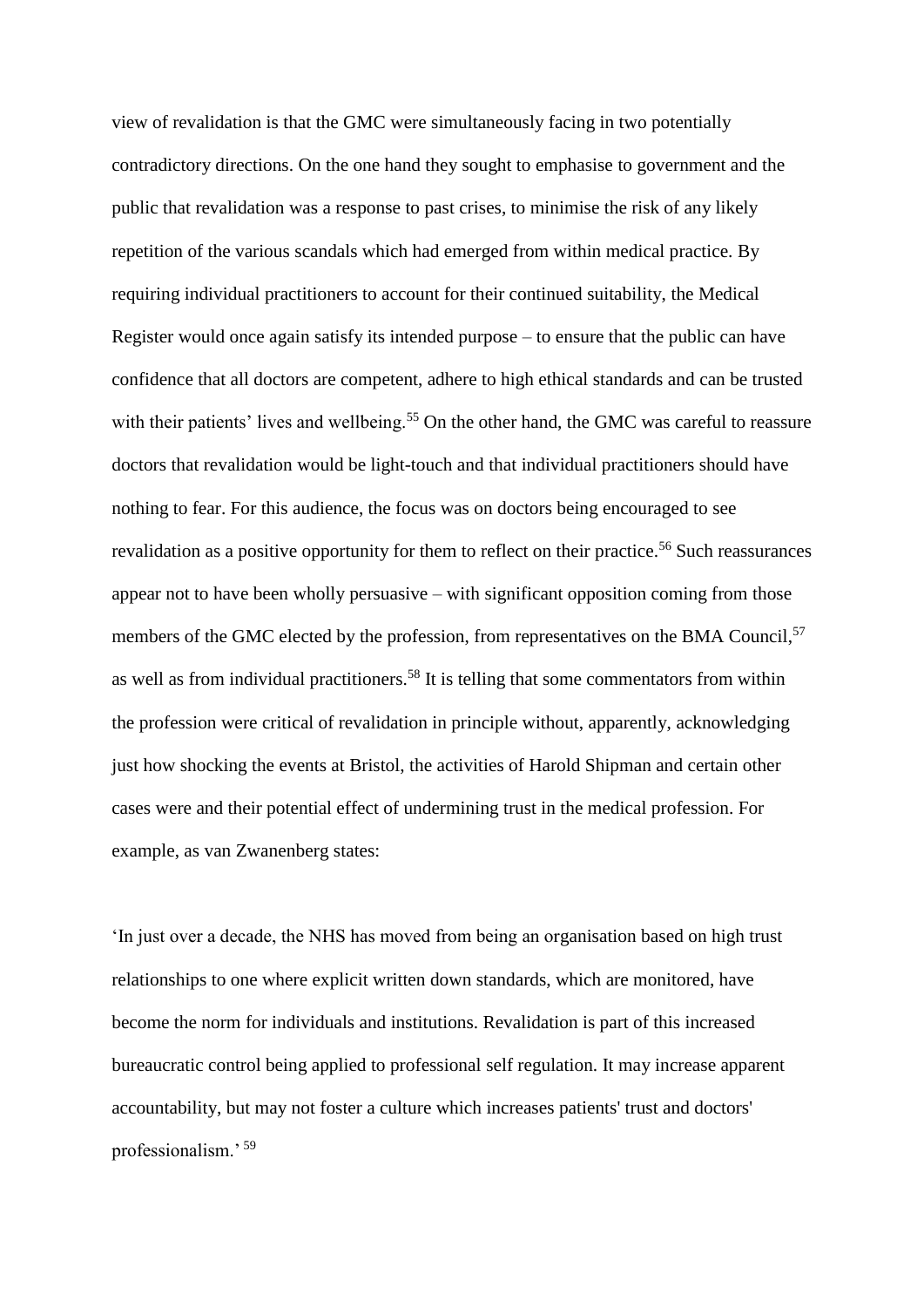From 2000 to 2003 the first set of proposals from the GMC would have created a revalidation process which was described by the Shipman Inquiry as 'manifestly designed to protect patients.' <sup>60</sup> It would have required all registered doctors to produce a detailed revalidation folder – including information about critical incidents and patient complaints.<sup>61</sup> These folders would have formed the basis of five-yearly revalidation process by a 'revalidation group', reporting to the GMC.<sup>62</sup> This folder based approach was not free from flaws – for example it was unclear what, if any, security mechanisms would have been put in place to ensure that doctors moving between employers did not remove unfavourable information. It was also questionable whether the resources to be made available for revalidation would have been sufficient to ensure that sufficient revalidation group members were recruited and trained to allow enough time to be spent scrutinising each folder.<sup>63</sup> Standards against which doctors were to be measured were also relatively ambiguous – an approach fostered during the bargaining process by those seeking to protect professional interests. Notwithstanding such criticisms, this initial model for revalidation remains the most comprehensive of the variants mooted. Subsequently, the GMC retreated from this model, influenced in part, it was argued, by powerful opposing medical interest groups,<sup>64</sup> and in so doing 'lost sight of their aspirational proposals'.<sup>65</sup> The model of revalidation moved towards significant reliance on existing employment related appraisal processes, with the idea of revalidation panels being abandoned and most aspects of revalidation delegated to local procedures.<sup>66</sup> No retesting of knowledge or practical skills was included.<sup>67</sup> Appraisal, generally viewed as a formative process, was to double up as a process for determining continued fitness to practise - a supposed system of protection which offered little enhancement to pre-existing systems.<sup>68</sup> Following the Fifth Report of the Shipman Inquiry, which disapproved strongly of the watered down proposals, the GMC plans were suspended by the Secretary of State for Health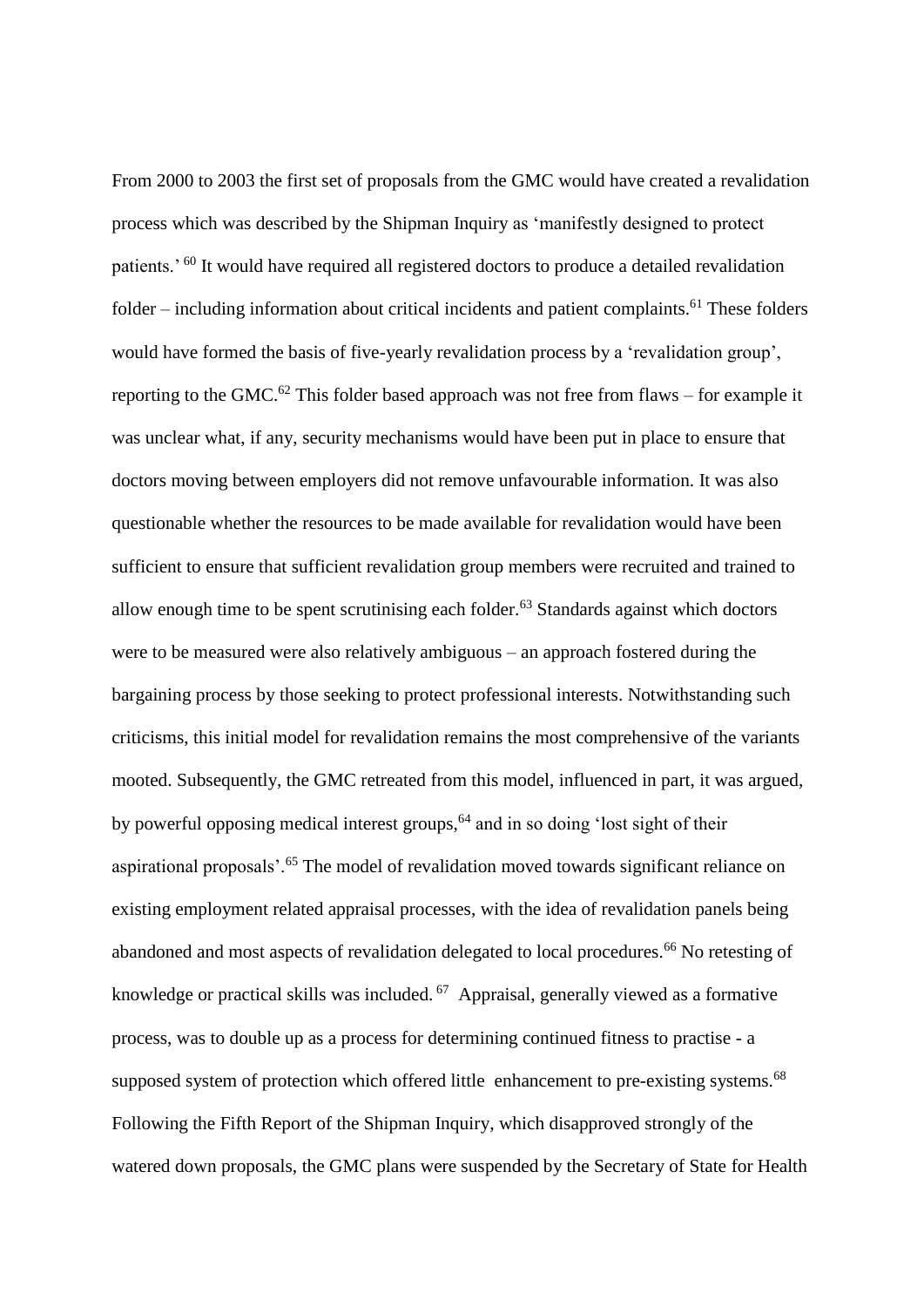in 2005 and the Chief Medical Officer instructed to undertake a review of the proposals for revalidation.

It has been argued that until the criticism by the Shipman Inquiry repoliticised the issue, the development of a revalidation policy had represented a re-establishing, especially by the British Medical Association, of historic power and close ties with the government. The result of which was a move away by government from the explicitly critical approach of the 1990s, towards acceptance of the policies proposed by the profession 'in exchange for a *quid pro quo* in the negotiation of the employment contract.<sup>' 69</sup>

The model of revalidation which was developed subsequent to 2005 retains significant elements of the weaknesses about which the Shipman Inquiry was critical. The power of the medical profession and its beneficial relationship with government may be seen to have at least partially won the day. *The General Medical Council (Licence to Practise and Revalidation) Regulations 2012* were made by the GMC and agreed by the Department of Health and Privy Council, resulting in revalidation finally being implemented on 3 December 2012, with the GMC expecting the majority of licensed doctors to have undergone revalidation for the first time by March 2016. The model of revalidation adopted is based around workplace appraisals and associated clinical governance mechanisms.<sup>70</sup> Revalidation will occur in five yearly cycles based around the decision whether or not to renew a doctor's license to practise.<sup>71</sup> The GMC explicitly state that revalidation is complementary to existing workplace systems 'for achieving high quality care'.<sup>72</sup> Employing organisations are required to appoint a senior doctor trained as a 'responsible officer' to oversee the systems for governance and appraisal and advising the GMC about each doctor's fitness to practise.<sup>73</sup> As part of appraisal, doctors are expected to collect and be prepared to discuss six types of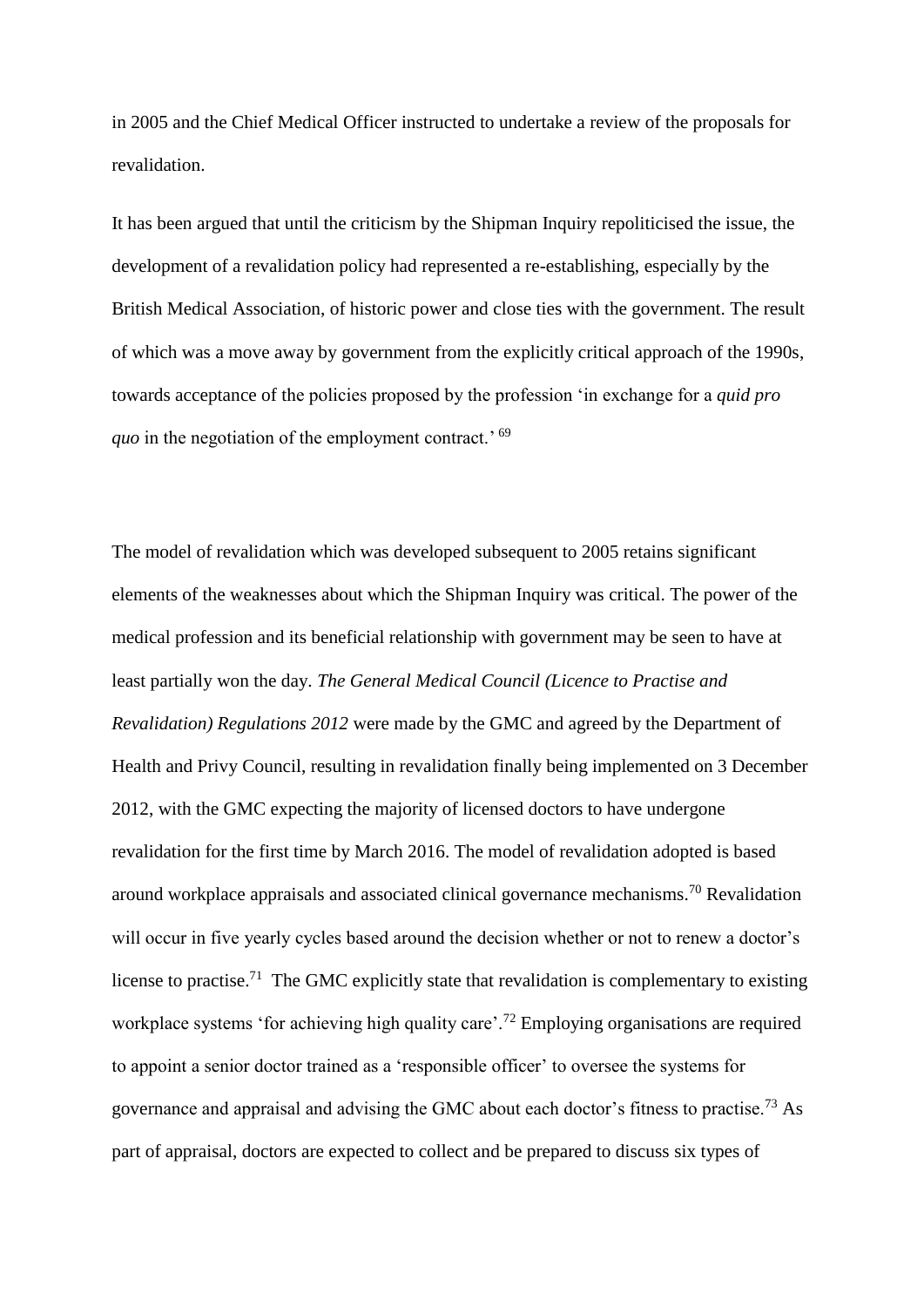supporting information: continuing professional development; quality improvement activity; significant events; feedback from colleagues; feedback from patients; complaints and compliments. The GMC states that these must be discussed 'at least once in each five year cycle'.<sup>74</sup>

This appears to be revalidation process which lacks robustness. For example, the six types of supporting information noted above equates on average to little more than one area to be covered each year. In terms of feedback from patients, colleagues and others, the GMC recommends that doctors think broadly about who might give the most useful feedback. For example, not just patients but carers and family members and even medical students. In terms of feedback content the GMC has produced standard questionnaires. However, despite this reasonably encouraging rhetoric, the GMC appears to have no clear and compulsory mechanism to ensure that negative responses are not disposed of or that doctors follow the GMC's recommendations to seek to use feedback opportunities creatively. The GMC states that it would 'expect' that any questionnaire will be administered independently of the doctor and the appraiser'. However, 'expect' is not the most compelling term which could have been chosen and there appears to an absence of a clear statement of consequences, if any, if this expectation is not met. In terms of frequency and sample size, the GMC states at least once every five years but does not prescribe a minimum sample size. Once every five years and what could be a very small response sample risks accusations that this approach lacks robustness in light of the GMC stating that 'patient feedback should be at the heart of doctors' professional development.'<sup>75</sup> As Thomas argued in 2005, Harold Shipman could have satisfied revalidation requirements unless the process required someone to be 'unafraid to ask "why do so many of your patients die?" … Revalidation must lead to an environment where supportive asking of uncomfortable questions becomes the norm.<sup>76</sup> The latter appears not to have been achieved by the model finally adopted by the GMC. It has been observed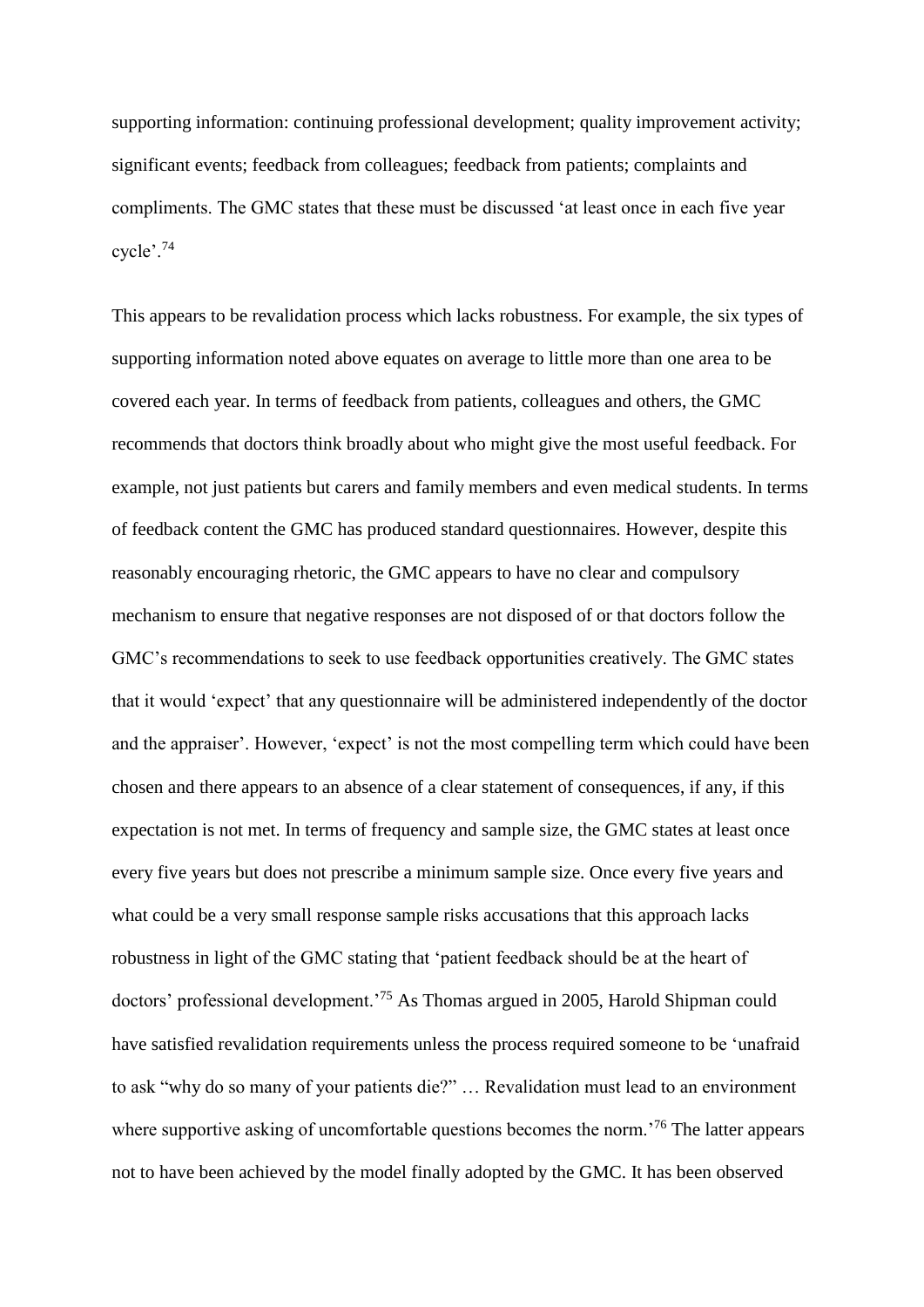that mechanisms within clinical governance processes for addressing poor individual performance lack clarity and that responsibility for poor performance could involve complex interactions between different clinicians and also managers. It has also been argued that organisational responses to clinical governance policies may ultimately come to rely upon traditional medical hierarchies and their technical medical expertise.  $^{77}$  So, the revalidation process is built upon foundations which may themselves be unfit for this purpose and which default to hierarchical self-regulatory processes which have failed in a number of key instances. Early stage research into the perception various stakeholders have about revalidation indicates that it is viewed as a 'depersonalised', 'complex' and 'abstracted' process.<sup>78</sup> As such, it may continue to be viewed as alien and unwelcome by members of the profession, whilst simultaneously failing to represent a particularly positive change to the state-profession bargain for the public.

Perhaps with issues such as these in mind, in 2014 the GMC tendered for a three year 'widescale evaluation' of revalidation. There is a risk that consideration of revalidation will revert to a cycle of re-evaluation, possible more robust mechanisms being proposed and parts, at least, of the medical profession seeking to weaken such proposals on grounds such as unworkability, and detraction from the time clinicians have to devote to patients and other aspects of service delivery. Devising a robust and effective model for revalidation also faces the perennial challenge that modern medical practice and the organisation of the NHS encompasses a mass of different specialisms, and some clinicians also working in managerial or educational roles.

In terms of alternative models for revalidation, some lessons may be learned from the education world. One model which has the potential to be more extensive and robust could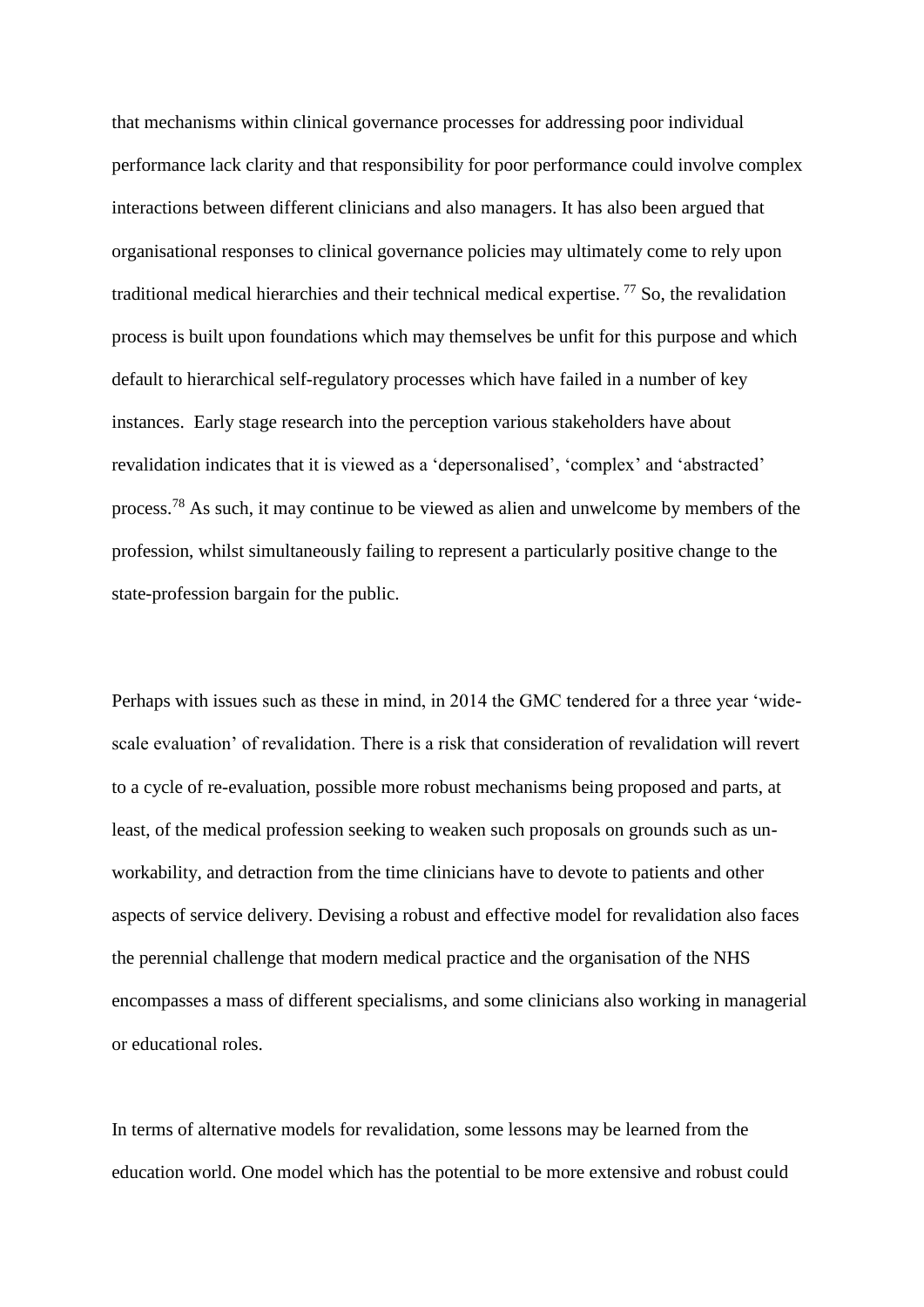involve close, independent inspection of professional practice and associated documentation – perhaps modelled on Ofsted<sup>79</sup> lines but adapted to focus on individual practitioners. Patient and other interested party survey input could be modelled on a variation of the National Student Survey, again adapted to focus on individual practitioners. Such changes could be coupled with the periodic retesting of knowledge.

Such an approach, adopted as part of a renegotiated profession-state bargain, would be more expensive than the current model of revalidation but would also be more intrusive for individual members of the profession than the current compromise model. Evidence of professional resistance to less robust models of revalidation indicates that many medical practitioners and their representative organisations would not accept such changes willingly.

## V. IS A SIGNIFICANTLY RENEWED STATE-PROFESSION BARGAIN A PRACTICAL PROPOSITION? LESSONS FROM THE LAW COMMISSION REPORT

If revalidation in its current form is viewed as largely a failed attempt by the state to rebalance the state-profession bargain, the question arises whether such rebalancing can ever be a practical proposition. A timely starting point with regard to future prospects is the 2014 Law Commission report, *Regulation of Health Care Professionals Regulation of Social Care Professionals in England*. This followed on from the 2011 Department of Health commissioned policy paper, *Enabling Excellence: Autonomy and Accountability for Health*  and Social Care Staff,<sup>80</sup> in which the government had asked the Law Commission to undertake a simplification review of the existing legislative framework and to develop a draft Bill for consultation. 81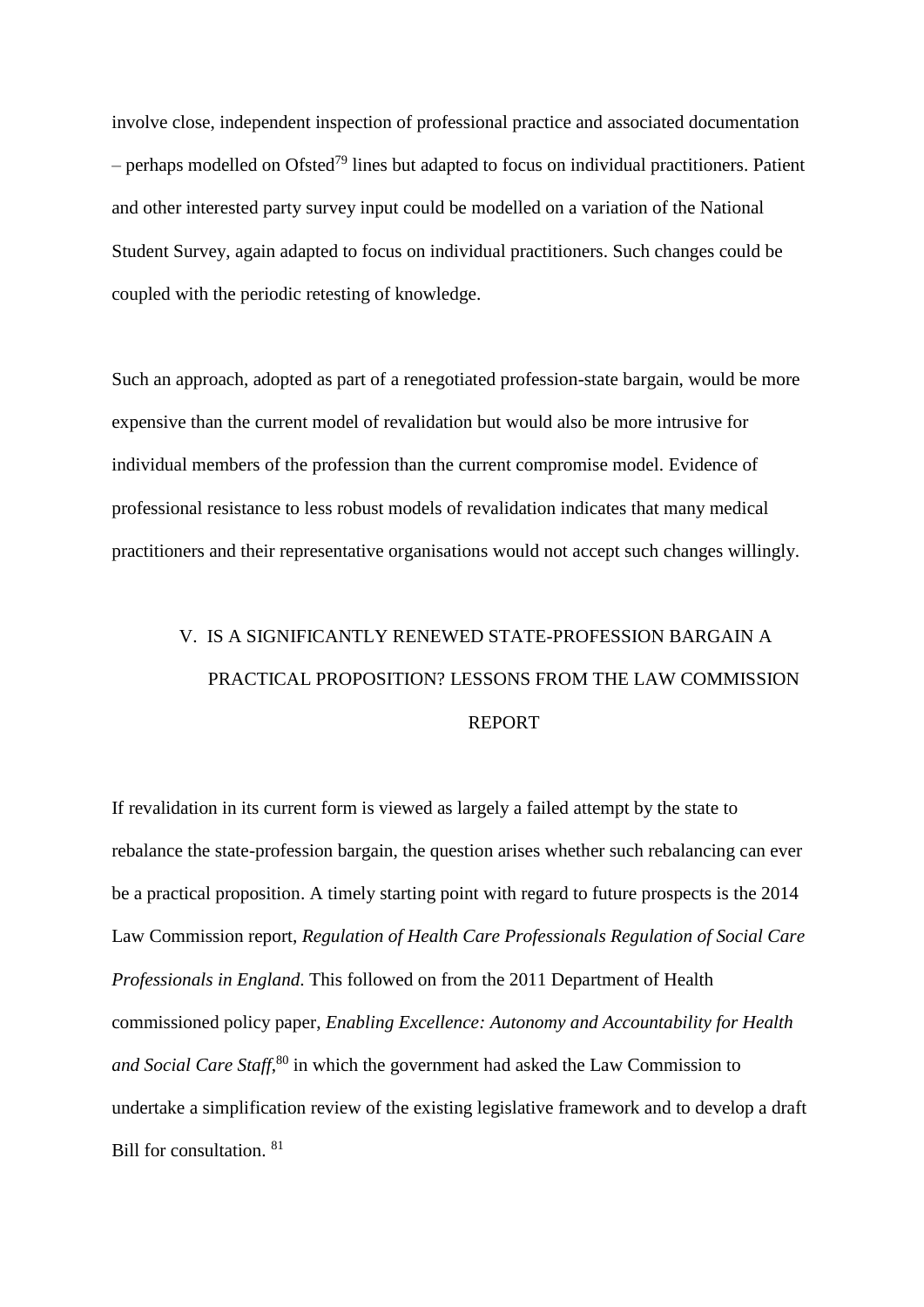The Law Commission recognised the points discussed in the introductory observations above, that much has changed since the creation of the GMC and that there now existed a complicated landscape governing complaints about health and social care professionals:

'As well as regulators' fitness to practise procedures, there are locally managed systems such as employment disciplinary processes, the NHS and social care complaints procedures, and the Performers List system. National regulators such as the Care Quality Commission and Health Service Ombudsman handle individual complaints, as well as publishing reports and good practice guides...' <sup>82</sup>

The Law Commission's overarching recommendation is that there should be a single statute providing a framework for all healthcare regulatory bodies. This would be aimed at consolidating and simplifying the position, provide the opportunity to enhance regulator powers, enhance regulatory efficiency and introduce co-working between regulators.<sup>83</sup> This represents a potentially radical departure from the position in 1858 when the medical profession which came to be regulated by the GMC was the only one in meaningful terms and, as other healthcare occupations emerged, for the subsequent century and a half it remained at the top of a hierarchical pyramid. The Law Commission's proposed new legal framework would aim to impose consistency across all medical regulators to the extent needed to guarantee 'the same core functions, minimum procedural requirements and certain key public interest provisions.'<sup>84</sup>

In terms of what it meant by all medical regulators, the Law Commission identified almost 1.5 million health and social care professionals, spanning 32 professional and occupational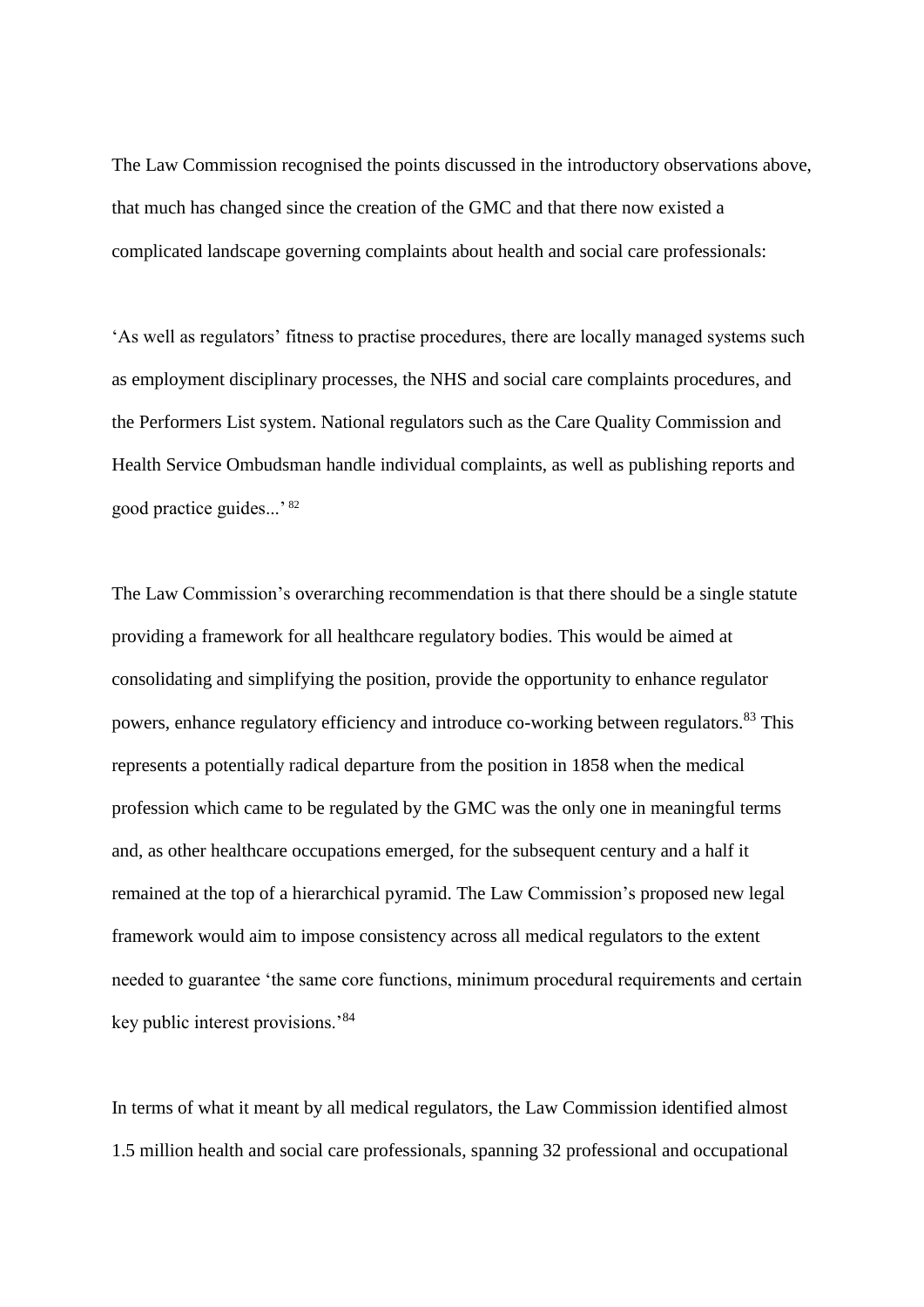groups variously governed by nine regulatory bodies. <sup>85</sup> Overseeing and supervising the nine separate regulators is the Professional Standards Authority.<sup>86</sup> As well as its oversight function, the Professional Standards Authority is also tasked with sharing good practice and advising the governments of the constituent parts of the UK.<sup>87</sup>

Across the nine regulators, the focus of regulation remains on individual practitioners, rather than being institutional or systems based, and the intended overarching aim is to ensure public safety by setting appropriate entry standards and by controlling in practice or, where necessary, removing from practice those deemed no longer to be fit to practise.<sup>88</sup> The reality identified by the Law Commission, however, is that of a fragmented, inconsistent and poorly understood legal framework, having grown in a piecemeal manner, through various statutes, Orders in Council<sup>89</sup> and other regulatory mechanisms, since the initial creation of the GMC. The result is a wide range of legal provisions which are 'neither systematic nor coherent' and include 'a wide range of inconsistencies and idiosyncrasies.'<sup>90</sup> This is unsurprising given the century and a half of political engagement with healthcare, including the creation of the National Health Service. The focus of this article on the renegotiation of the stateprofessional bargain through the lens of the Law Commission proposals presents an opportunity to address the inconsistencies in an attempt to reformulate the bargain to meet early 21<sup>st</sup> century needs and beyond.

As previously noted, the Law Commission's proposed new legislative framework is intended to impose consistency across regulators with regard to core functions, key public interest provisions and minimum procedural requirements. Operational matters would remain under the control of each individual regulator, with flexibility in how they set standards for members of their profession.<sup>91</sup> Constitutional matters would be subject to Government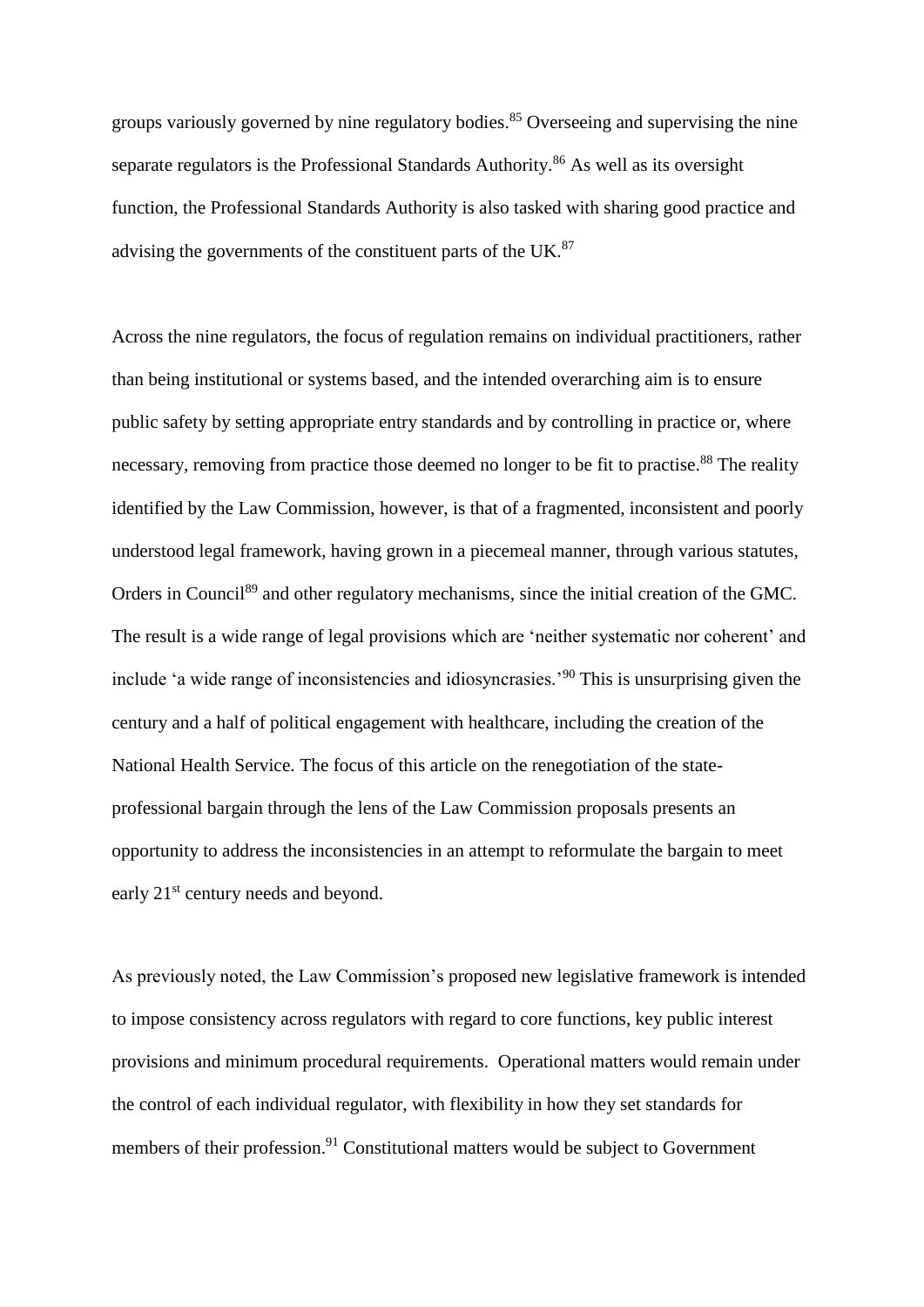oversight, with the power to impose a single constitution on more than one regulator, if this would better achieve consistency. The Law Commission specifically recommended a statutory provision that members of the regulated profession could not constitute a majority membership of their regulatory body – a position already in place with the GMC, but not with all other healthcare regulators.<sup>92</sup>

The Law Commission also considered streamlining the rule making powers of regulators by removing the need for Parliamentary or Privy Council approval, although such a move should be considered in light of the loss of opportunities for expert input from Government lawyers and specialists at the Department of Health. The Commission ultimately recommended that 'regulators should be given powers to make legal rules which are not subject to approval by Government or any Parliamentary procedure' but with oversight by the Professional Standards Authority.<sup>93</sup> The Government should also be directly empowered to intervene in the event of a regulator failing to meet its obligations, subject to the requirement to consult the Professional Standards Authority.<sup>94</sup>

To ensure compliance with the Equality Act 2010 and other rights provisions, the Law Commission considered that there should no longer be general requirements of good health and good character on the part of registered practitioners. Continued registration should be dependent only on fitness to practise and so any health or character requirements must only relate to such fitness.<sup>95</sup> This provision is not as clearly explained as it might have been. Adopting the Law Commission's reference to rights provisions, there is scope for continuing debate about whether a license to practise medicine is, or should be, a 'privilege' which can be withheld or withdrawn in light of any information which suggests that an individual might not be a suitable person in which a hypothetical member of the public would feel comfortable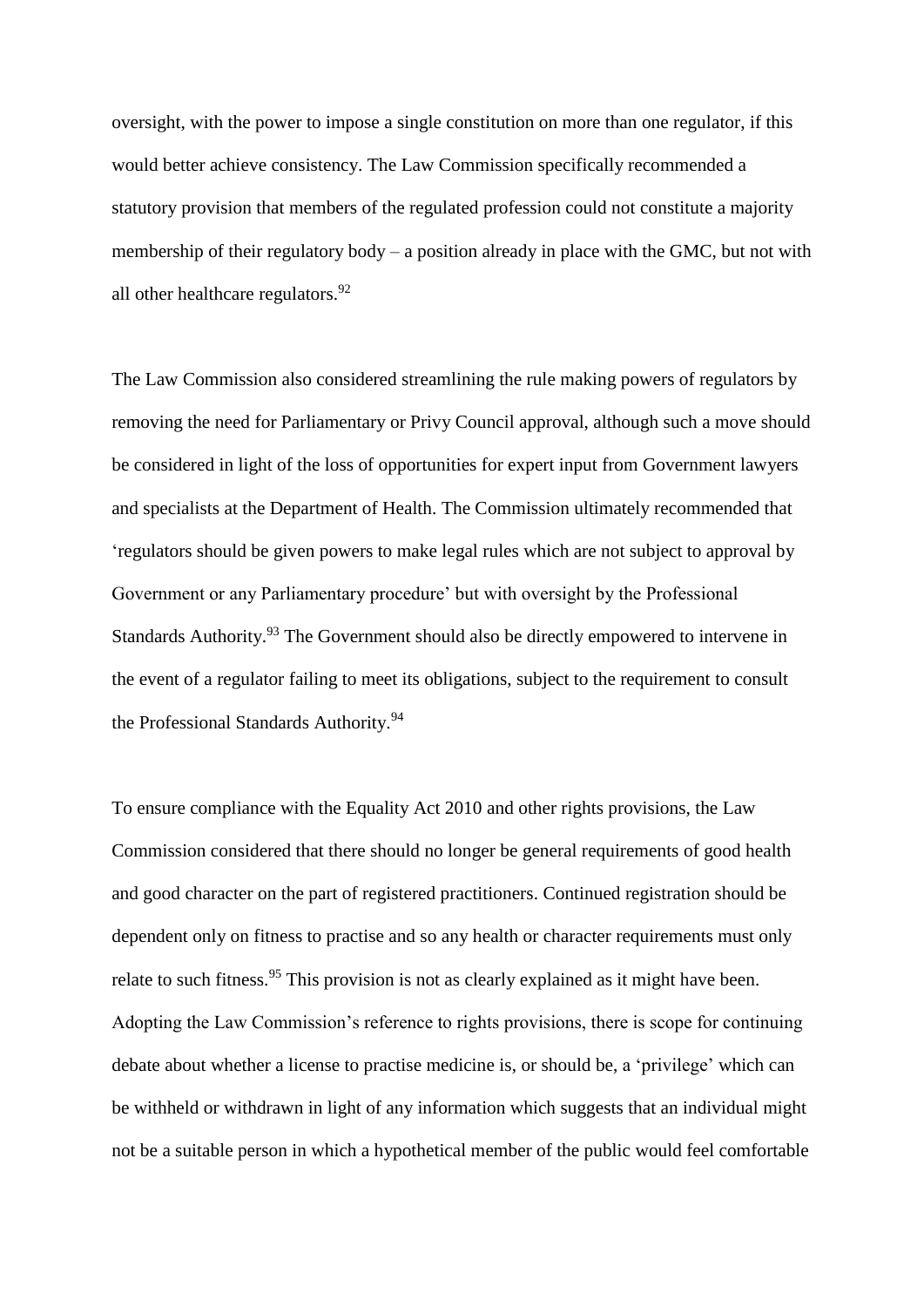putting trust over their bodily integrity and physical, mental and emotional well-being, or whether it is a 'right' possessed by a doctor and which has to be removed rather than withdrawn. In many, perhaps most, instances the practical distinction between the two approaches may be indistinguishable, but in some it may not. For example, in *R v Misra and another*<sup>96</sup> the defendants, Amit Misra and Rajeev Srivastava were senior house officers convicted of manslaughter of a patient. Each was sentenced to 18 months imprisonment, suspended for two years. When the GMC considered the behaviour of doctors Misra and Srivastava, it concluded that in neither case was the behaviour of such magnitude that erasure of their names from the medical register was warranted. Following one possible interpretation of the Law Commission's position, if a conviction for manslaughter is insufficient to result in a doctor's permanent removal from practice, how should this be applied to, for example, applicants for admission? Will all forms of manslaughter fall into the same category, or is leniency specific to gross negligence manslaughter? Clearly such examples will be unusual and are unlikely to be central to the Law Commission focus – presumably this focus is that any generalised or stereotypical attitudes regarding disability or character should not thoughtlessly be applied to questions of whether someone should remain in their healthcare profession. However, the fact that examples of the type discussed can relatively readily be found<sup>97</sup> does reinforce the need for greater explanation on the part of the Law Commission as to what exactly its recommendation means. Similarly, greater clarity would be helpful in terms of the interaction of the above recommendation and the Commission's later point that certain criminal convictions should result in automatic removal of a registrant from practice. 98

The Law Commission also recommended that all medical regulators should have the power to set standards for continuing training and professional developments. Subject to ensuring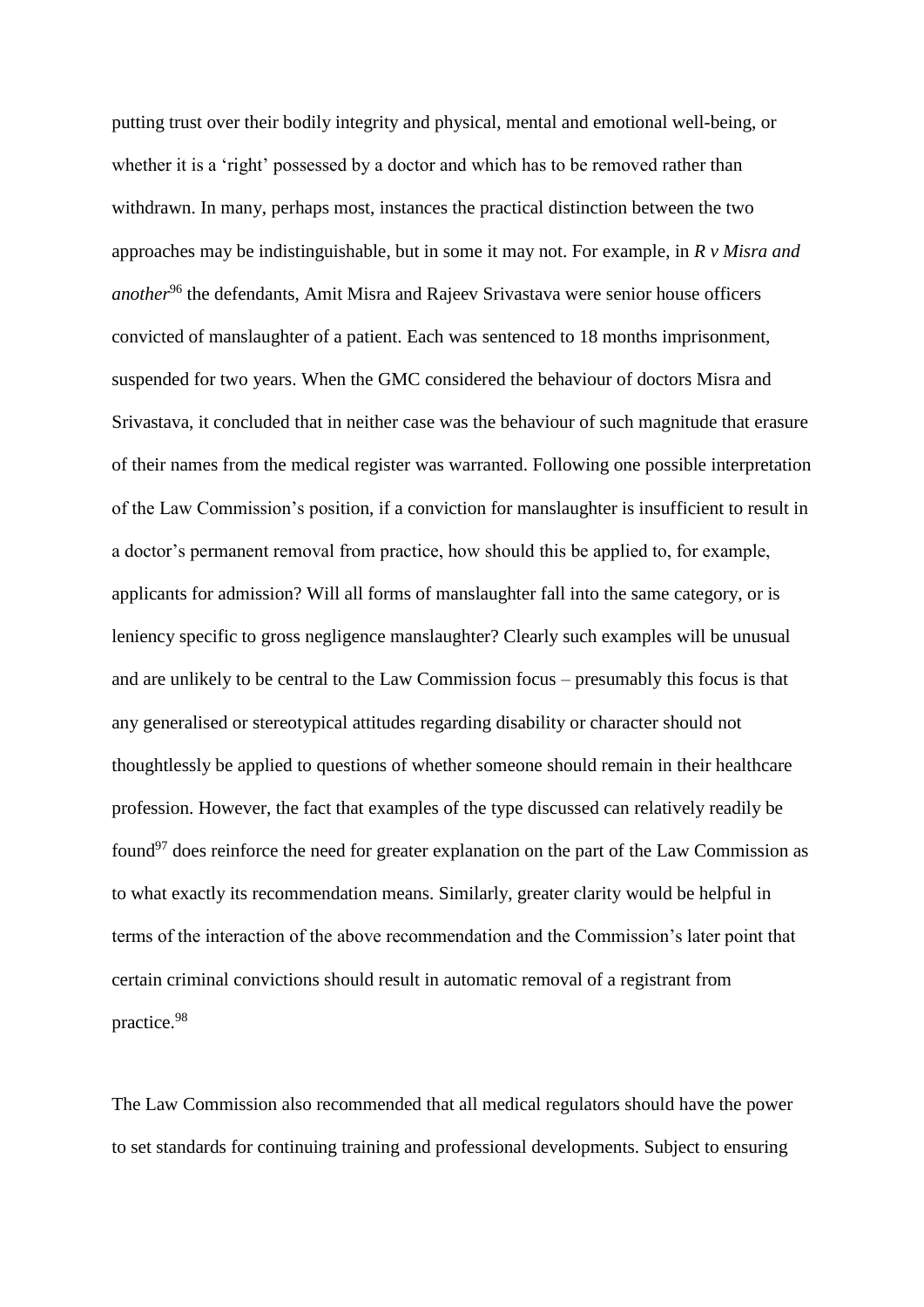compatibility with EU requirements, regulators would also be empowered to remove from their registers registrants who fail to demonstrate compliance. With regard to revalidation as, inter alia, a mechanism for monitoring standards some respondents to the Law Commission consultation exercise expressed concerns that revalidation was disproportionately burdensome, expensive and lacking cost-benefit analysis evidence sufficient to support it as being necessary. The Commission, however, concluded that the introduction or authorisation of systems of revalidation should be considered across the range of health regulatory professions.<sup>99</sup>

In terms of other future developments for addressing impaired fitness to practise, the Law Commission identified three main options for reform. The first two would see the existing legal framework retained, with consolidation and rationalisation across the different medical regulators. The second of these would draw more from the recommendations of the *Shipman Inquiry* in terms of the detail of investigation and adjudication. <sup>100</sup> Some respondents to the Law Commission consultation expressed concerns that the Shipman Inquiry proposal may be complex, unduly legalistic and inflexible, with associated risks of delay and added expense. Other concerns focussed upon the fact that impairment might be founded on the basis of future risk alone, rather than on past misconduct. Also, personal mitigation would become irrelevant. These and other considerations led to the Commission discounting this option.<sup>101</sup> The final option is more radical, departing from the current approach and replacing it with a simplified test of impaired fitness to practise focussed on public protection. Any evidence which had relevance to public safety could be considered, without a panel having to be satisfied that an allegation fitted a pre-defined statutory ground. Some respondents to the Law Commission consultation argued that this latter option gave the impression of a 'scattergun approach' which might draw more registrants into the disciplinary arena. It may also result in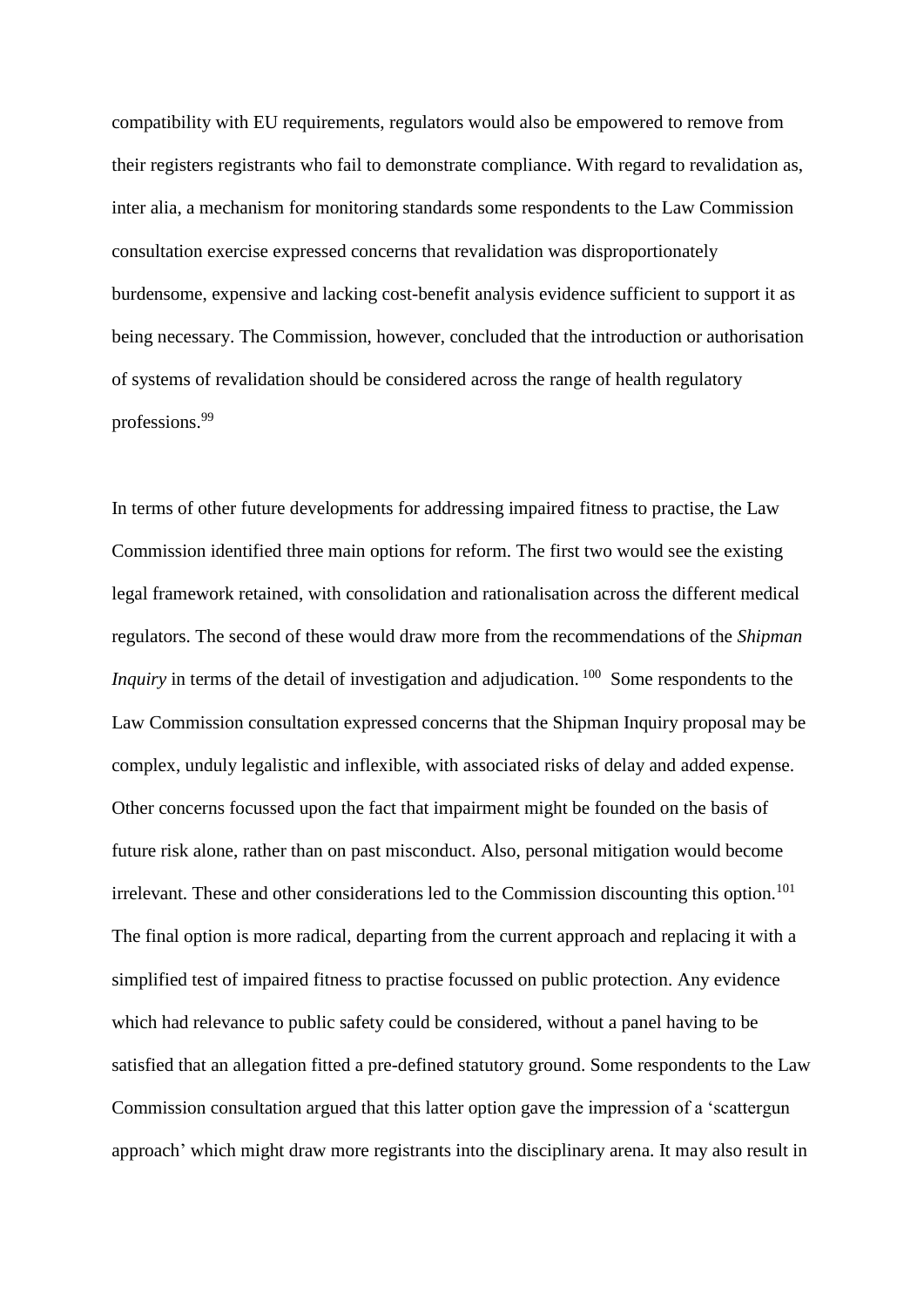opaqueness of decision making if regulatory panels continued to adopt grounds similar to the former statutory ones, but informally and without this being clearly articulated,  $102$  although the latter could make the regulatory panel vulnerable to judicial review.

Taking into consideration the range of consultation responses, and the reasoning that the current system is long established and well supported by a body of case law, the Law Commission concluded that there would need to be a compelling case for significant change. Retention of the current approach was therefore favoured.<sup>103</sup> It is a pity that the Law Commission adopted a rather conservative conclusion with regard to the future of determining impaired fitness to practise. Whilst the body of case law reasoning cannot be disputed, English common law provides numerous examples of previously well established bodies of precedent being departed from, if societal and legal process necessitates this. In particular, the carefully reasoned approach from the Shipman Inquiry is rather quickly dismissed by the Law Commission. The test proposed, which included, inter alia, consideration of whether the practitioner is a risk to patients; has brought the profession into disrepute; has breached one of the fundamental tenets of the profession, or; that his or her integrity cannot be relied upon are potentially draconian but the nature of the misconduct investigated by the Shipman and certain other inquiries had demonstrated that a more forgiving approach could be extremely harmful to patients. The future risk element was also potentially harsh but also important – the magnitude of the behaviour investigated by the Shipman Inquiry left no room for compromise in terms of acceptability of simply waiting to see what might happen. The proposed test of whether a 'reasonable and well-informed person would consider, in the light of what is known about the allegation and about the doctor's past and present circumstances, that there is a real risk' that he or she might act in a particular way was necessary to address future risk. Concerns by consultation respondents may, therefore, have been pertinent but not necessarily well-founded in terms of public protection.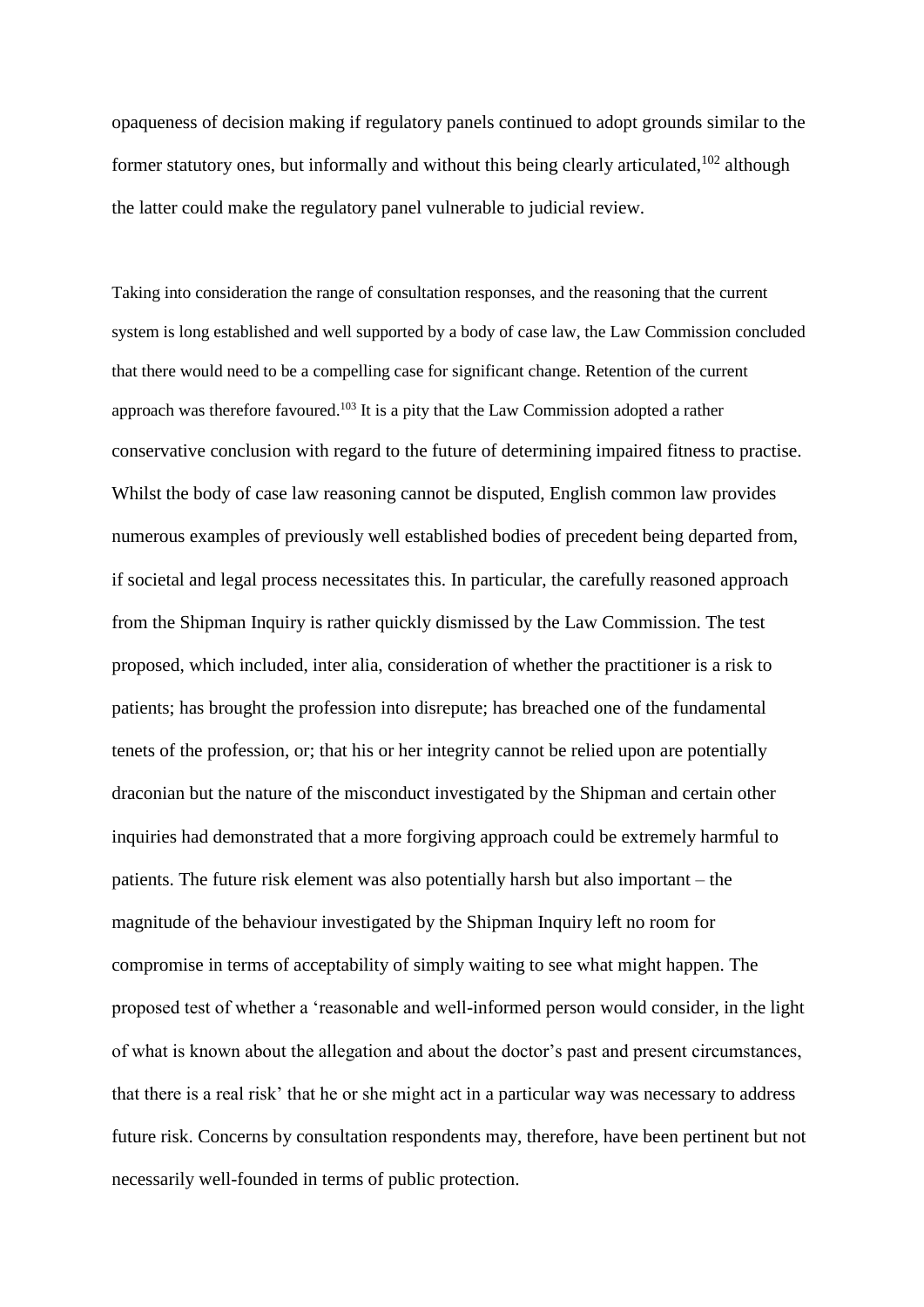Historically, the investigatory capacity of the GMC and its willingness to investigate has been woefully inadequate, resulting in a failure to detect in a timely manner, if at all, very serious misconduct.<sup>104</sup> The Law Commission identified failings in the legislative structure regarding what may or may not constitute an investigable allegation and reinforced earlier findings that the regulatory approach has essentially been and largely remains 'a passive and reactive one'. The Commission proposed statutory provisions which would enable the regulators to more effectively classify information which comes to their attention as a potential allegation to be investigated. This, the Commission said, would better allow regulators to deal with anonymous reports or information which arises from media investigations. The Commission recorded some respondents to their consultation exercise as noting that some health regulators already acted in this manner, whilst some other consultees expressed concern, albeit not supported with evidence, that regulators may be 'overzealous' and 'disproportionate' when digging into matters which come to their attention if investigatory provisions were broadened. <sup>105</sup> In this latter regard, the Law Commission proposals remain modest. For example, a number previous instances of serious misconduct, which were committed over lengthy periods, went undetected by the GMC not because the Council was taking an unduly prescriptive stance when considering the types of allegation it was permitted to investigate but, more fundamentally, it lacked any meaningful policing and investigatory capacity and many of its resources 'on the ground', i.e. all other doctors who should have been fulfilling their role as participants in 'self'-regulation, failed conspicuously because of an unwillingness to report colleagues. $106$ 

In terms of screening matters for potential onward referral, the Law Commission favoured significant regulator discretion.<sup>107</sup> As noted above, certain criminal matters would result in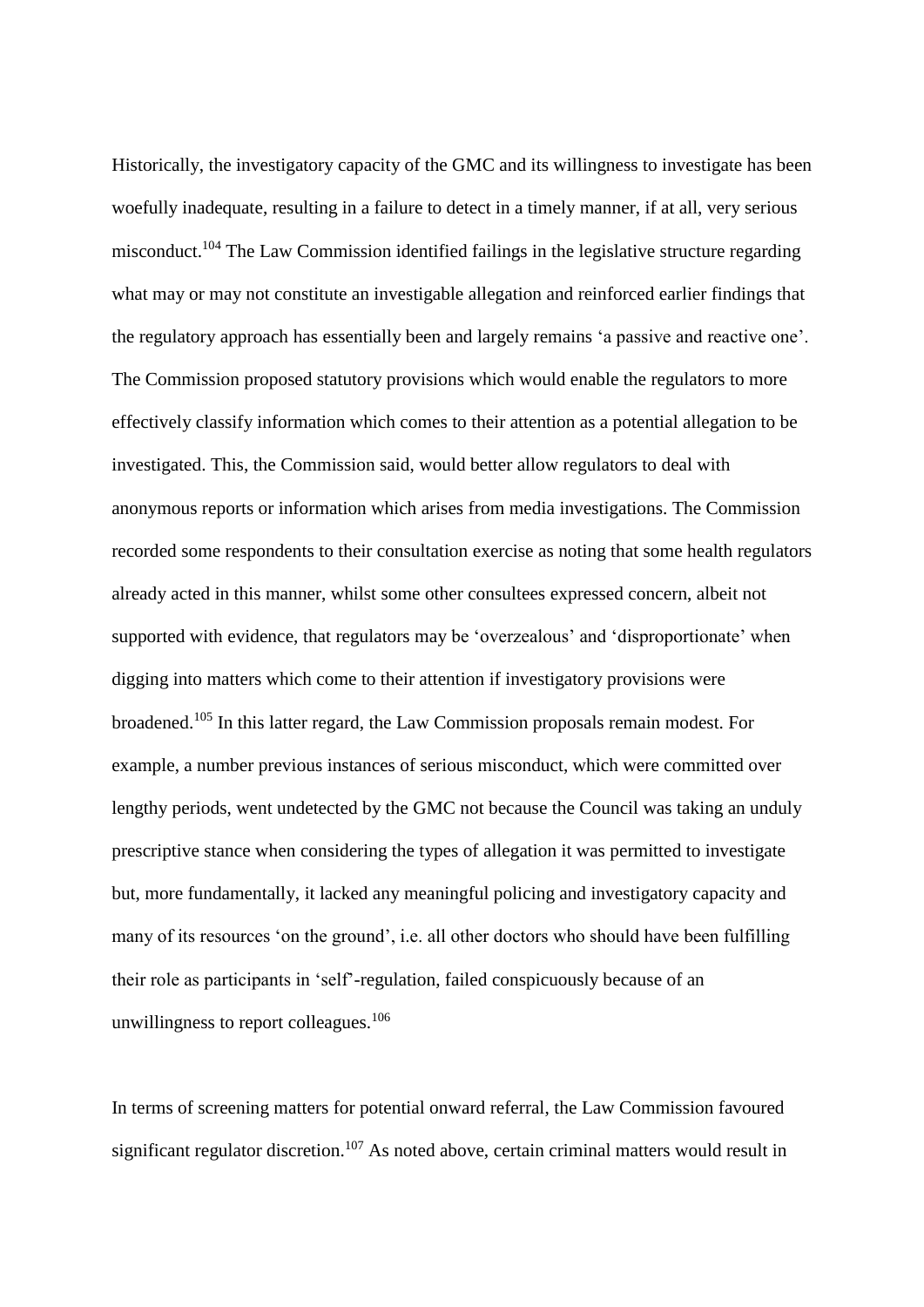automatic removal of a registrant.<sup>108</sup> The Professional Standards Authority would retain the power to refer fitness to practise decisions to the higher courts if public protection requirements have not been met. The Commission also recommended that this referral power should be extended to include matters which had been disposed of by consent.<sup>109</sup> The latter should address an issue which has dogged the regulation of doctors, permitting some who have misbehaved to escape public scrutiny by being permitted to have their names voluntarily erased from the medical register.<sup>110</sup> The Law Commission also recommended that the Authority's powers should be extended to oversee the economic and business performance of the regulators, with government ensuring that sufficient resources are available for the Authority's extended role as well as existing roles. $^{111}$ 

#### *Separating investigation and adjudication*

Historically, medical regulators such as the GMC have undertaken both the investigation and adjudication stages of regulation – an approach which has been subject to criticism.<sup>112</sup> In the late 2000s the Labour government legislated to separate these functions, with the creation of the Office of the Health Professions Adjudicator.<sup>113</sup> This followed a 2007 Government White Paper, *Trust, Assurance and Safety – The Regulation of Health Professionals in the 21st Century.*<sup>114</sup> As part of the subsequent coalition government's cost-saving measures, the Office of the Health Professions Adjudicator was abolished in favour of what was perceived to be the more cost-effective approach of regulators retaining the adjudicatory function, but building in further safeguards.<sup>115</sup> In response, the GMC established the Medical Practitioners Tribunal Service (MPTS), which remained connected to and funded by the GMC, but operationally separate, with a requirement to report annually to Parliament. Parliament approved the establishment of the MPTS in 2011 and it was launched in June 2012. The Law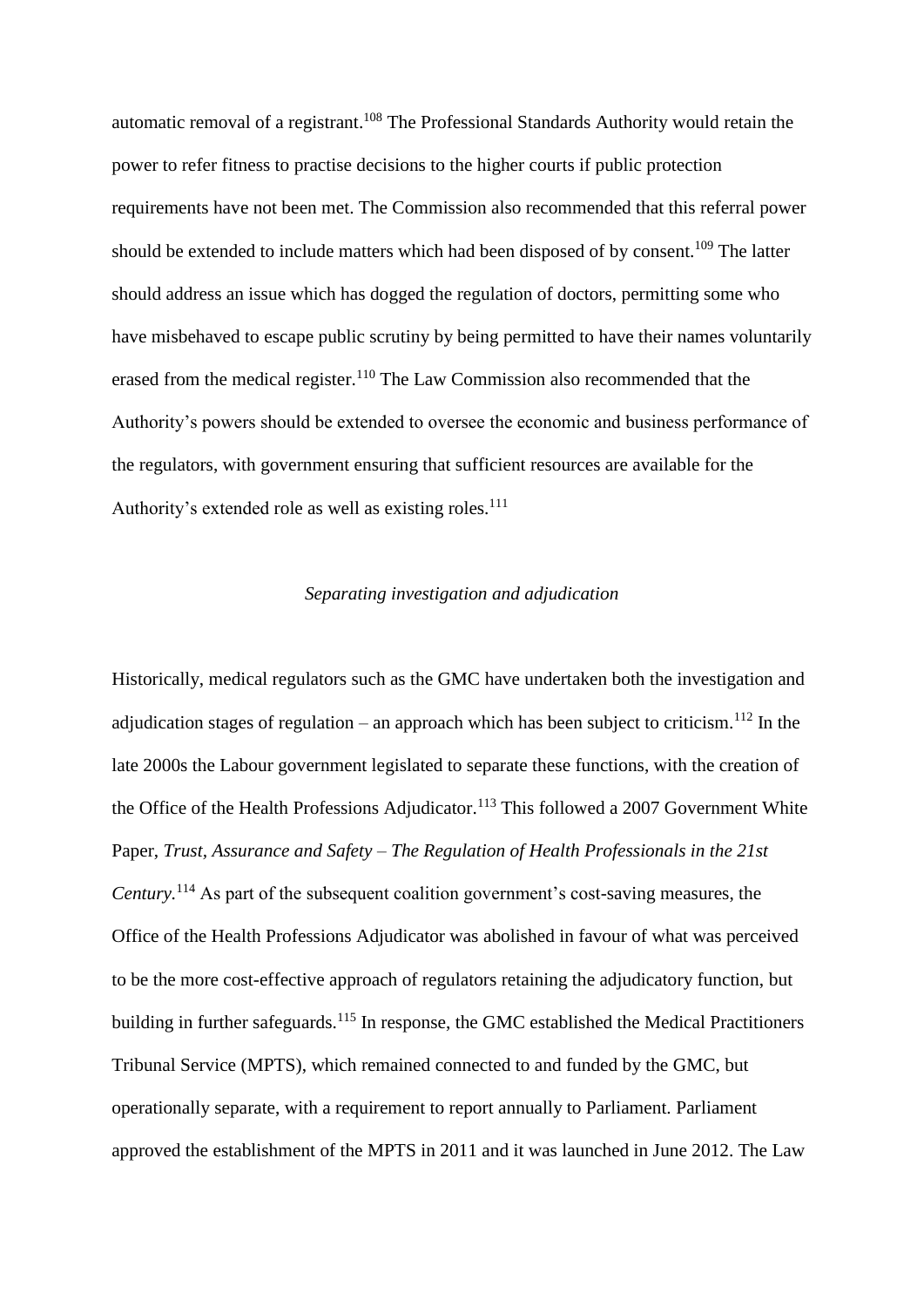Commission supported the idea of separate adjudication as a means of underpinning confidence in the regulatory process, with the favoured option being the transfer of the function to HM Courts and Tribunals Service. The option was not, however, thought to be politically palatable, at least in the short-to-medium term, and so the Commission declined to include any specific mechanism in the draft Bill, leaving it to Parliament to decide whether or not to consider the matter further. Pending this, the Commission recommended that the Professional Standards Authority oversee moves by regulators towards further separating investigation and adjudication along the lines of the GMC's Medical Practitioners Tribunal Service.<sup>116</sup> Time will tell how effective the MPTS will be compared with its predecessors, but in the transition from the previous GMC fitness to practice panel model a number of the former panel members are now with the MPTS. At the time of writing in August 2014, 108 panel members we identified by the MPTS as having been appointed in 2010 or earlier, with a number of these significantly earlier than this. This number represents over a third of total panel members. Many of these members will have gained significant experience under the previous adjudicatory model. With areas of complex adjudication, such as that relating to medical regulation, the desire for an element of continuity of expertise and experience is perhaps inevitable, but such continuity may also significantly slow any attempts to change cultural attitudes within the organisation.

Unlike some other professions, for example barristers and solicitors, the regulation of healthcare professionals has generally not included a consumer complaints element. Complaints which don't raise fitness to practise issues have remained within the remit of a healthcare professional's employer.<sup>117</sup> The conclusion of the Law Commission was that healthcare regulators having the power to run their own complaints services was undesirable, as it might result in conflicts of interest between regulation and complaints handling, as well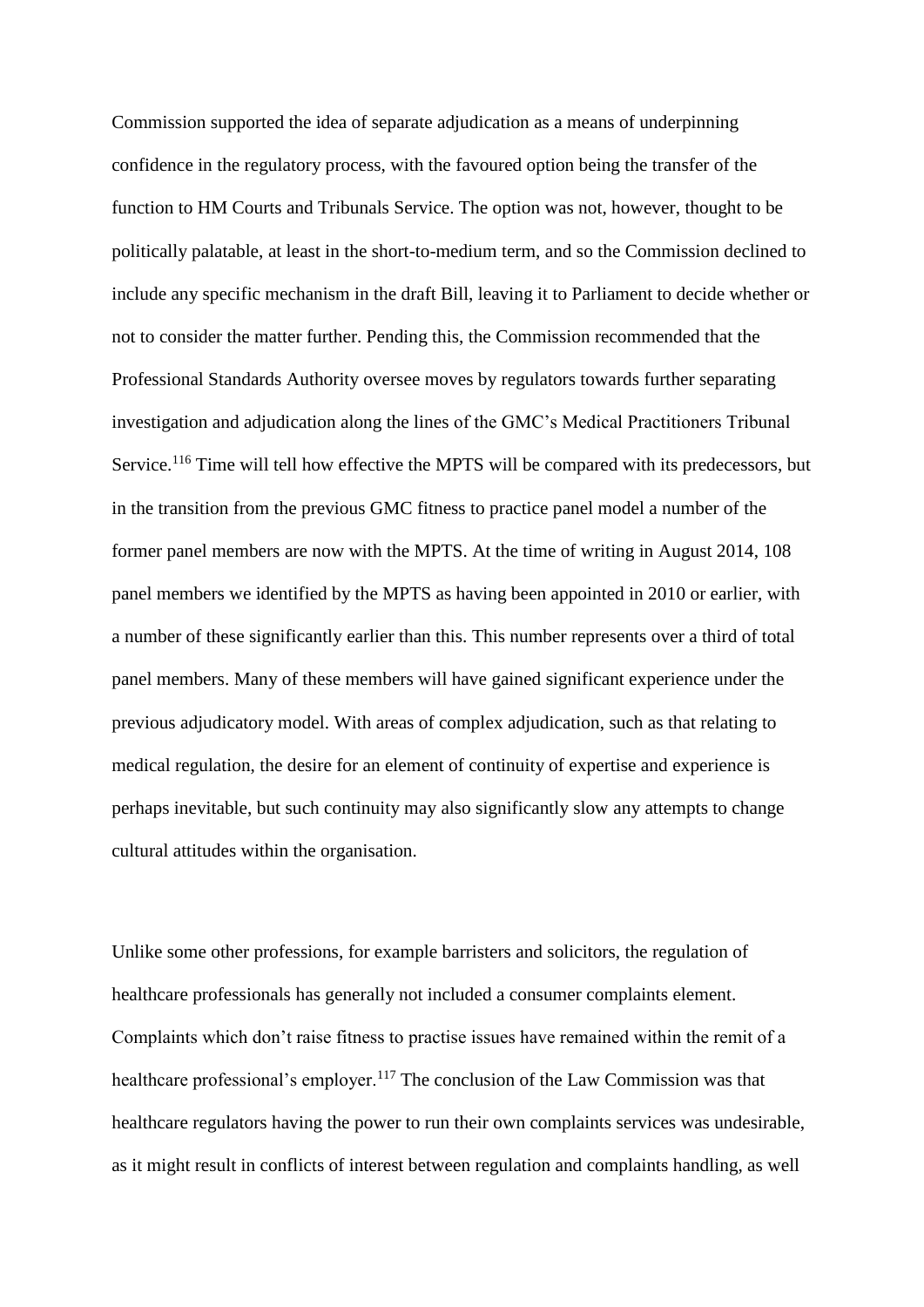as diverting or watering down the use of available resources. This latter point was, however, not decisive and the regulators should be empowered to fund a consumer complaints service, to be run independently. Such power would only be useable with the approval of the Professional Standards Authority – which would be required to confirm that funding such a service would enhance 'the main duty to protect and promote the health, safety and wellbeing of the public and maintain public confidence in the profession'.<sup>118</sup> This cautious approach on the part of the Law Commission creates potential tensions with other influential commentary - such as the Francis Report into the failings at the Mid Staffordshire NHS Foundation Trust. The Francis Report identifies complaints and how they are handled as providing valuable insights into effectiveness of maintaining standards, and therefore as a source of accountability.<sup>119</sup> With regard to this point, lessons may be learned from the complaints system operated by, and ultimately imposed upon, lawyers in England and Wales over the past two to three decades.<sup>120</sup> After significant and sustained criticism of the systems operated by the professions themselves, especially the solicitors' profession, the process was removed from their control by means of the Legal Services Act 2007 and placed in the hands of the Legal Services Board and, from there, the Legal Ombudsman and the Office for Legal Complaints. Complainants about legal services now have a one-stop shop, irrespective of the type of lawyer being complained about.<sup>121</sup> By insisting upon independence of healthcare consumer complaints services the Law Commission may have had a similar model in mind, but the discretionary nature of whether and, to some extent, how each professional regulator approaches the issue of future complaints resolution poses the risk that many of the problems encountered with complaints handling by the legal professions are at risk of being repeated.

### VI. CONCLUSIONS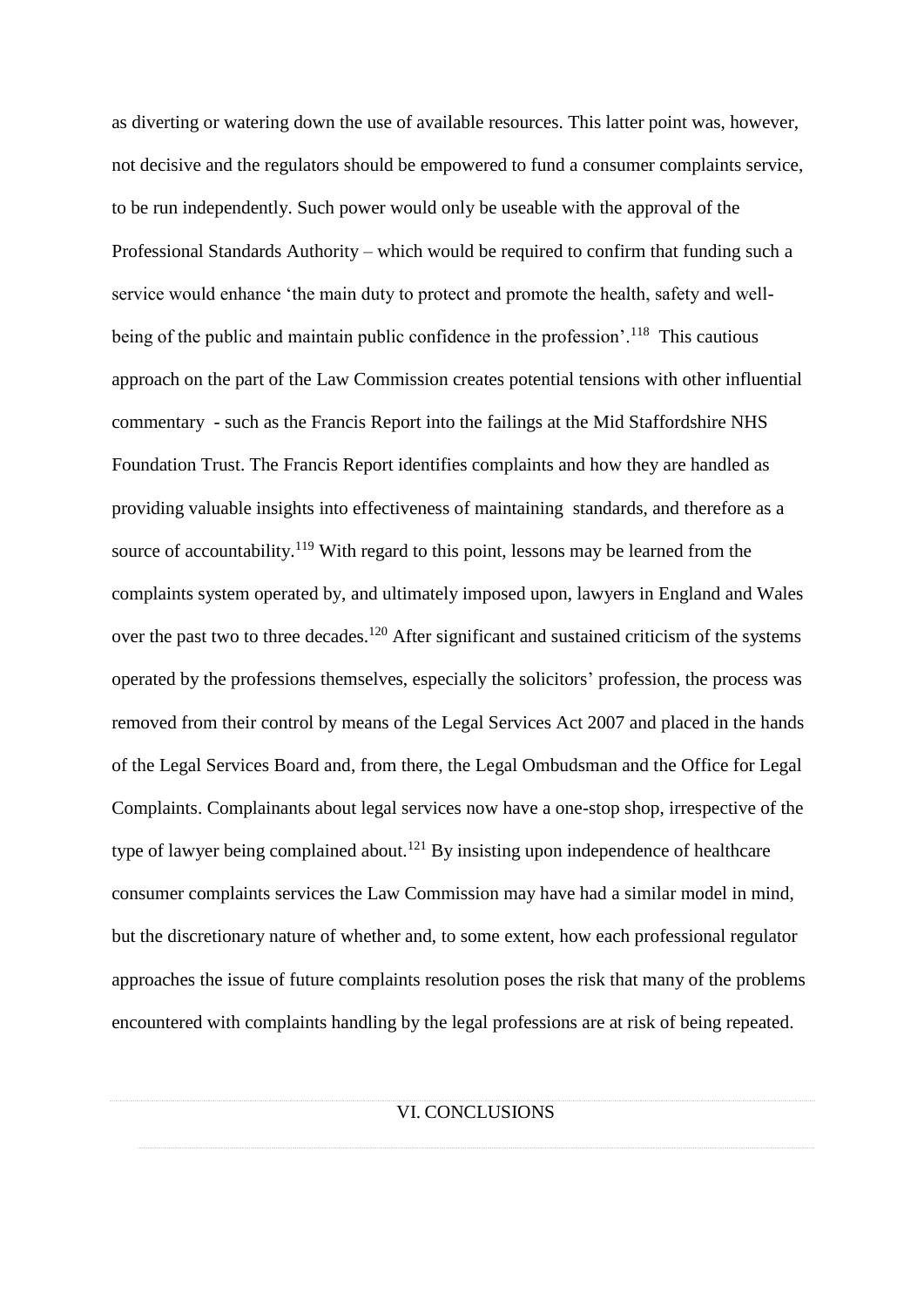The original state-medical profession bargain in the mid-nineteenth century arose at a time when scientific medicine was in its infancy and before the creation of organised state provision of medical care. In this environment there was little for either side to lose, but potentially much to gain from the bargain. Over a century and a half later, scientific hightechnology medicine, largely provided free at the point of use by the state under the auspices of the NHS, is now the norm in the UK. In this environment doctors are integrated and have a power base within this model. As a result, attempts to govern the state-medical profession relationship have lacked teeth, in large part because the dependence by the state on the medical profession in the attempt to meet the healthcare needs of the population result in weak bargaining powers on the part of the state.<sup>122</sup> The nature of health provision in the UK inevitably means that smaller (although not necessarily small in absolute terms) scale bargaining with segments of the medical profession is a relatively regular feature. For example, in the early 2000s consultants in England and Wales rejected a proposed contract which would have transferred significant powers to managers, at the expense of clinical autonomy. The eventual agreement with the state did not include the power transfer and included an improved pay package for consultants. <sup>123</sup> What occurs far less frequently is the wholesale reconsideration of the position profession wide. As discussed, revalidation is the only significant example of this in recent years. Whilst the need for a robust revalidation process for doctors has been advocated from a variety of quarters and the state has acknowledged its importance, the reality remains that a significant failure rate amongst doctors seeking revalidation, or a widespread refusal to cooperate if doctors viewed the process as being unduly onerous, would quickly bring the NHS to a point of crisis. When such non-cooperation by doctors was in prospect in different circumstances over 40 years ago - when the GMC sought more money from each doctor by way of an annual fee for retention of their name on the medical register, removal from the register being the penalty for non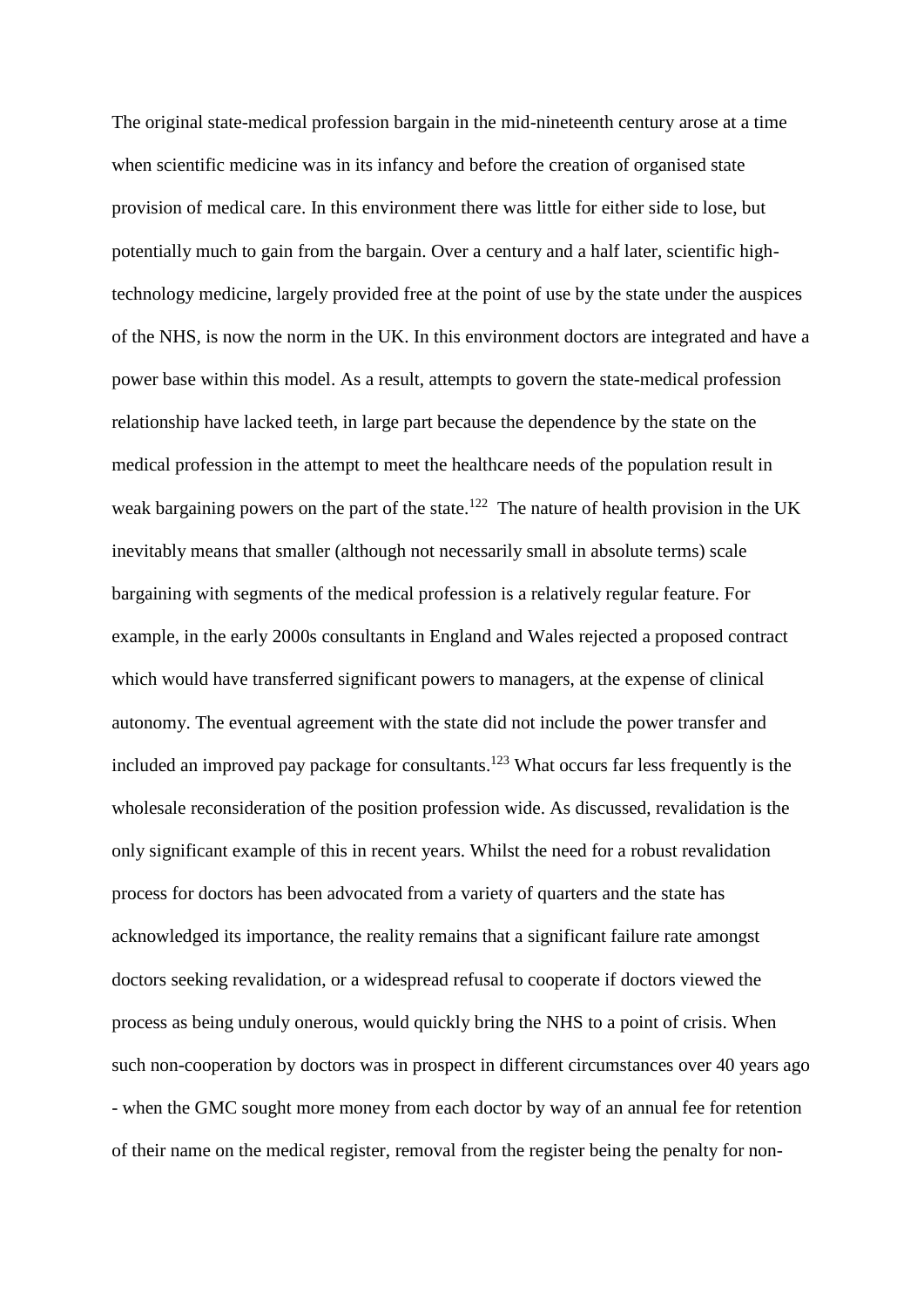compliance - the government stepped in before any significant crisis could ensue.<sup>124</sup> In essence, the profession demonstrated that if doctors and their representatives objected strongly enough to a particular proposal or development they could wield very significant power. Reflecting such previous encounters, the medical profession was able to fend-off all but a significantly watered down revalidation process, which involves little more than preexisting employment based appraisal mechanisms.

The prospective bargaining parties are also now numerous and complex. As well as the GMC as regulator and the British Medical Association, as trades union, the Medical Royal Colleges have responsibilities for various specialities and other specialist associations have also developed. The various organisations speaking on behalf of all or elements of the medical profession are first and foremost premised on notions of professional autonomy. <sup>125</sup> As has been seen with the collective efforts to shape models of revalidation, forceful voices emerge from within these professional organisations.

Viewed from the perspective of significant renegotiation of the state-medical profession bargain, the lengthy review, consultation exercise and proposals by the Law Commission offered a rare opportunity. At first sight, the Law Commission proposals appear to offer little more than a tidying up and rationalisation exercise. However, when considered in greater detail the proposals do potentially contain more radical depths. The first of these is the central premise that the regulation of doctors should be further subsumed within a larger regulatory framework which encompasses all other major healthcare occupations and professions and, presumably, would also encompass additional professional groupings which emerge in the future. A number, perhaps all, other healthcare occupations would, historically, have been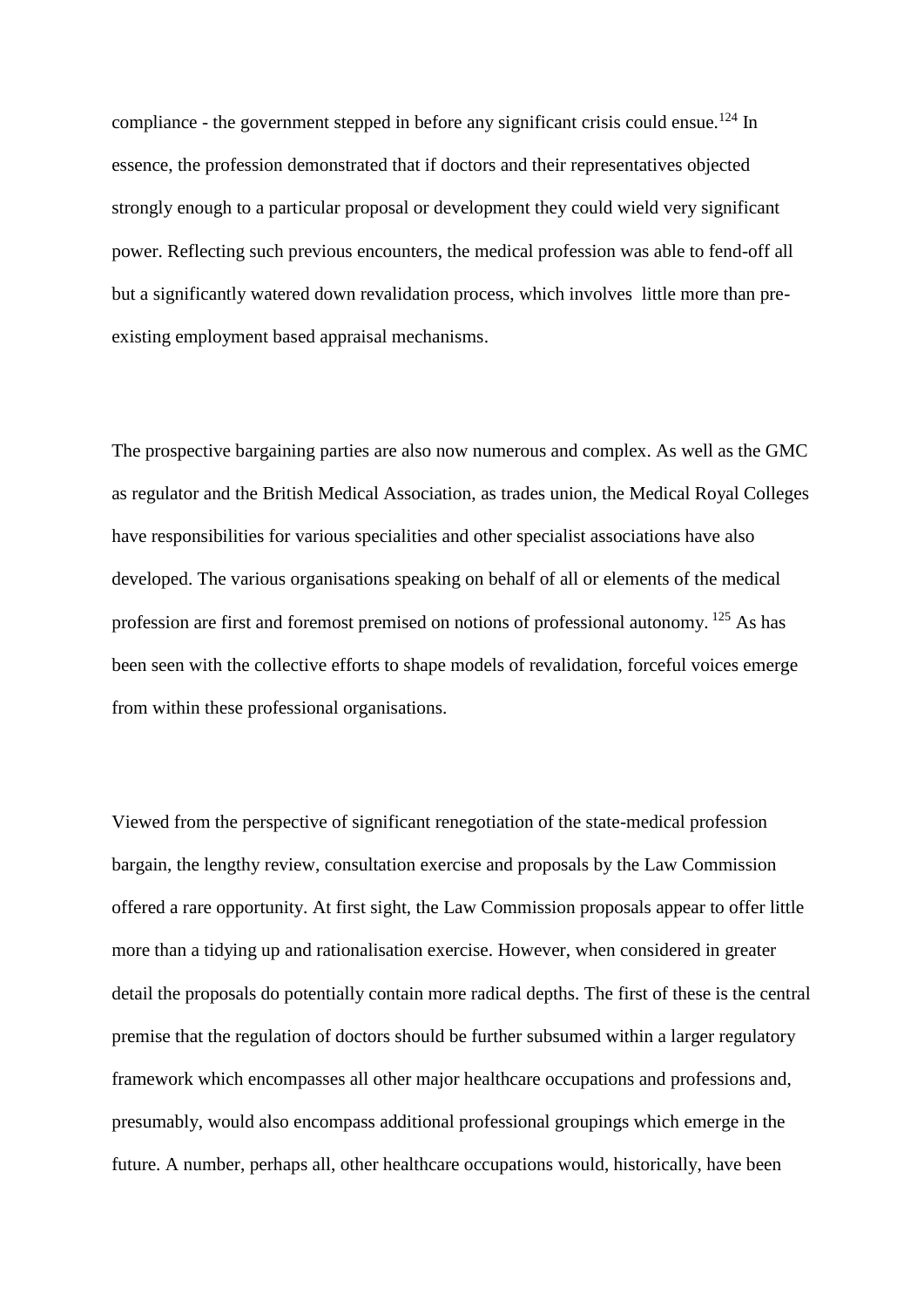viewed as of significantly lower status than doctors. Whilst the Commission proposals stop short of full integration and leave each profession with its own regulator, the proposals do point in the direction of further future integration. Of all of the healthcare professions brought under the Law Commission's proposed regulatory umbrella, doctors potentially have the most to lose from these moves if they threaten the distinct, powerful status they have so far enjoyed. Such developments in the training and regulatory framework also present the prospect of the merging of healthcare roles such that work traditionally restricted to doctors is shared with, or even overridden by, other healthcare professions. The development, for example, of physician associates as healthcare professionals who may be viewed as sitting somewhere between nurses and fully qualified doctors represents a further muddying of the waters. Instructive comparisons can be made with the relationship between solicitors and legal executives. Originally Solicitor's Clerks in the 19<sup>th</sup> century, developing into Solicitors Managing Clerks, with their own Association by the late 1920s, and by the 1960s being reinvented as the Institute of Legal Executives. Legal executives largely remained as assistants to solicitors until relatively recently, but have since acquired extended rights of audience in the courts, are permitted to apply for judicial appointment, have the capacity to practice independently of solicitors or to acquire partnership equivalent status in solicitors firms. In 2012 the Institute of Legal Executives was granted a Royal Charter, bringing it more clearly in line with the Law Society and the Bar Council as a fully fledged branch of the legal profession. Physician associates may currently be categorized as assistants to doctors,  $^{126}$  but career development and lobbying on their part may see them developing into a threat to traditional medical hierarchies.

Further comparisons can be drawn with lawyers. The shake-up of the legal services market by the Legal Services Act 2007 presents the prospect of the traditional high status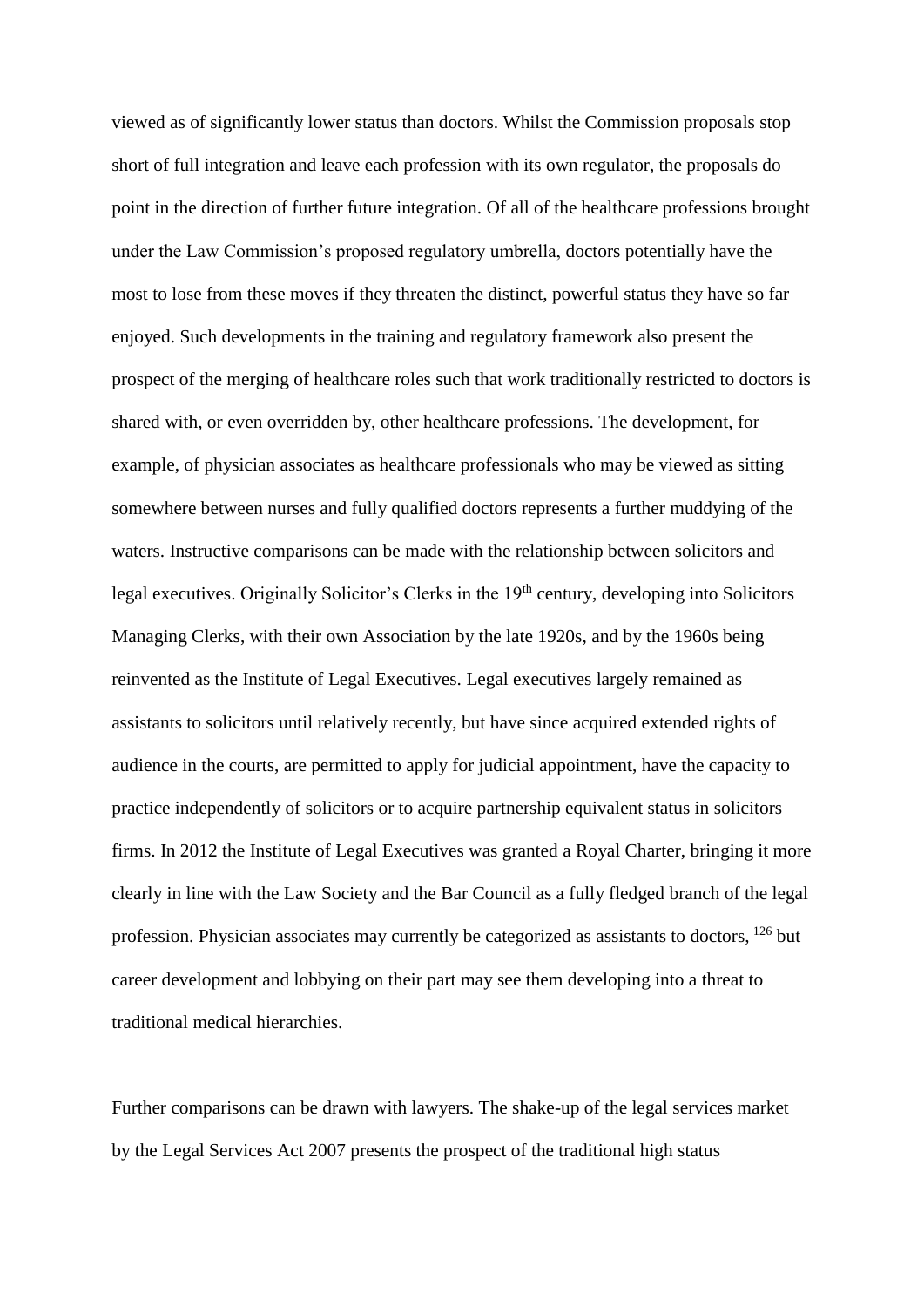professional roles of barrister and solicitor being overridden by new models of lawyer and legal services provider, more narrowly trained but potentially cheaper than their traditional counterparts. As Susskind has argued, in the future, whilst some work will remain for what he calls 'the expert trusted adviser' undertaking complex, high value tasks in a personalized manner and underpinned by strict principles of confidentiality and other elements of legal ethics, other legal tasks may be automated, commoditized and undertaken or overseen by workers with far lower levels of legal training than is commonly associated with practising lawyers today.<sup>127</sup> Such a model could see the end of differentiated professional training leading to different designated roles, to be replaced by a single training model which would allow students to step off at a point sufficient to meet their career aspirations (and to step back on at a later date if further progression along the professional qualification spectrum is desired). The 2007 Act also weakened the regulatory bodies of existing legal professions by removing from them control over complaints handling and placing their remaining regulatory functions under the jurisdiction of a meta-regulator, the Legal Services Board.

The Law Commission proposals could represent the beginning of similar intermingling and associated weakening of traditional professional positioning within the medical field. As with Susskind's 'expert trusted advisers', the most complex aspects of medical practise will continue to require very highly trained individuals, but some other areas of medicine traditionally undertaken by doctors could increasingly be undertaken by other healthcare providers, perhaps supported by accompanying enhanced use of technology.<sup>128</sup> Bringing more closely together the currently distinct qualification and regulatory models applied to different healthcare professions could turn out to be a first step towards significantly greater unification. The prospect of the fragmentation or significant realignment of medical hierarchies may be further exacerbated as the traditional medical profession has increasingly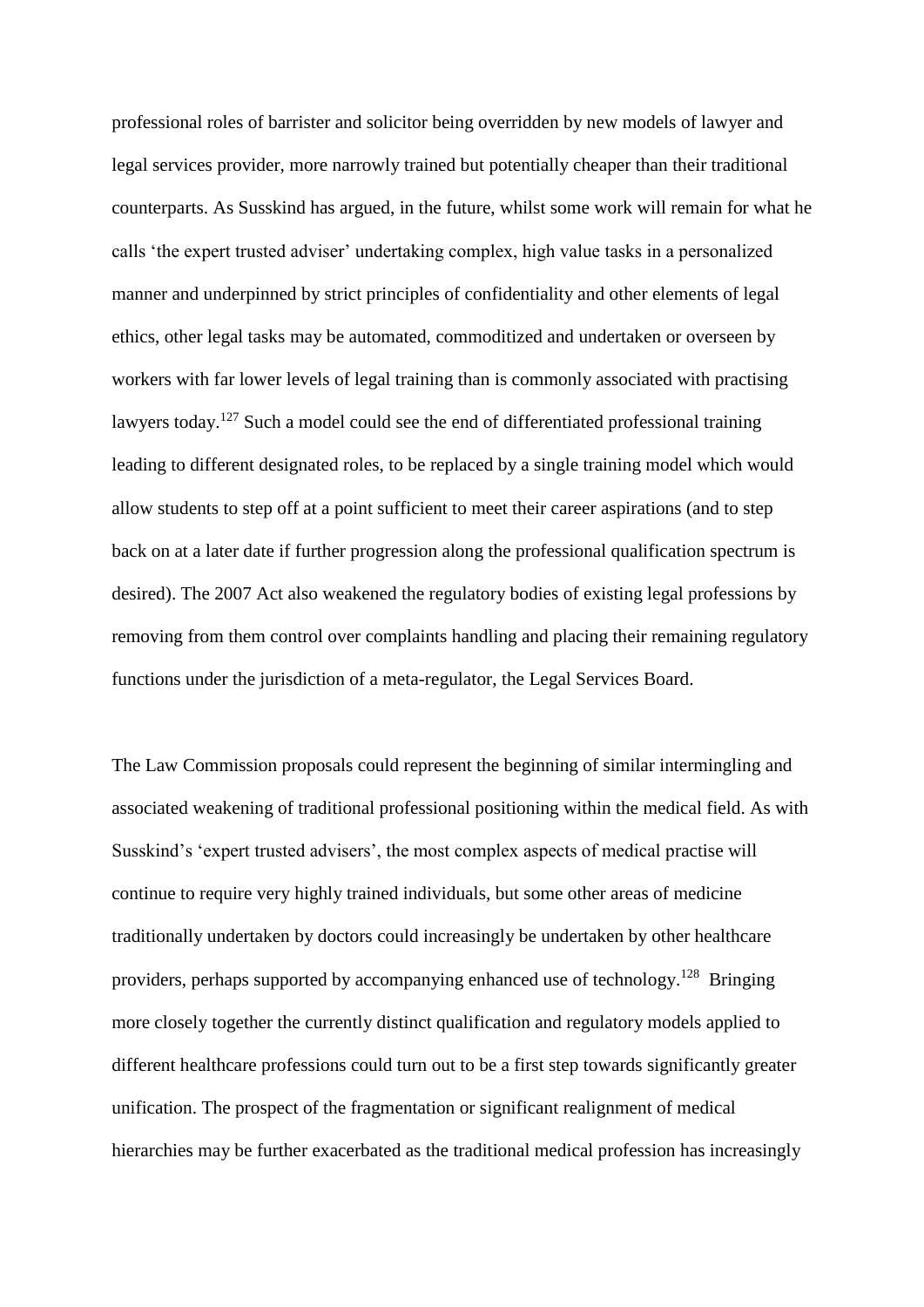become divided. Described in one study as 'networks at war', the profession may increasingly struggle to unite even though it is in its collective interest to do so.  $129$  Viewed from this perspective, considerations of renegotiating the state-doctor bargain may be misplaced. It may be far less a renegotiation and far more the state stealthily retrieving and redistributing previously gifted powers and privileges.

1

<sup>&</sup>lt;sup>1</sup> Sussex Law School, University of Sussex

<sup>2</sup> Law Commission, Scottish Law Commission, Northern Ireland Law Commission, *Regulation of Health Care Professionals Regulation of Social Care Professionals In England*, Law Com No 345, Scot Law Com No 237, NILC18 (2014)

<sup>3</sup> Meg Stacey, 'The General Medical Council and Professional Self-Regulation', in David Gladstone (ed) *Regulating Doctors*. London: Institute for the Study of Civil Society 2000; 28–39 .

<sup>4</sup> Susan Giaimo, ['Health Care Reform in Britain and Germany: Recasting the Political Bargain with the Medical](http://onlinelibrary.wiley.com.ezproxy.sussex.ac.uk/doi/10.1111/j.1468-0491.1995.tb00215.x/abstract)  Profession', *Governance*[, July 1995, Volume 8,](http://onlinelibrary.wiley.com.ezproxy.sussex.ac.uk/doi/10.1111/j.1468-0491.1995.tb00215.x/abstract) Issue 3, 354–379, 354.

<sup>5</sup> *Report of the Committee of Inquiry into the Regulation of the Medical* Profession, 1975, Cmnd 6018, Stationary Office, London

<sup>6</sup> Susan Giaimo, ['Health Care Reform in Britain and Germany: Recasting the Political Bargain with the Medical](http://onlinelibrary.wiley.com.ezproxy.sussex.ac.uk/doi/10.1111/j.1468-0491.1995.tb00215.x/abstract)  Profession', *Governance*[, July 1995, Volume 8,](http://onlinelibrary.wiley.com.ezproxy.sussex.ac.uk/doi/10.1111/j.1468-0491.1995.tb00215.x/abstract) Issue 3, 354–379, 354, citing Streeck, Wolfgang and Philippe C. Schmitter, 1985, 'Community, Market, State - and Associations? The Prospective Contribution of Interest Governance to Social Order' *European Sociological Review* 1:119-138.

<sup>7</sup> Sir Donald Irvine, 'A short history of the General Medical Council', *Medical Education*, [Volume 40, Issue 3,](http://onlinelibrary.wiley.com.ezproxy.sussex.ac.uk/doi/10.1111/med.2006.40.issue-3/issuetoc) March 2006, 202–211

<sup>8</sup> For further recent discussion of this aspect from a sociological perspective, see Waring, J.; Bishop, S.(2013)., 'McDonaldization or commercial re-stratification: corporatization and the multimodal organisation of English doctors', *Social Science and Medicine*, Vol.82, 147-55.

<sup>9</sup> For example, in Scotland creation of Edinburgh University's medical faculty in 1726 was followed by the establishment of medical societies. Such societies included libraries, pressure group functions, post-graduate education facilities, debating societies and professional support groups. J. Jenkinson, 'The Role of Medical Societies in the Rise of the Scottish Medical Profession 1730-1939', *Social History of Medicine* (1991) 4 (2): 253-275, citing I. Waddington, *The Medical Profession in the Industrial Revolution* (Dublin, 1984).

<sup>10</sup> Sir Donald Irvine, 'A short history of the General Medical Council', *Medical Education*, [Volume 40, Issue 3,](http://onlinelibrary.wiley.com.ezproxy.sussex.ac.uk/doi/10.1111/med.2006.40.issue-3/issuetoc) March 2006, 202–211, citing M. Stacey, *Regulating British Medicine; the General Medical Council* (Chichester: Wiley, 1992)

<sup>&</sup>lt;sup>11</sup> J. Jenkinson, 'The Role of Medical Societies in the Rise of the Scottish Medical Profession 1730-1939', *Social History of Medicine* (1991) 4 (2): 253-275, 262

<sup>&</sup>lt;sup>12</sup> Defined by the *History Today* 'Historical Dictionary' as the period of British history that roughly equates with the time spent on the throne of the ruling dynasty of the Electorate of Hanover (1692- 1837). <http://www.historytoday.com/historical-dictionary/g/georgian-era>

<sup>13</sup> [Roy Porter,](http://www.historytoday.com/taxonomy/term/105) 'Before the Fringe: Quack Medicine in Georgian England', 1986, *[History Today](http://www.historytoday.com/taxonomy/term/43)*, [36\(11\)](http://www.historytoday.com/taxonomy/term/227) (online edition); Roy Porter, *Quacks: fakers and charlatans in English medicine*, (2001: The History Press Ltd) <sup>14</sup> Sir Donald Irvine, 'A short history of the General Medical Council', *Medical Education*, [Volume 40, Issue 3,](http://onlinelibrary.wiley.com.ezproxy.sussex.ac.uk/doi/10.1111/med.2006.40.issue-3/issuetoc)

March 2006, 202–211, citing Klein R. Regulating the Medical Profession; Doctors and the Public Interest. Health Care UK 1997/1998. London: Kings Fund 1998;152–163 .

<sup>15</sup> [Roy Porter,](http://www.historytoday.com/taxonomy/term/105) 'Before the Fringe: Quack Medicine in Georgian England', 1986, *[History Today](http://www.historytoday.com/taxonomy/term/43)*, [36\(11\)](http://www.historytoday.com/taxonomy/term/227) (online edition)

<sup>16</sup> [Roy Porter,](http://www.historytoday.com/taxonomy/term/105) 'Before the Fringe: Quack Medicine in Georgian England', 1986, *[History Today](http://www.historytoday.com/taxonomy/term/43)*, [36\(11\).](http://www.historytoday.com/taxonomy/term/227) See, also J. Jenkinson, 'The Role of Medical Societies in the Rise of the Scottish Medical Profession 1730-1939', *Social History of Medicine* (1991) 4 (2): 253-275, 262.

<sup>17</sup> M. Moran, *The British Regulatory State* (Oxford: Oxford University Press, 2003), 48.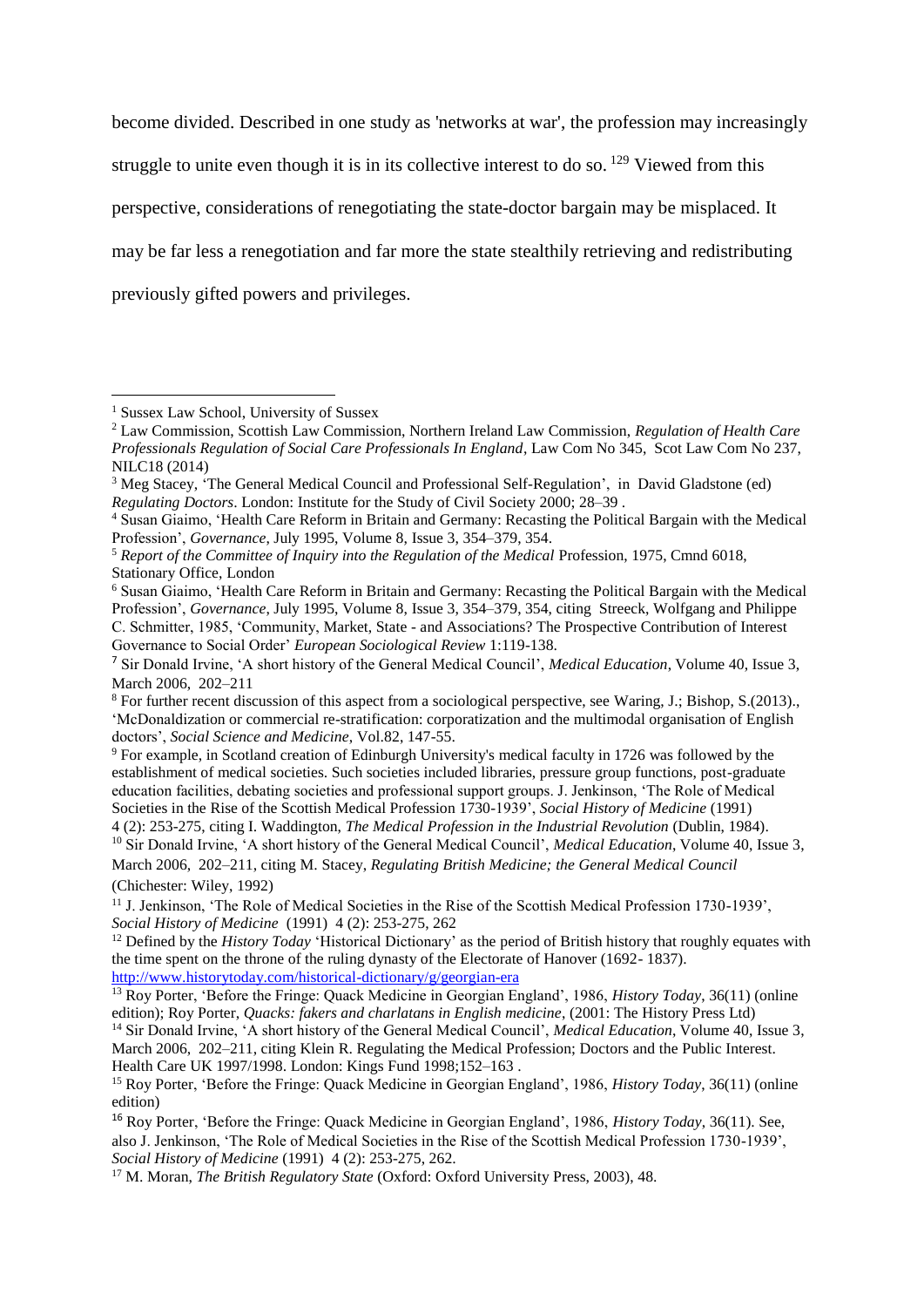<sup>18</sup> Abbreviated to 'General Medical Council' in 1951.

1

<sup>19</sup> The Council was empowered to control admission to the register, initial medical education and the disciplining of registered practitioners. Subsequent legislation in 1886 enhanced the educational role regarding the medical disciplines in which prospective practitioners were required to pass examinations.

<sup>21</sup> Mark W. Weatherall, 'Making Medicine Scientific: Empiricism, Rationality, and Quackery in mid-Victorian Britain', *Social History of Medicine* (1996) 9 (2): 175-194, 175-177, citing M. J. Peterson, *The Medical Profession in Mid-Victorian London* (Berkeley, 1978); I. Waddington, *The Medical Profession in the Industrial Revolution* (Dublin: Gill and Macmillan, 1984); T. N. Stokes, 'A Coleridgean against the Medical Corporations: John Simon and the Parliamentary Campaign for the Reform of the Medical Profession', *Medical History,* 33 (1989), 343-63.

<sup>23</sup> Mark W. Weatherall, 'Making Medicine Scientific: Empiricism, Rationality, and Quackery in mid-Victorian Britain', *Social History of Medicine* (1996) 9 (2): 175-194, 177-179.

<sup>24</sup> M. Moran, *The British Regulatory State* (Oxford: Oxford University Press, 2003), 56-57.

<sup>25</sup> Pyke-Lees W. Centenary of the GMC 1858–1958: the History and Present Work of the Council. London: GMC 1958, cited by Sir Donald Irvine, 'A short history of the General Medical Council', *Medical Education*, [Volume 40, Issue 3,](http://onlinelibrary.wiley.com.ezproxy.sussex.ac.uk/doi/10.1111/med.2006.40.issue-3/issuetoc) March 2006, 202–211 Stacey, M., *Regulating British Medicine: the General Medical Council* (Chichester: Wiley, 1992), 23

<sup>26</sup>M. Stacey, *Regulating British Medicine: the General Medical Council*, 1992 (Chichester: Wiley, 1992), 204. <sup>27</sup> Sir Donald Irvine, 'A short history of the General Medical Council', *Medical Education*, [Volume 40, Issue 3,](http://onlinelibrary.wiley.com.ezproxy.sussex.ac.uk/doi/10.1111/med.2006.40.issue-3/issuetoc) March 2006, 202–211, citing Freidson E. Profession of Medicine; a Study of the Sociology of Applied Knowledge (Chicago: University of Chicago Press 1970), 383–92 (no page number cited).

<sup>28</sup> Rudolf Klein, *The New Politics of the NHS: From Creation to Reinvention* (Abingdon: Radcliffe Publishing, 2006), 141. This view was also expressed in the first edition of this work, published in 1983.

<sup>29</sup> Sir Donald Irvine, 'A short history of the General Medical Council', *Medical Education*, [Volume 40, Issue 3,](http://onlinelibrary.wiley.com.ezproxy.sussex.ac.uk/doi/10.1111/med.2006.40.issue-3/issuetoc) March 2006, 202–211. Irvine held the position of GMC President between 1995 and 2001

<sup>30</sup> Christopher Pollitt, 'The politics of medical quality: auditing doctors in the UK and the USA', *[Health Serv](http://www.ncbi.nlm.nih.gov/pubmed/10124349)  [Manage Res.](http://www.ncbi.nlm.nih.gov/pubmed/10124349)* 1993 Feb; 6(1):24-34.

<sup>31</sup> Sir Donald Irvine, *The Doctors' Tale: Professionalism and Public Trust* (Oxford: Radcliffe Medical Press 2003); M. Moran, *The British Regulatory State* (Oxford: Oxford University Press, 2003)

<sup>32</sup>Sir Donald Irvine, 'A short history of the General Medical Council', *Medical Education*[, Volume 40, Issue 3,](http://onlinelibrary.wiley.com.ezproxy.sussex.ac.uk/doi/10.1111/med.2006.40.issue-3/issuetoc) March 2006, 202–211

<sup>33</sup> See, for example, *Gupta v General Medical Council* [2002] 1 WLR 1691, 1702; *Council for Healthcare Regulatory Excellence v Nursing and Midwifery Council* [2011] EWHC 927 (Admin); *Luthra v General Medical Council* [2013] EWHC 240 (Admin). Law Commission, Scottish Law Commission, Northern Ireland Law Commission, *Regulation of Health Care Professionals Regulation of Social Care Professionals In England*, Law Com No 345, Scot Law Com No 237, NILC18 (2014) at paras 3.2, 3.14, 3.21-3.23 and Recommendation 13.

<sup>34</sup>The Shipman Inquiry, Safeguarding Patients: Lessons from the Past, Proposals for the Future. Chairman: Smith, Dame Janet. London: Stationery Office 2004;1023–176; Sir Donald Irvine, 'A short history of the General Medical Council', *Medical Education*, [Volume 40, Issue 3,](http://onlinelibrary.wiley.com.ezproxy.sussex.ac.uk/doi/10.1111/med.2006.40.issue-3/issuetoc) March 2006, 202–211.

<sup>35</sup> It is also acknowledged that the modern medical profession is itself not a unified entity, but rather is divided into specialities with each with their own agenda foci. For recent discussion of some aspects of this, see Waring, J.; Bishop, S.(2013)., 'McDonaldization or commercial re-stratification: corporatization and the multimodal organisation of English doctors', *Social Science and Medicine*, Vol.82, 147-55.

<sup>36</sup> Chairman: Sir Anthony Alment, Competence to practise: The report of a Committee of Enquiry set up for the medical profession in the United Kingdom (London: 1976).

<sup>37</sup> Donald Irvine, The Doctors' Tale: Professionalism and Public Trust (Oxford: Radcliffe Medical Press, 2003). <sup>38</sup> Sir Donald Irvine, 'A short history of the General Medical Council', *Medical Education*, [Volume 40, Issue 3,](http://onlinelibrary.wiley.com.ezproxy.sussex.ac.uk/doi/10.1111/med.2006.40.issue-3/issuetoc) March 2006, 202-211

<sup>39</sup> Fenton L and Salter B, 'Competition and compromise in negotiating the new governance of medical performance: the clinical governance and revalidation policies in the UK', *Health, Economics, Policy and Law*, 2009, 4: 283-203

<sup>40</sup> J. Black, 'Tension in the Regulatory State', *Public Law*, 2007, 58, 64.

<sup>41</sup> Black and other discuss the interaction of meta-regulation and localised and/or self-regulatory structures in a variety of regulatory environments. J. Black, 'Tension in the Regulatory State' (2007) *Public Law* 58-73; J.

<sup>&</sup>lt;sup>20</sup> J. Jenkinson, 'The Role of Medical Societies in the Rise of the Scottish Medical Profession 1730-1939'. *Social History of Medicine* (1991) 4 (2): 253-275, 264

<sup>&</sup>lt;sup>22</sup> Mark W. Weatherall, 'Making Medicine Scientific: Empiricism, Rationality, and Quackery in mid-Victorian Britain', *Social History of Medicine* (1996) 9 (2): 175-194, 175-177.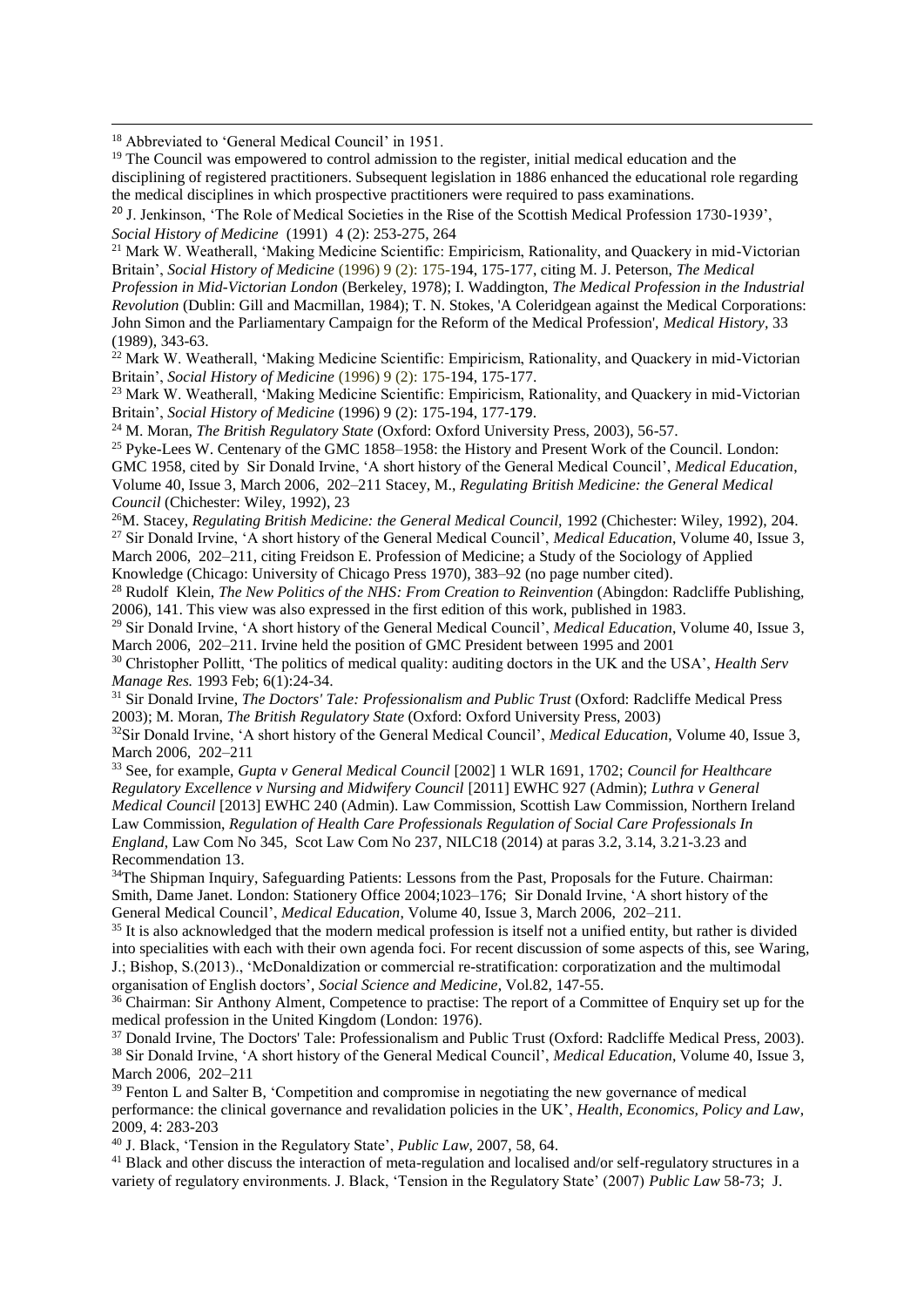Black, 'The emergence of risk-based regulation and the new public risk management in the United Kingdom' (2005) *Public Law* 512-548

<sup>42</sup> See, for example, [http://cdn.yougov.com/cumulus\\_uploads/document/bo8lpz5s7k/YG-Archive-PHA-Media](http://cdn.yougov.com/cumulus_uploads/document/bo8lpz5s7k/YG-Archive-PHA-Media-results-290813-HealthExpress.pdf)[results-290813-HealthExpress.pdf](http://cdn.yougov.com/cumulus_uploads/document/bo8lpz5s7k/YG-Archive-PHA-Media-results-290813-HealthExpress.pdf)

<sup>43</sup> Helen Jaques, 'Consultants reject calls to be "rostered like their juniors" for out of hours work', *BMJ Careers;*  10 Mar 2012 [\(http://careers.bmj.com/careers/advice/view-article.html?id=20006982\)](http://careers.bmj.com/careers/advice/view-article.html?id=20006982)

<sup>44</sup> See, for example, O. Mikulic, E. Callaly, K. Bennett, D. O'Riordan, B. Silke, 'The increased mortality associated with a weekend emergency admission is due to increased illness severity and altered case-mix', *Acute Medicine* 10(4) 2011: 181-186; C.M. Bell, D.A. Redelmeier, 'Mortality among patients admitted to hospitals on weekends as compared with weekdays', *N Engl J Med*. 2001 Aug 30;345(9):663-8. Not all within the medical profession share this view. For example, the Society for Acute Medicine (SAM), based in Scotland, have called for consultant-led care to be consistently delivered, twelve hours per day, seven days per week in acute medicine and associated general (internal) medicine on the grounds that 'patients deserve the same high quality consultant-led care irrespective of the day of the week on which they are admitted to hospital.' [http://www.acutemedicine.org.uk/index.php?option=com\\_content&view=article&id=162:seven-day-working](http://www.acutemedicine.org.uk/index.php?option=com_content&view=article&id=162:seven-day-working-for-consultants-in-the-acute-medical-unit&catid=72:position-statements&Itemid=30)[for-consultants-in-the-acute-medical-unit&catid=72:position-statements&Itemid=30](http://www.acutemedicine.org.uk/index.php?option=com_content&view=article&id=162:seven-day-working-for-consultants-in-the-acute-medical-unit&catid=72:position-statements&Itemid=30)

<sup>45</sup> <http://www.oecd.org/health/health-systems/oecdhealthdata.htm>

1

<sup>46</sup> Health Care and Associated Professions (Miscellaneous Amendments) Order 2008, SI 2008 No 1774; Health and Social Care Act 2012, s 227. For further discussion, see Law Commission, Scottish Law Commission, Northern Ireland Law Commission, *Regulation of Health Care Professionals Regulation of Social Care Professionals In England*, Law Com No 345, Scot Law Com No 237, NILC18 (2014) at paras 4.20-4.21. <sup>47</sup> Guillemin M, Archer J, Nunn S & de Bere SR, 'Revalidation: Patients or process? Analysis using visual data' *Health Policy,* 2014, 114 (2-3), 128 – 138, 129

<sup>48</sup> See, for example, discussion by the Merrison Committee in the 1970s: Secretary of State for Social Services. Report of the Committee of Inquiry into the Regulation of the Medical Profession *.*Chairman: A.W. Merrison, Cmnd. 6018. London: HMSO 1975, 129 and the GMC's own ideas in 1999, General Medical Council (1999), News, Spring, Issue 5, London: General Medical Council. See also the observations of Donald Irvine regarding behind the scenes discussions within the profession in the mid-to-late 1990s. D. Irvine (2003), The Doctor's Tale: Professionalism and Public Trust, Oxford: Radcliffe Medical Press, 140

<sup>49</sup> Medical Act (Amendment) Order 2002, which defines revalidation as 'the evaluation of a medical practitioner's fitness to practise'.

<sup>50</sup> Klein, R., *The Politics of the National Health Service*, (London: Longman, 1983)

<sup>51</sup> D. Irvine (2003), *The Doctor's Tale: Professionalism and Public Trust*, Oxford: Radcliffe Medical Press, 142.  $52$  This corresponds with the three central themes of revalidation: ensuring public trust in the medical profession; ensuring continuing professional development; and identifying poor performance. Department of Health, *Assuring the quality of medical practice: implementing supporting doctors protecting patients* (London: DoH, 2001), cited by [Tim van Zwanenberg,](http://www.ncbi.nlm.nih.gov/pubmed/?term=van%20Zwanenberg%20T%5Bauth%5D) 'Revalidation: the purpose needs to be clear', *BMJ*. Mar 20, 2004; 328(7441): 684–686. In some respects the focus on individual doctors runs counter to some trends in recent years to focus on systems failures rather than individual culpability. However, the latter remains important. See, for example, Shojania KG, Dixon-Woods M. ['Bad apples': time to redefine as a type of systems](http://qualitysafety.bmj.com/content/early/2013/06/05/bmjqs-2013-002138.long)  [problem?](http://qualitysafety.bmj.com/content/early/2013/06/05/bmjqs-2013-002138.long) *BMJ Quality & Safety*, doi:10.1136/bmjqs-2013-002138; Guillemin M, Archer J, Nunn S & de Bere SR (2014) 'Revalidation: Patients or process? Analysis using visual data' *Health Policy* 114 (2-3), 128 - 138 <sup>53</sup> C. du Boulay, 'Revalidation for doctors in the United Kingdom, the end or the beginning?', *BMJ*, Vol. 320, 3 June 2000

<sup>54</sup> The Policy Framework for Revalidation : A Position Paper – July 2004

<sup>55</sup> GMC, *Effective, inclusive and accountable reform of the GMC's structure, constitution and governance*, March 2001, 4 and *Developing medical regulation: a vision for the future – the GMC's response to the call for ideas by the review of clinical performance and medical regulation*, April 2005. As discussed above, there is scope for debate regarding whether the medical register ever satisfied this supposed 'intended purpose' in terms of listing only those practitioners who were genuinely fit to practice.

<sup>56</sup> See, for example, GMC, Report of the Revalidation Steering Group, February 1999; The Policy Framework for Revalidation : A Position Paper – July 2004, cited in Mark Davies, *[Medical self-regulation, crisis and](http://sro.sussex.ac.uk/23841/)  [change](http://sro.sussex.ac.uk/23841/)* (Aldershot: Ashgate, 2007), chapter 17. In 1975 the Merrison Committee had rejected the idea of relicensing as being overly problematic. The BMA's Alment Committee (Chairman: Sir Anthony Alment, Competence to practise: The report of a Committee of Enquiry set up for the medical profession in the United Kingdom (London: 1976)) concluded that there was as absence of persuasive evidence that such a move was necessary. The committee considered that re-licensure moved the point of trust away from individual doctors, where it was best placed, and into the realm of systems and institutions. With hindsight, this has proved to be a curious (or possible a self-serving) analysis – the crises which have emerged from failures in the regulatory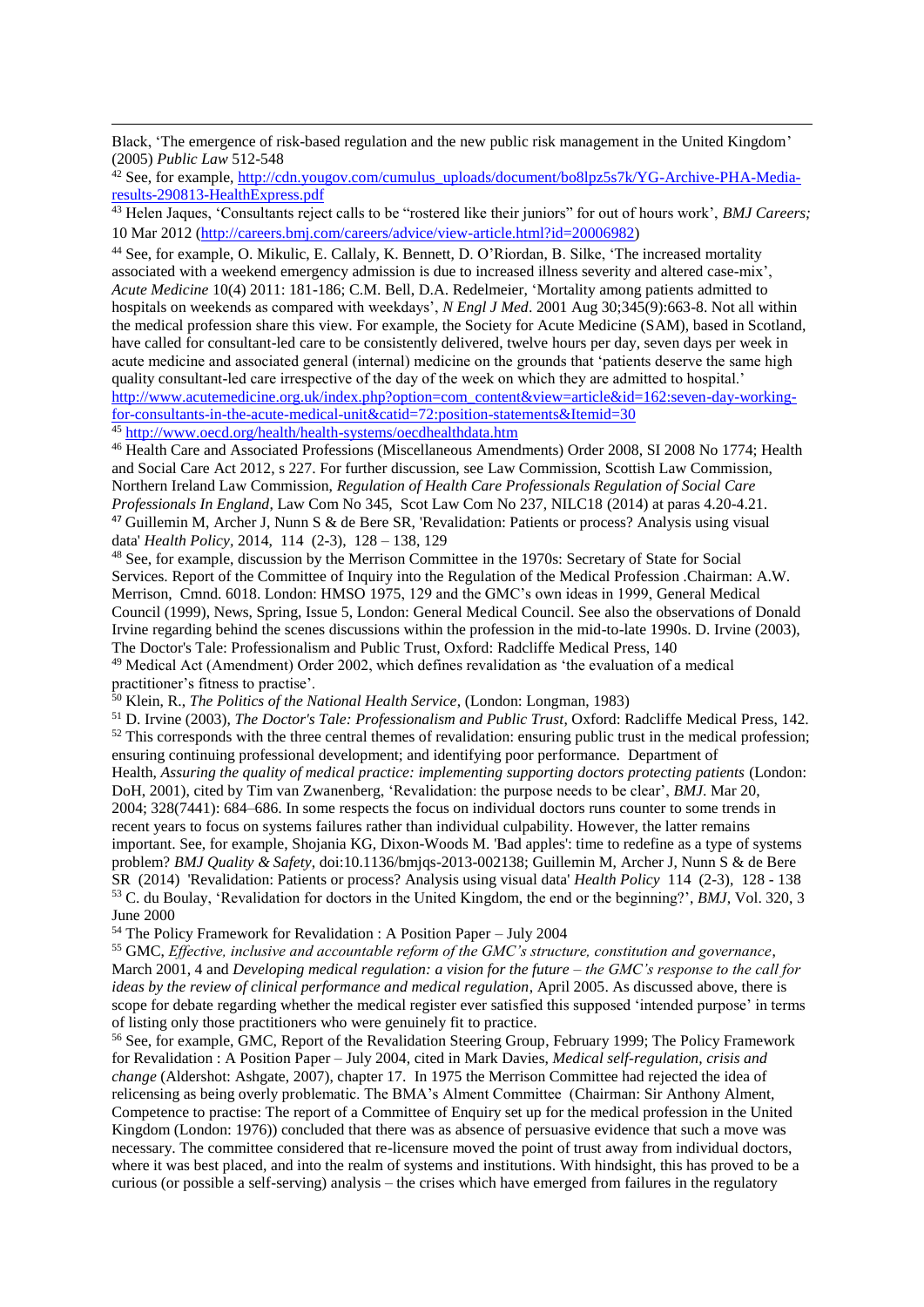process have served to suggest that placing trust in individual doctors has been ineffective in terms of protecting the public.

1

<sup>58</sup> For example. Tim van Zwanenberg, notes that consultations with the profession showed that a large proportion of general practitioners who responded, 81%, were "broadly in support" of revalidation but once the detail of responses was considered there were also numerous adverse comments. These included objections in principle and anxiety about the process. [Tim van Zwanenberg,](http://www.ncbi.nlm.nih.gov/pubmed/?term=van%20Zwanenberg%20T%5Bauth%5D) 'Revalidation: the purpose needs to be clear', *BMJ*. Mar 20, 2004; 328(7441): 684–686. van Zwanenberg himself concludes that it 'is difficult to escape the conclusion that the purpose of revalidation is as a form of professional regulatory enforcer to ensure the NHS implements appraisal in a designated manner' and, citing Pringle, that 'the most likely outcome is the worst of all worlds, where the developmental and formative nature of appraisal is lost, and where revalidation fails to identify poor performers.' M. Pringle, 'Re-evaluating revalidation and appraisal', *Br J Gen Pract* 2003, 53: 437- 8.

<sup>59</sup> [Tim van Zwanenberg,](http://www.ncbi.nlm.nih.gov/pubmed/?term=van%20Zwanenberg%20T%5Bauth%5D) 'Revalidation: the purpose needs to be clear', *BMJ*. Mar 20, 2004; 328(7441): 684– 686, citing Tim van Zwanenberg 'The system responds'. In: Harrison J, Innes R and van Zwanenberg T, eds. *Rebuilding trust in healthcare,* (Oxford: Radcliffe Medical Press, 2003).

<sup>60</sup> The fifth report of the Shipman inquiry, *Safeguarding Patients: Lessons from the Past—Proposals for the Future*, para 27.300 [\(www.the-shipman-inquiry.org.uk\)](http://www.the-shipman-inquiry.org.uk/)

<sup>61</sup> General Medical Council, *Revalidation: Report on the Outcome of the Consultation Exercise*, November 2000 <sup>62</sup> General Medical Council, *Revalidating Doctors*, 2000, pp23-24

<sup>63</sup> M. Davies, *[Medical self-regulation, crisis and change](http://sro.sussex.ac.uk/23841/)* (Aldershot: Ashgate, 2007), chapter 17

<sup>64</sup> Not all were supportive of the move away from a more rigorous stance. For example, Professor Mike Pringle, an elected member of the GMC, voiced opposition to the idea that a maximum of 'five appraisals and a clinical governance sign off' as being sufficient. M. Pringle, 'Making Revalidation Credible', *BMJ* 2005;330:1515 (25 June)

<sup>65</sup> See A. Esmail, 'GMC and the future of revalidation - Failure to act on good intentions', *BMJ* Vol. 330, May 14 2005.

<sup>66</sup> *Developing medical regulation: a vision for the future – the GMC's response to the call for ideas by the review of clinical performance and medical regulation*, April 2005, Appendix A, para 1.

<sup>67</sup> The Policy Framework for Revalidation: A Position Paper – July 2004; *BMA response to the Chief Medical Officer review on maintaining high standards of professional practice, May 2005. Such re-testing had also been* rejected as part of the GMC's earlier, otherwise more robust, proposals. It had been argued that inadequate knowledge was not commonly a problem witnessed in disciplinary cases and therefore this omission was not particularly significant. Sir Graeme Catto, 'The GMC - Revalidation - What Are We Trying to Measure?', *Medico-Legal Journal*, 71(106), 2 October 2003. In contrast, Robinson argued that some doctors displayed levels of medical knowledge and competence that was 'so low as to make one wonder how they ever got on the Register in the first place' and that re-testing was necessary for public protection, Robinson, J., *A Patient Voice at the GMC: a Lay Member's View of the GMC,* Report 1, Health Rights, London. Dame Janet Smith observed that 'If a doctor cannot bring his/her knowledge base up to standard within five years, surely s/he should not be practising.' The fifth report of the Shipman inquiry, *Safeguarding Patients: Lessons from the Past—Proposals for the Future*, para 26.197 [\(www.the-shipman-inquiry.org.uk](http://www.the-shipman-inquiry.org.uk/)). Evidence from negligence cases indicates that a majority involve some element of clinical fault, A.F. Phillips, *Medical Negligence Law: Seeking a Balance*, (Aldershot: Dartmouth, 1997), 170

<sup>68</sup> The fifth report of the Shipman inquiry, *Safeguarding Patients: Lessons from the Past—Proposals for the Future*, para 26.76. For further discussion, see para 26.72 [\(www.the-shipman-inquiry.org.uk](http://www.the-shipman-inquiry.org.uk/) )[. Tim van](http://www.ncbi.nlm.nih.gov/pubmed/?term=van%20Zwanenberg%20T%5Bauth%5D)  [Zwanenberg](http://www.ncbi.nlm.nih.gov/pubmed/?term=van%20Zwanenberg%20T%5Bauth%5D) argues that 'Formative appraisal and summative revalidation are seen as uneasy bedfellows.- [Tim](http://www.ncbi.nlm.nih.gov/pubmed/?term=van%20Zwanenberg%20T%5Bauth%5D)  [van Zwanenberg,](http://www.ncbi.nlm.nih.gov/pubmed/?term=van%20Zwanenberg%20T%5Bauth%5D) 'Revalidation: the purpose needs to be clear', *BMJ*. Mar 20, 2004; 328(7441): 684–686, citing M. Pringle, 'Re-evaluating revalidation and appraisal', *Br J Gen Pract* 2003;53: 437-8 and M. Conlon, 'Appraisal: the catalyst of personal development', *BMJ* 2003;327: 389-91.

<sup>69</sup> Fenton L and Salter B, 'Competition and compromise in negotiating the new governance of medical performance: the clinical governance and revalidation policies in the UK', *Health, Economics, Policy and Law*, 2009, 4: 283-203

<sup>70</sup> Underpinned by *The Good Medical Practice Framework for appraisal and revalidation* and *Supporting Information for Revalidation.* Modified requirements are in place for doctors who are not conventionally employed.

<sup>56</sup> Sir Donald Irvine, *The Doctors' Tale: Professionalism and Public Trust* (Oxford: Radcliffe Medical Press 2003)

<sup>57</sup> Sir Donald Irvine, *The Doctors' Tale: Professionalism and Public Trust* (Oxford: Radcliffe Medical Press 2003), 152; S. Boseley and Hartley-Brewer, 'Doctors plunge into new crisis', *The Guardian*, 30 June 2000 (web edition)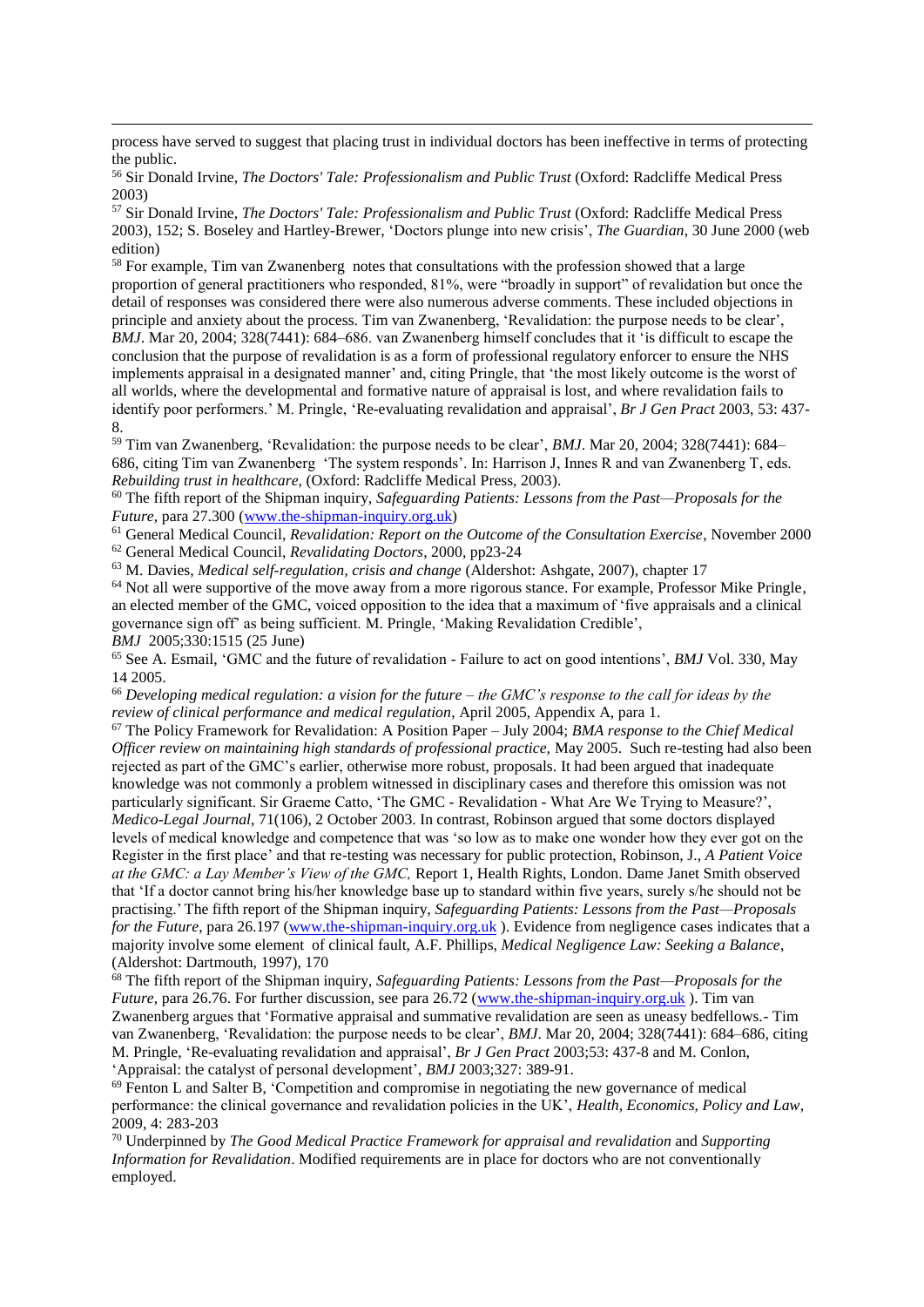<sup>71</sup> The license to practise provision was introduced in November 2009 as a forerunner to revalidation. The Law Commission has observed that the model of revalidation, based around the decision to renew, or not, a doctor's licence to practise, rather than the direct renewal of registration, is necessary to ensure compliance with the EU Qualifications Directive 2005/36/EC. The Commission's argument is that loss of registration on failure to revalidate would be a disproportionate obstacle to the EU's requirements for recognition of a doctor's qualifications. Law Commission, Scottish Law Commission, Northern Ireland Law Commission, *Regulation of Health Care Professionals Regulation of Social Care Professionals In England*, Law Com No 345, Scot Law Com No 237, NILC18 (2014) at paras 4.45-4.50

<sup>72</sup> <http://www.gmc-uk.org/doctors/revalidation/12385.asp>

1

<sup>73</sup> [http://www.gmc-uk.org/GMC\\_revalidation\\_governance\\_handbook\\_51305205.pdf,](http://www.gmc-uk.org/GMC_revalidation_governance_handbook_51305205.pdf) p5. Responsible Officers must comply with obligations under the Medical Profession (Responsible Officer) Regulations 2010; General Medical Council (Licence to Practise and Revalidation) Regulations Order of Council 2012 and The Medical Profession (Responsible Officers) (Amendment) Regulations 2013

<sup>74</sup> <http://www.gmc-uk.org/doctors/revalidation/12385.asp>

<sup>75</sup> General Medical Council, *Supporting information for appraisal and revalidation*, March 2012 [http://www.gmc-uk.org/static/documents/content/RT\\_-](http://www.gmc-uk.org/static/documents/content/RT_-_Supporting_information_for_appraisal_and_revalidation_-_DC5485.pdf)

[\\_Supporting\\_information\\_for\\_appraisal\\_and\\_revalidation\\_-\\_DC5485.pdf](http://www.gmc-uk.org/static/documents/content/RT_-_Supporting_information_for_appraisal_and_revalidation_-_DC5485.pdf)

**Supporting information for apprense and revaluation EQUI CORPORT**<br><sup>76</sup> Paul Thomas, 'Will GP revalidation make things better or worse?' *Br J Gen Pract*. 2005;55(513):318–319. <sup>77</sup> B. Salter, The New Politics of Medicine (Basingstoke: Palgrave, 2004); Fenton L and Salter B, 'Competition and compromise in negotiating the new governance of medical performance: the clinical governance and revalidation policies in the UK', *Health, Economics, Policy and Law*, 2009, 4: 283-203

<sup>78</sup> Guillemin M, Archer J, Nunn S & de Bere S.R, 'Revalidation: Patients or process? Analysis using visual data' *Health Policy*, 2014, 114 (2-3), 128 – 138, 137

<sup>79</sup> Ofsted is the 'Office for Standards in Education, Children's Services and Skills'. Categorized as an independent and impartial body, reporting direct to Parliament, which inspects and regulates schools and other services which care for children and young people.

<sup>80</sup> [https://www.gov.uk/government/publications/enabling-excellence-autonomy-and-accountability-for-health](https://www.gov.uk/government/publications/enabling-excellence-autonomy-and-accountability-for-health-and-social-care-staff)[and-social-care-staff](https://www.gov.uk/government/publications/enabling-excellence-autonomy-and-accountability-for-health-and-social-care-staff)

 $81$  The Law Commission methodology for the 2014 report focused upon consultation with stakeholders, the public and other interested parties. A consultation paper, consisting of 111 provisional proposals and 66 consultation questions, was published on 1 March 2012. The Commission reported receiving 192 written responses to this. The Law Commission also attended 44 events across the UK – audiences at which included patients, health and social care professionals, academics, professional bodies, the regulatory bodies, lawyers, service providers and representatives from charities and campaigning organisations.

<sup>82</sup> Law Commission, Scottish Law Commission, Northern Ireland Law Commission, *Regulation of Health Care Professionals Regulation of Social Care Professionals In England*, Law Com No 345, Scot Law Com No 237, NILC18 (2014) at para 10.2.

<sup>83</sup> Law Commission, Scottish Law Commission, Northern Ireland Law Commission, *Regulation of Health Care Professionals Regulation of Social Care Professionals In England*, Law Com No 345, Scot Law Com No 237, NILC18 (2014) at 2.5. The recommendation is given effect by clause 1 and part 10 of the draft Bill for a single statute produced by the Law Commission.

<sup>84</sup> Law Commission, Scottish Law Commission, Northern Ireland Law Commission, *Regulation of Health Care Professionals Regulation of Social Care Professionals In England*, Law Com No 345, Scot Law Com No 237, NILC18 (2014), para 2.8

<sup>85</sup> General Chiropractic Council; General Dental Council; General Medical Council; General Optical Council; General Osteopathic Council; General Pharmaceutical Council; Health and Care Professions Council; Nursing and Midwifery Council; Pharmaceutical Society of Northern Ireland. Law Commission, Scottish Law Commission, Northern Ireland Law Commission, *Regulation of Health Care Professionals Regulation of Social Care Professionals In England*, Law Com No 345, Scot Law Com No 237, NILC18 (2014) at 1.1, citing with regard to numbers the Professional Standards Authority, *Annual Report and Accounts 2012-13* (2013) p 4

<sup>86</sup> The Professional Standards Authority describes itself as aiming to be a strong, independent voice for service users and the public in the regulation of health and care professionals throughout the UK. <http://www.professionalstandards.org.uk/about-us/our-work>

<sup>87</sup> Black categorized the Professional Standards Authority as a 'meta-regulator'. J Black, "Tension in the Regulatory State" (2007) *Public Law* 58, 63. Cited by the Law Commission, Scottish Law Commission, Northern Ireland Law Commission, *Regulation of Health Care Professionals Regulation of Social Care Professionals In England*, Law Com No 345, Scot Law Com No 237, NILC18 (2014) at 12.2-12.3. The Commission also observed that the Authority does not categorize itself as a having the role of managing regulators, but as an oversight and audit body with the task of improving the regulation of medical professionals.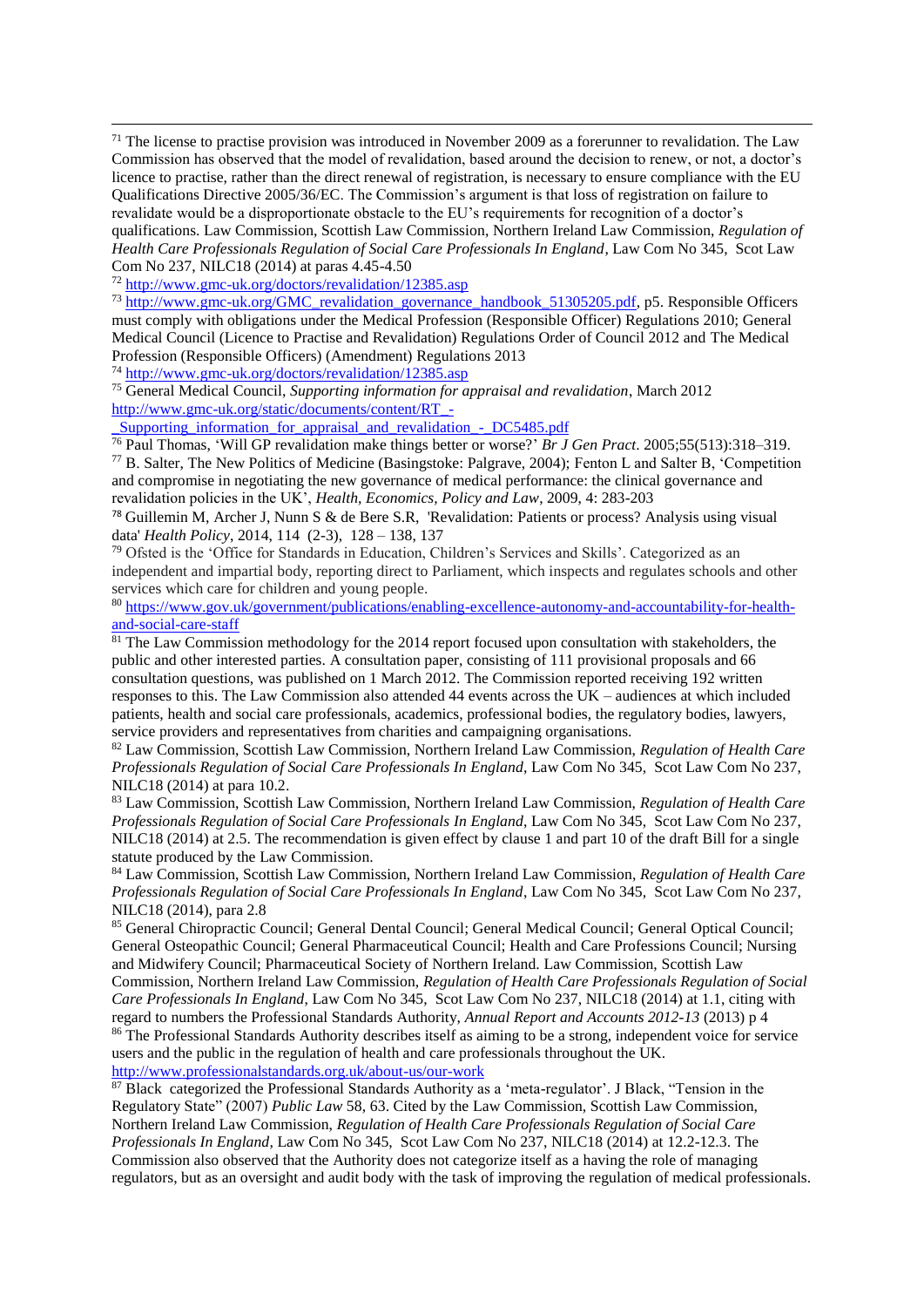<sup>88</sup> These being: (1) setting the standards of behaviour, competence and education ; (2) dealing with concerns about professionals who may be unfit to practise due to poor health, misconduct or poor performance; and (3) maintaining registers of professionals who are fit to practise and setting the requirements for periodic reregistration (and in some cases revalidation) for each profession. Certain titles such as 'doctor of medicine' or 'pharmacist' are protected, with criminal sanctions for use without appropriate registration. Similarly, certain activities are reserved to registered professionals. Law Commission, Scottish Law Commission, Northern Ireland Law Commission, *Regulation of Health Care Professionals Regulation of Social Care Professionals In England*, Law Com No 345, Scot Law Com No 237, NILC18 (2014) at paras 1.7 – 1.8

<sup>89</sup> Prior to the Health Act 1999, new and amended regulations needed primary legislation. Section 60 of the Act provided that changes could be achieved by Her Majesty by Order in Council. Such an order could have broad scope, including allowing new professions to be regulated. Law Commission, Scottish Law Commission, Northern Ireland Law Commission, *Regulation of Health Care Professionals Regulation of Social Care Professionals In England*, Law Com No 345, Scot Law Com No 237, NILC18 (2014) at 2.41.

<sup>90</sup> Law Commission, Scottish Law Commission, Northern Ireland Law Commission, *Regulation of Health Care Professionals Regulation of Social Care Professionals In England*, Law Com No 345, Scot Law Com No 237, NILC18 (2014) at 1.1 – 1.2 and 2.3

<sup>91</sup> Law Commission, Scottish Law Commission, Northern Ireland Law Commission, *Regulation of Health Care Professionals Regulation of Social Care Professionals In England*, Law Com No 345, Scot Law Com No 237, NILC18 (2014) at 6.36.

<sup>92</sup> Law Commission, Scottish Law Commission, Northern Ireland Law Commission, *Regulation of Health Care Professionals Regulation of Social Care Professionals In England*, Law Com No 345, Scot Law Com No 237, NILC18 (2014) at 2.8, 2.12 and 4.11-4.15 and Recommendations 16-17.

<sup>93</sup> Benefits of Government input included expertise to help to ensure that proposed rule changes did not conflict with Human Rights Act 1998 or other legal provisions. Law Commission, Scottish Law Commission, Northern Ireland Law Commission, *Regulation of Health Care Professionals Regulation of Social Care Professionals In England*, Law Com No 345, Scot Law Com No 237, NILC18 (2014) at 2.13-2.14, 2.21 and Recommendation 3 - given effect by clauses 23 to 24 of the Commissions draft Bill.

<sup>94</sup> Unless the Authority itself is subject to intervention. Law Commission, Scottish Law Commission, Northern Ireland Law Commission, *Regulation of Health Care Professionals Regulation of Social Care Professionals In England*, Law Com No 345, Scot Law Com No 237, NILC18 (2014) at paras 2.48-2.53, 2.74-2.79 and Recommendations 8, 9 and 10. These recommendations were given effect by clauses 244, 245, 251 and 252 of the draft Bill produced by the Law Commission. The Commission also strongly urged Parliament to create a specialist joint committee on health and social care professionals regulation to scrutinise the regulators and to better encourage public confidence in the process. Para 2.83 and Recommendation 11.

<sup>95</sup> Law Commission, Scottish Law Commission, Northern Ireland Law Commission, *Regulation of Health Care Professionals Regulation of Social Care Professionals In England*, Law Com No 345, Scot Law Com No 237, NILC18 (2014) at para 5.76.

<sup>96</sup> [2004] EWCA CRIM 2375, [2004] All ER (D) 107 (Oct)

1

<sup>97</sup> Other examples where doctors have been permitted to remain in practice include *R v Becker* - a manslaughter conviction after a doctor injected a patient with three times the maximum safe dose of diamorphine; *R v Sinha*  a doctor convicted of offences relating, inter alia, falsifying patient records following the death of a patient, and sentenced to six months imprisonment; *Singh v GMC,* a GP, convicted of numerous counts of dishonesty, including ones related to medical practice. For further details of these, see M. Davies, *[Medical self-regulation,](http://sro.sussex.ac.uk/23841/)  [crisis and change](http://sro.sussex.ac.uk/23841/)* (Aldershot: Ashgate, 2007). For further discussion of medical professional encounters with the criminal law see, for example, S. Ost and H. Biggs, ['Consensual' sexual activity between doctors and](http://eprints.soton.ac.uk/339083/)  [patients: a matter for the criminal law?'](http://eprints.soton.ac.uk/339083/) in A. Alghrani, R. Bennet and S. Ost, (eds.) *Bioethics, Medicine and the Criminal Law Volume I: The Criminal Law and Bioethical Conflict: Walking the Tightrope* (Cambridge: Cambridge University Press, 2013), 102-117 and J. Miola, 'The Impact of the Loss of Deference Towards the Medical Profession' in S. Ost, (eds.) *Bioethics, Medicine and the Criminal Law Volume I: The Criminal Law and Bioethical Conflict: Walking the Tightrope* (Cambridge: Cambridge University Press, 2013), 220-235 98 Recommendation 63, given effect by clauses 66 and 67 of and schedule 4 to the draft Bill.

<sup>99</sup> Law Commission, Scottish Law Commission, Northern Ireland Law Commission, *Regulation of Health Care Professionals Regulation of Social Care Professionals In England*, Law Com No 345, Scot Law Com No 237, NILC18 (2014) at 4.45-4.50 and Recommendations 53-54. These recommendations to be given effect by clause 107 part 4 of the draft Bill.

<sup>100</sup> *The Shipman Inquiry Fifth Report: Safeguarding Patients, Lessons from the Past – Proposals for the Future* (2004) Cm 6394 paras 25.63-25.65.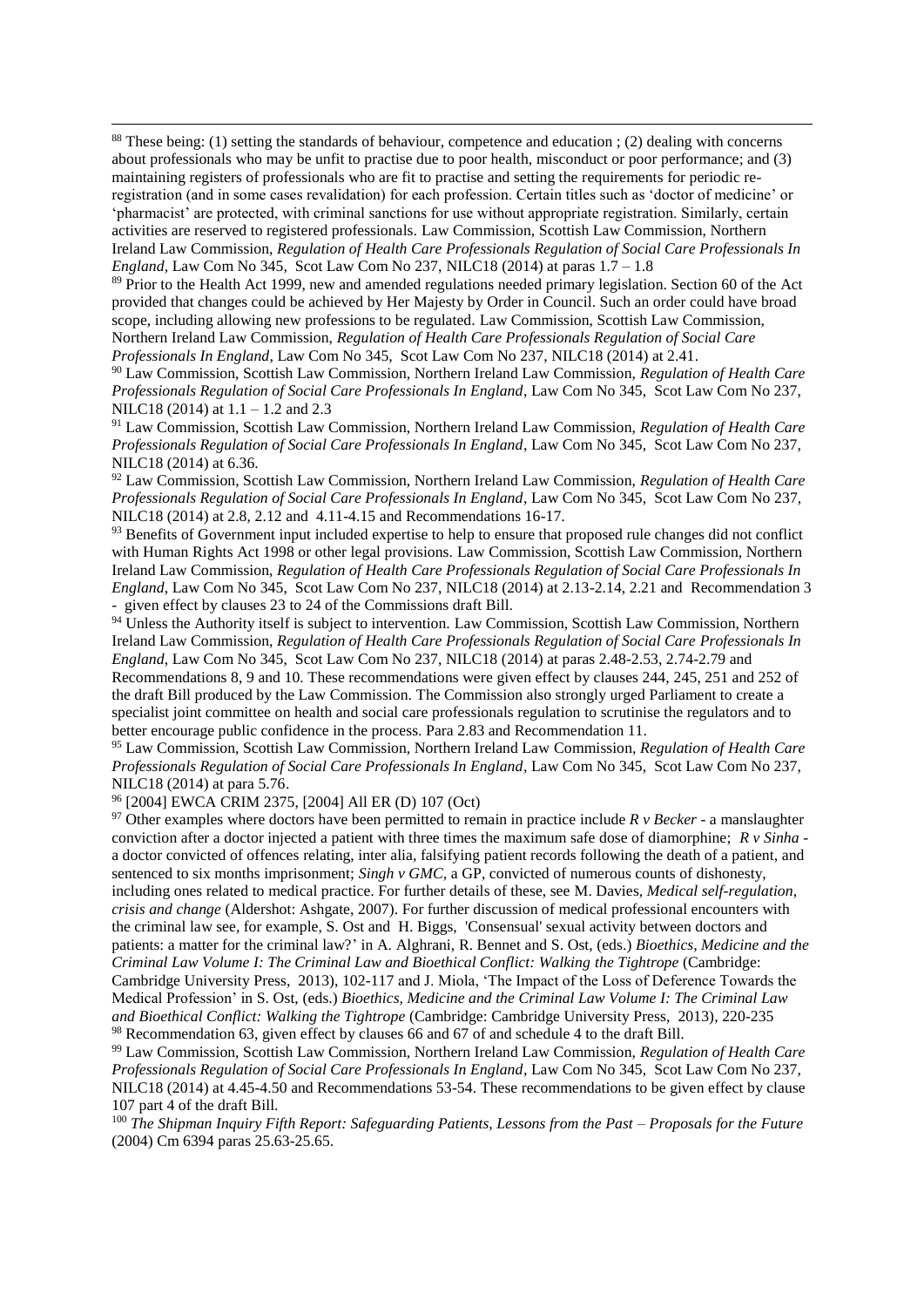<sup>101</sup> Law Commission, Scottish Law Commission, Northern Ireland Law Commission, *Regulation of Health Care Professionals Regulation of Social Care Professionals In England*, Law Com No 345, Scot Law Com No 237, NILC18 (2014) at paras 7.9-7.11

<sup>102</sup> Law Commission, Scottish Law Commission, Northern Ireland Law Commission, *Regulation of Health Care Professionals Regulation of Social Care Professionals In England*, Law Com No 345, Scot Law Com No 237, NILC18 (2014) at 7.10

<sup>103</sup> Law Commission, Scottish Law Commission, Northern Ireland Law Commission, *Regulation of Health Care Professionals Regulation of Social Care Professionals In England*, Law Com No 345, Scot Law Com No 237, NILC18 (2014) at 7.1-7.17. In addition to deficient professional performance and disgraceful misconduct the Commission thought it desirable to add an additional statutory ground of 'impaired fitness to practise based on insufficient knowledge of the English language.' After consideration of the Equality Act 2010 and the United Nations Convention on the Rights of Persons with Disabilities, the Commission concluded that action on the grounds of ill-health should continue to be available to regulators, but emphasised that a decision of a panel relates to impaired fitness to practise, rather than diagnosis alone. So it would not be appropriate to determine that a practitioner is impaired without any evidence of behaviour that calls into question their ability to practise safely. Similarly, the continuance of the health route should not be used to restrict a practitioner's right to practise based on assumptions about the impact of disability or ill health generally. The Law Commission gives full effect to these proposals in recommendation 55 and clause 120 of its draft Bill: A person's fitness to practise a regulated profession should be regarded as impaired by reason only of:

(1) deficient professional performance;

(2) disgraceful misconduct;

1

(3) the inclusion of the person in a barred list;

(4) a determination by a relevant body to the effect that the person's fitness to practise is impaired;

(5) adverse physical or mental health;

(6) insufficient knowledge of the English language;

(7) a conviction or caution in the British Islands for a criminal offence, or a conviction elsewhere for an offence which, if committed in England and Wales, would constitute a criminal offence:

(8) the person having accepted or been dismissed with an admonition under section 302 of the Criminal Procedure (Scotland) Act 1995, been discharged under section 246(2) or (3) of that Act, accepted a conditional offer under section 302 of that Act, or accepted a compensation offer under section 302A of that Act; (9) the person having agreed to pay a penalty under section 115A of the Social Security Administration Act 1992; or

(10) the person having been bound over to keep the peace by a magistrates' court in England or Wales. <sup>104</sup> M. Davies, *[Medical self-regulation, crisis and change](http://sro.sussex.ac.uk/23841/)* (Aldershot: Ashgate, 2007)

<sup>105</sup> Law Commission, Scottish Law Commission, Northern Ireland Law Commission, *Regulation of Health Care Professionals Regulation of Social Care Professionals In England*, Law Com No 345, Scot Law Com No 237, NILC18 (2014) at para 8.3-8.9 and Recommendation 56. This recommendation to be given effect by clause 121. <sup>106</sup> See, for example, J. Robinson, 'Though shalt not disparage another doctor', *Health Matters,* reproduced in the *Bulletin of Medical Ethics*, June/July 1998; Burrows, J., Telling Tales and Saving Lives: Whistleblowing – The Role of Professional Colleagues in Protecting Patients from Dangerous Doctors, *Medical Law Review*, 9, Summer 2001, 110-129; A. Samuels, 'Can A Doctor "Blow The Whistle" Or "Grass" On A Colleague?', *MLJ* 70(135), 5 September 2002; M. Davies, *[Medical self-regulation, crisis and change](http://sro.sussex.ac.uk/23841/)* (Aldershot: Ashgate, 2007), chapter 12

<sup>107</sup> However, matters should not be referred for investigation if they appeared to be vexatious, were made anonymously or the complainant is unwilling to participate, and the allegation could not otherwise be verified. Law Commission, Scottish Law Commission, Northern Ireland Law Commission, *Regulation of Health Care Professionals Regulation of Social Care Professionals In England*, Law Com No 345, Scot Law Com No 237, NILC18 (2014) at 8.14 and Recommendations 57 and 59. These recommendations would be given effect by clause 121-123 of the draft Bill.

<sup>108</sup> Notably conviction for murder, trafficking people for exploitation, blackmail resulting in a custodial sentence, rape and sexual assault resulting in a custodial sentence and certain offences against children. This would be subject to the right to make representations to the regulator and a right to appeal to the higher courts on the grounds of an error in law or finding of fact. Recommendation 63, given effect by clauses 66 and 67 of and schedule 4 to the draft Bill.

 $109$  Recommendation 68, given effect by clause 167(6) and (7) of the draft Bill. Prior to this stage being reached, regulators should also have powers to review decisions: (1) not to refer an allegation for an investigation; (2) not to refer a case to a fitness to practise panel; and (3) to dispose of a case by means of advice, a warning, agreeing undertakings, voluntary erasure, or referral for mediation. Recommendations 70 and 109, given effect by clauses 134 and 167 of the draft Bill.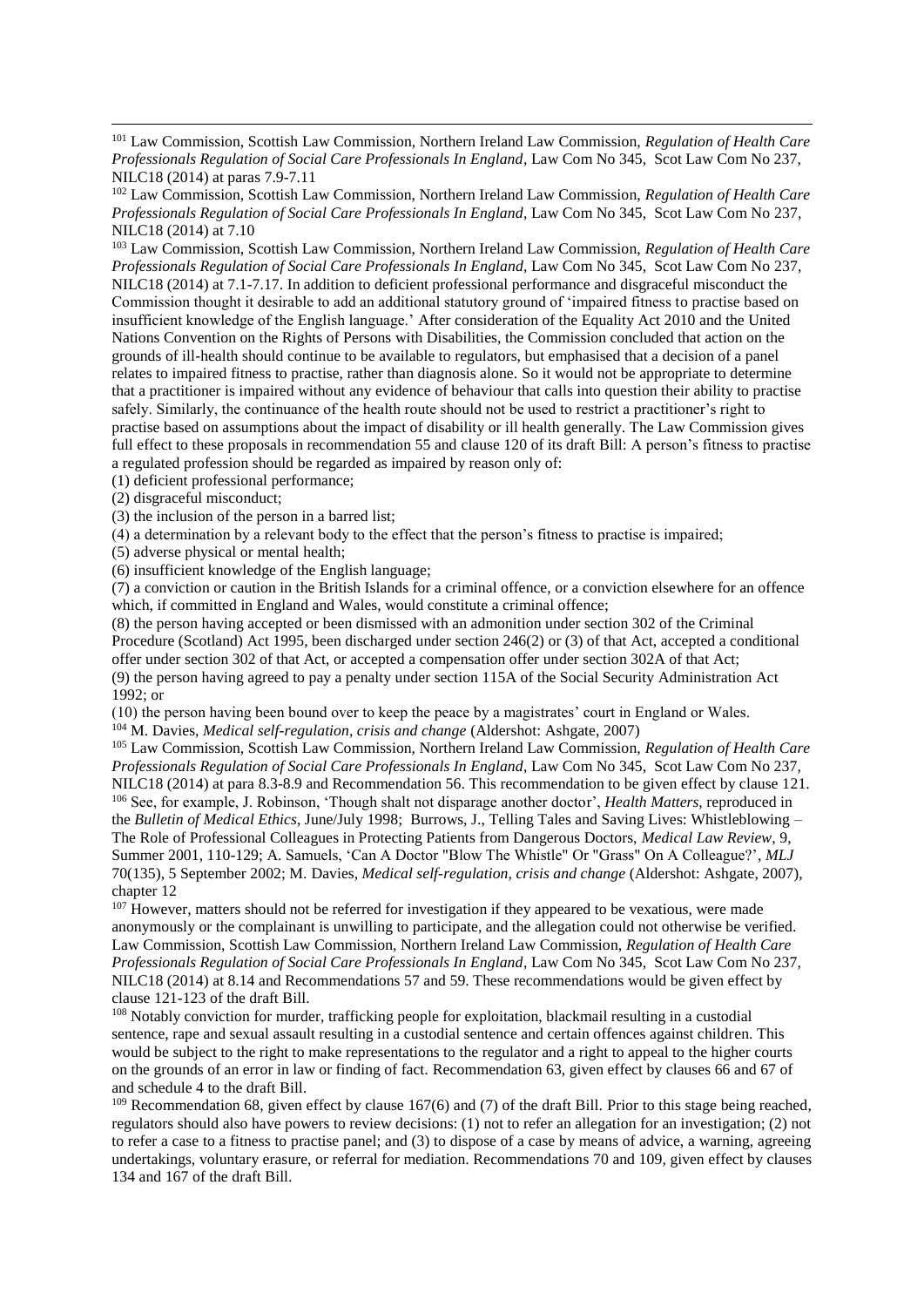<sup>110</sup> For example, Michael Haslam, a former consultant psychiatrist, was granted voluntary erasure from the medical register in 1999. He was subsequently convicted of indecent assault against 'vulnerable female psychiatric patients' who were in his care. Haslam's misconduct had been ongoing for many years and the option of voluntary erasure had been made by the GMC after it had begun to investigate him. *The Kerr/Haslam Inquiry Report,* July 2005, Cm 6640-1, pp399-401

<sup>111</sup> Law Commission, Scottish Law Commission, Northern Ireland Law Commission, *Regulation of Health Care Professionals Regulation of Social Care Professionals In England*, Law Com No 345, Scot Law Com No 237, NILC18 (2014) at paras 12.11-12.13 and Recommendations 102-104, 106 and 108, given effect by clauses 219, 222, 227, 230, 234 and 238 of the draft Bill.

<sup>112</sup> M. Davies, *[Medical self-regulation, crisis and change](http://sro.sussex.ac.uk/23841/)* (Aldershot: Ashgate, 2007); Law Commission, Scottish Law Commission, Northern Ireland Law Commission, *Regulation of Health Care Professionals Regulation of Social Care Professionals In England*, Law Com No 345, Scot Law Com No 237, NILC18 (2014) at para 9.7, citing The Shipman Inquiry Fifth Report: Safeguarding Patients, Lessons from the Past – Proposals for the Future (2004) Cm 6394, paras 27.204 to 27.210.

<sup>113</sup> The Health and Social Care Act 2008

<sup>114</sup> February 2007, Cm 7013

1

<sup>115</sup> Health and Social Care Act 2012

<sup>116</sup> Law Commission, Scottish Law Commission, Northern Ireland Law Commission, *Regulation of Health Care Professionals Regulation of Social Care Professionals In England*, Law Com No 345, Scot Law Com No 237, NILC18 (2014) at paras 9.8-9.19, Recommendation 72, given effect by clause 168(4) of the draft Bill and Recommendation 73, given effect by clauses 29 and 168 of the draft Bill. At Recommendations 74 and 75 the Commission proposed that fitness to practise hearings should be conducted by a panel of a minimum three members, at least one of whom is a lay member. Membership would not be open to members of the regulatory body, nor members of other regulators, nor to members of the Professional Standards Authority board. Investigatory and adjudicatory body membership would be separate. Suggestions that panel chairs should be legally qualified were considered, but the arguments not felt to be sufficiently compelling for this to be a requirement. It would, however, remain at the discretion of individual regulators to choose to make use of legal chairs. These recommendations were given effect by clauses 28, 137-138 of the draft Bill.

 $117$  This approach is likely to give rise to inconsistency and varying challenges – for example sole or small medical or dental practices may have may give rise to problems of 'who to complain to?', whilst in large hospitals complainants may have to overcome bureaucratic hurdles. It is also curious that formalised complaints processes have been established for many years in relation to solicitors and barristers, even though these professions operate in a market environment offering the sanction of the client being able to take their business elsewhere (subject to the usual caveats associated with professional services often being categorized as credence goods), whilst users of NHS services will usually lack such market power.

<sup>118</sup> Law Commission, Scottish Law Commission, Northern Ireland Law Commission, *Regulation of Health Care Professionals Regulation of Social Care Professionals In England*, Law Com No 345, Scot Law Com No 237, NILC18 (2014) at paras 11.26 – 11.30, Recommendation 100, given effect by clause 27 of the draft Bill. <sup>119</sup> Robert Francis QC, *Report of the Mid Staffordshire NHS Foundation Trust Public Inquiry -Executive* 

*summary*, February 2013, HC 947, paras 1.152-1.157 <sup>120</sup> See, for example, R. Abel, *English Lawyers Between Market and State* (Oxford: Oxford University Press, 2003); Sir David Clementi, *Review of the Regulatory Framework for Legal Services in England and Wales – Final Report*, December 2004; M. Davies, 'Solicitors – The Last Twenty Years of Self-regulation?', (2005), *Journal of Professional Negligence* 21(1), 3–26; Rt Hon Lord Hunt, *The Hunt Review of the Regulation of Legal* 

*Services*, October 2009

<sup>121</sup> Barristers; Law costs draftsmen; Legal executives; Licensed conveyancers; Notaries; Patent attorneys; Probate practitioners; Registered European lawyers; Solicitors and Trademark attorneys are all covered. <sup>122</sup> Fenton L and Salter B (2009) 'Competition and compromise in negotiating the new governance of medical performance: the clinical governance and revalidation policies in the UK', *Health, Economics, Policy and Law*. 4: 283-203, citing R. Klein (1989), *The Politics of the NHS*, London: Longman; R. Klein (1990), 'Competition and compromise in negotiating the new governance of medical performance: the clinical governance and revalidation policies in the UK', *British Medical Journal*, 301: 700-702.

<sup>123</sup> Fenton L and Salter B (2009) 'Competition and compromise in negotiating the new governance of medical performance: the clinical governance and revalidation policies in the UK', *Health, Economics, Policy and Law*. 4: 283-203

<sup>124</sup> The government appointed the Merrison Committee of Inquiry to make recommendations regarding doctor input into the operation of the GMC in return for their collective role in funding it. Secretary of State for Social Services. Report of the Committee of Inquiry into the Regulation of the Medical Profession *.*Chairman: A.W. Merrison, Cmnd. 6018. London: HMSO 1975.